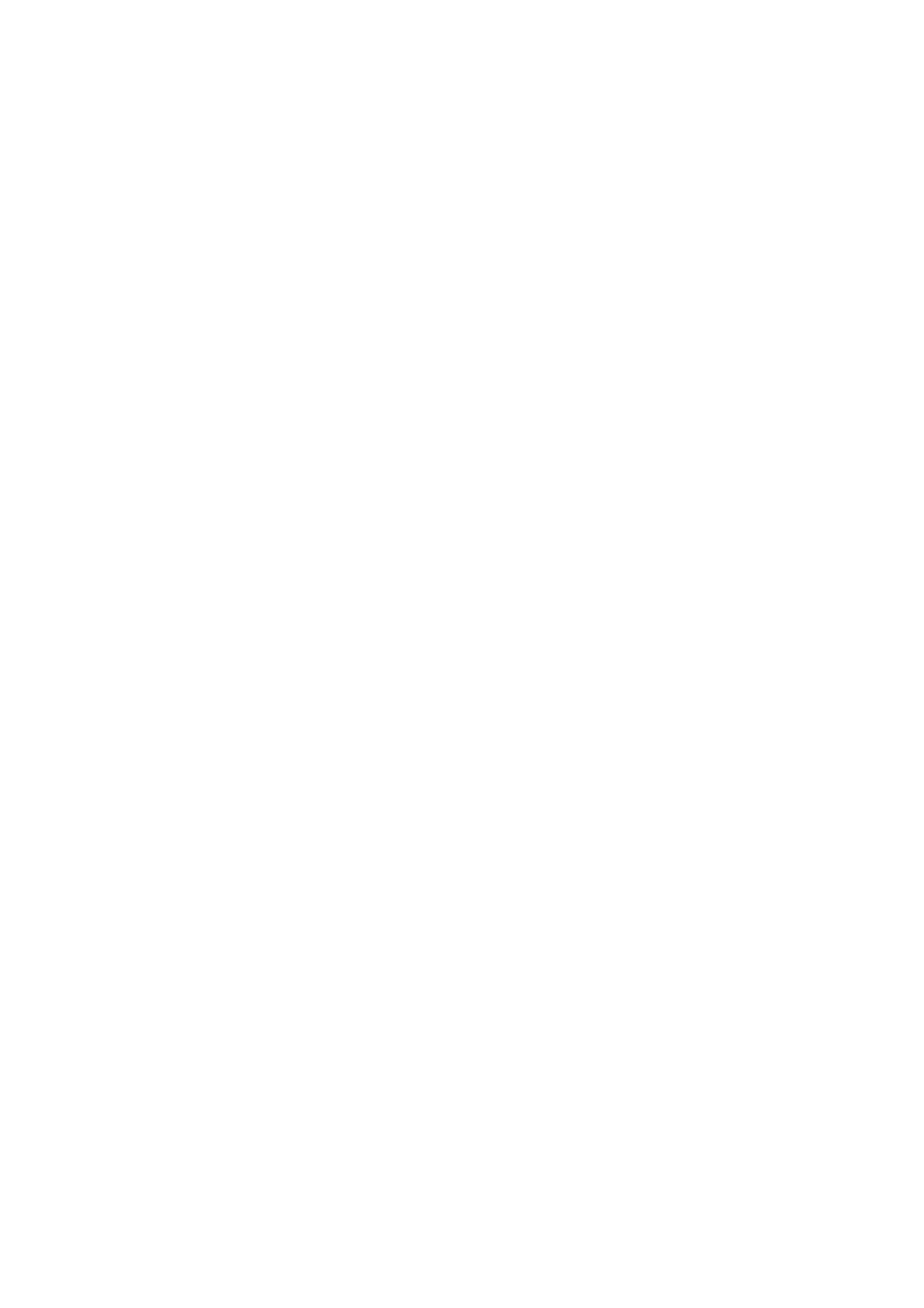# **CONTENTS**

| I. |                  |                |                                                     |    |  |  |
|----|------------------|----------------|-----------------------------------------------------|----|--|--|
| A. |                  |                |                                                     |    |  |  |
| В. |                  |                |                                                     |    |  |  |
| C. |                  |                |                                                     |    |  |  |
| П. |                  |                | FACTS FOUND DURING THE VISIT AND ACTION PROPOSED 12 |    |  |  |
| A. |                  |                |                                                     |    |  |  |
|    | 1.               |                |                                                     |    |  |  |
|    | 2.               |                |                                                     |    |  |  |
|    | 3.               |                |                                                     |    |  |  |
|    |                  | a.             |                                                     |    |  |  |
|    |                  | $\mathbf b$ .  |                                                     |    |  |  |
|    |                  | $\mathbf{c}$ . |                                                     |    |  |  |
|    |                  | $\mathbf{d}$ . |                                                     |    |  |  |
|    |                  | e.             |                                                     |    |  |  |
|    |                  | f.             |                                                     |    |  |  |
|    | $\overline{4}$ . |                |                                                     |    |  |  |
|    | 5.               |                |                                                     |    |  |  |
|    |                  | a.             |                                                     |    |  |  |
|    |                  | b.             |                                                     |    |  |  |
|    |                  | $\mathbf{c}$ . |                                                     |    |  |  |
|    |                  | d.             |                                                     |    |  |  |
|    |                  | i.             |                                                     |    |  |  |
|    |                  | ii.            |                                                     |    |  |  |
|    |                  |                | iii.                                                |    |  |  |
|    |                  |                | iv.                                                 | 29 |  |  |
|    |                  | ν.             |                                                     |    |  |  |
|    |                  |                | vi.                                                 |    |  |  |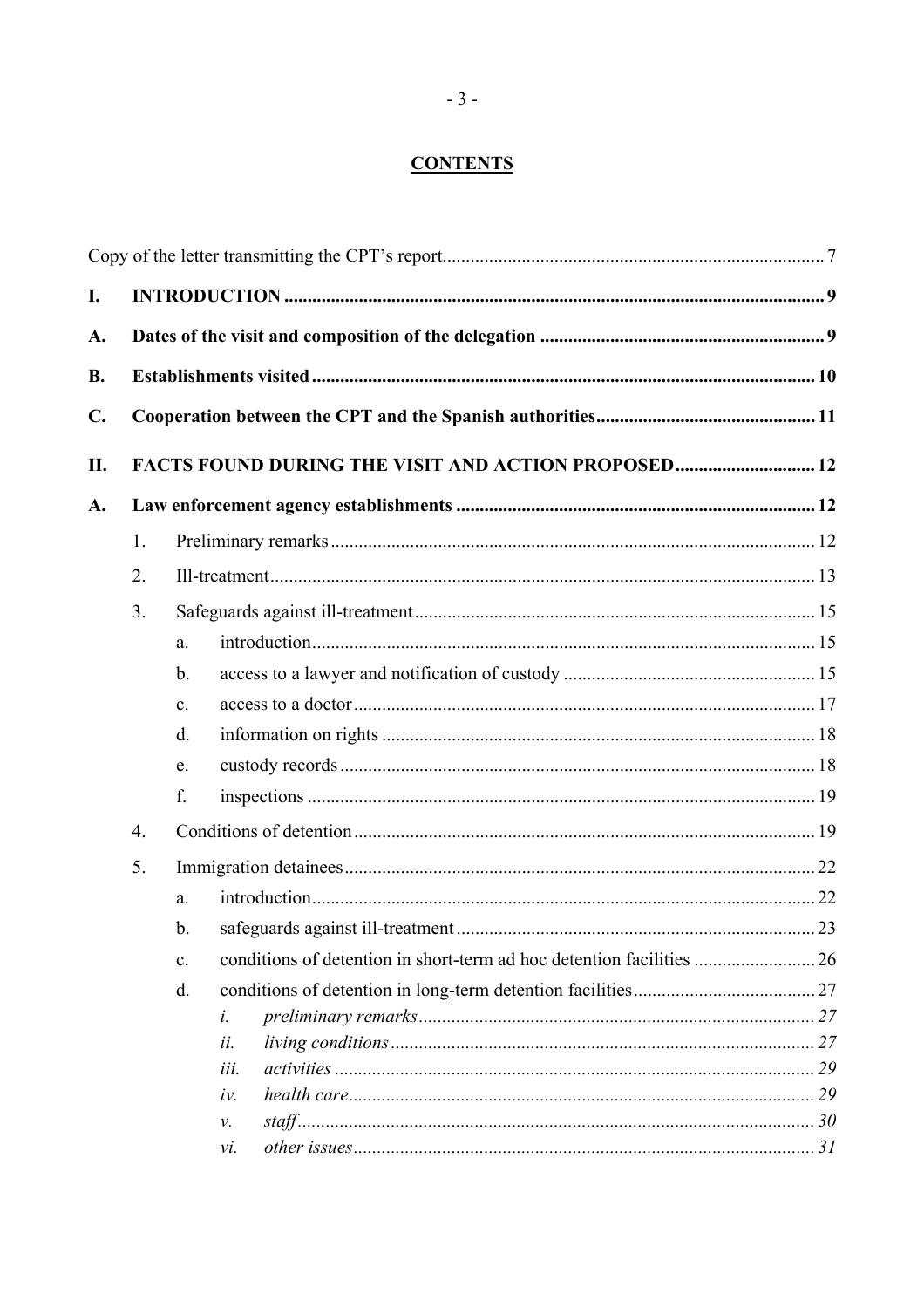| <b>B.</b>      |                  |                                                                              |  |  |
|----------------|------------------|------------------------------------------------------------------------------|--|--|
|                | 1.               |                                                                              |  |  |
|                | 2.               |                                                                              |  |  |
|                | 3.               |                                                                              |  |  |
|                |                  | prisoners considered to be "unadapted to an ordinary prison regime" or<br>a. |  |  |
|                |                  | prisoners separated from the general prison population<br>$\mathbf b$ .      |  |  |
|                | $\overline{4}$ . |                                                                              |  |  |
|                |                  | a.                                                                           |  |  |
|                |                  | b.                                                                           |  |  |
|                | 5.               |                                                                              |  |  |
|                | 6.               |                                                                              |  |  |
|                |                  | a.                                                                           |  |  |
|                |                  | programmes for prisoners with drug-related problems<br>b.                    |  |  |
|                | 7.               |                                                                              |  |  |
| $\mathbf{C}$ . |                  |                                                                              |  |  |
|                | 1.               |                                                                              |  |  |
|                | 2.               |                                                                              |  |  |
|                | 3.               |                                                                              |  |  |
|                | 4.               |                                                                              |  |  |
|                | 5.               |                                                                              |  |  |
|                | 6.               |                                                                              |  |  |
|                | 7.               |                                                                              |  |  |
|                | 8.               |                                                                              |  |  |
|                |                  | a.                                                                           |  |  |
|                |                  | b.                                                                           |  |  |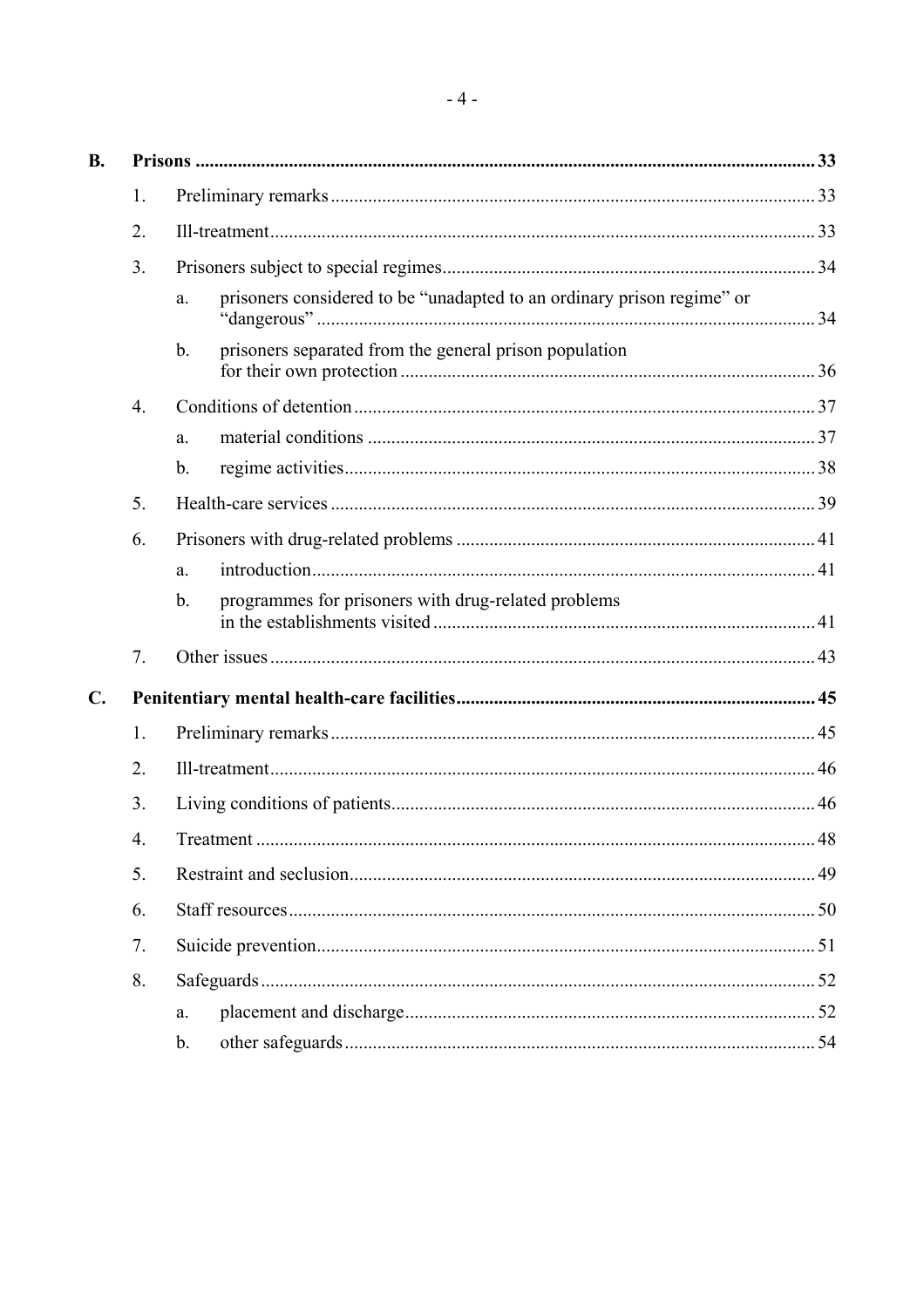| D.   |               |              |  |  |
|------|---------------|--------------|--|--|
|      |               |              |  |  |
|      | $2^{\circ}$   |              |  |  |
|      | $\mathcal{E}$ |              |  |  |
|      | 4.            |              |  |  |
|      |               | $a_{\cdot}$  |  |  |
|      |               | h.           |  |  |
|      |               | $\mathbf{c}$ |  |  |
| III. |               |              |  |  |

### **[APPENDIX I:](#page-66-0)**

| LIST OF THE CPT'S RECOMMENDATIONS, |  |
|------------------------------------|--|
|                                    |  |

## **[APPENDIX II:](#page-78-0)**

# **[LIST OF THE AUTHORITIES AND NON-GOVERNMENTAL ORGANISATIONS](#page-78-0)  [WITH WHICH THE CPT'S DELEGATION HELD CONSULTATIONS..................... 79](#page-78-0)**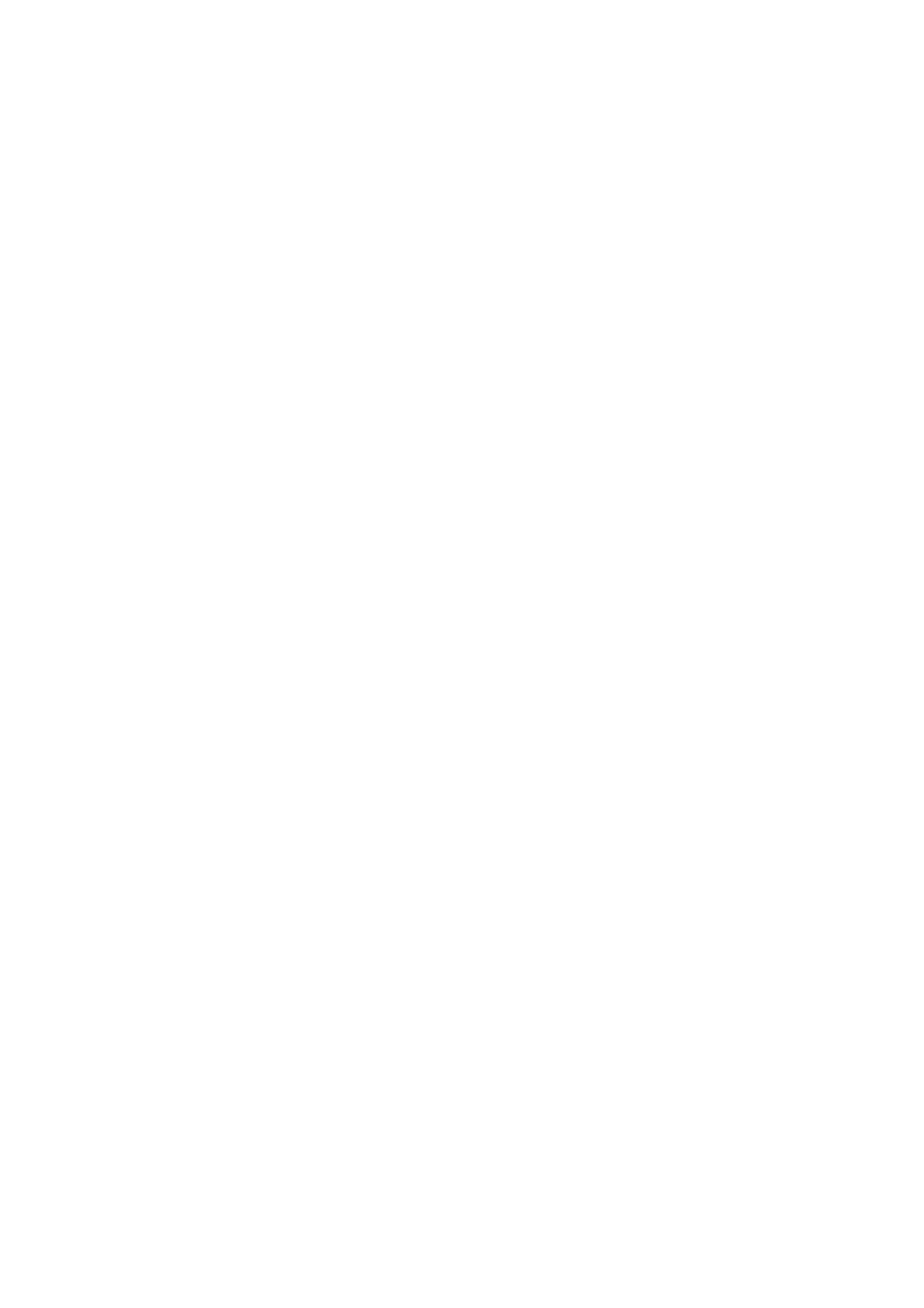#### <span id="page-6-0"></span>**Copy of the letter transmitting the CPT's report**

Strasbourg, 16 March 2004

Dear Sir,

 In pursuance of Article 10, paragraph 1, of the European Convention for the Prevention of Torture and Inhuman or Degrading Treatment or Punishment, I enclose herewith the report to the Government of Spain drawn up by the European Committee for the Prevention of Torture and Inhuman or Degrading Treatment or Punishment (CPT) following its visit to Spain from 22 July to 1 August 2003. The report was adopted by the CPT at its 53rd meeting, held from 1 to 5 March 2004.

I would draw your attention in particular to paragraph 181 of the report, in which the CPT requests the Spanish authorities to provide **within six months** a response setting out the action taken upon its visit report. The CPT would ask, in the event of the response being forwarded in Spanish, that it be accompanied by an English or French translation. It would be most helpful if the Spanish authorities could provide a copy of the response in electronic form.

 I also wish to take this opportunity to offer the CPT's sincere condolences to the Spanish authorities for the great loss of life and many injuries suffered as a result of the bomb explosions in Madrid on 11 March 2004. Such heinous acts can only inspire revulsion.

Yours faithfully,

Silvia CASALE President of the European Committee for the Prevention of Torture and Inhuman or Degrading Treatment or Punishment

Don Fernando MANZANEDO GONZALEZ Secretario General Técnico Ministerio del Interior Amador de Los Rios N° 5 28071 MADRID Spain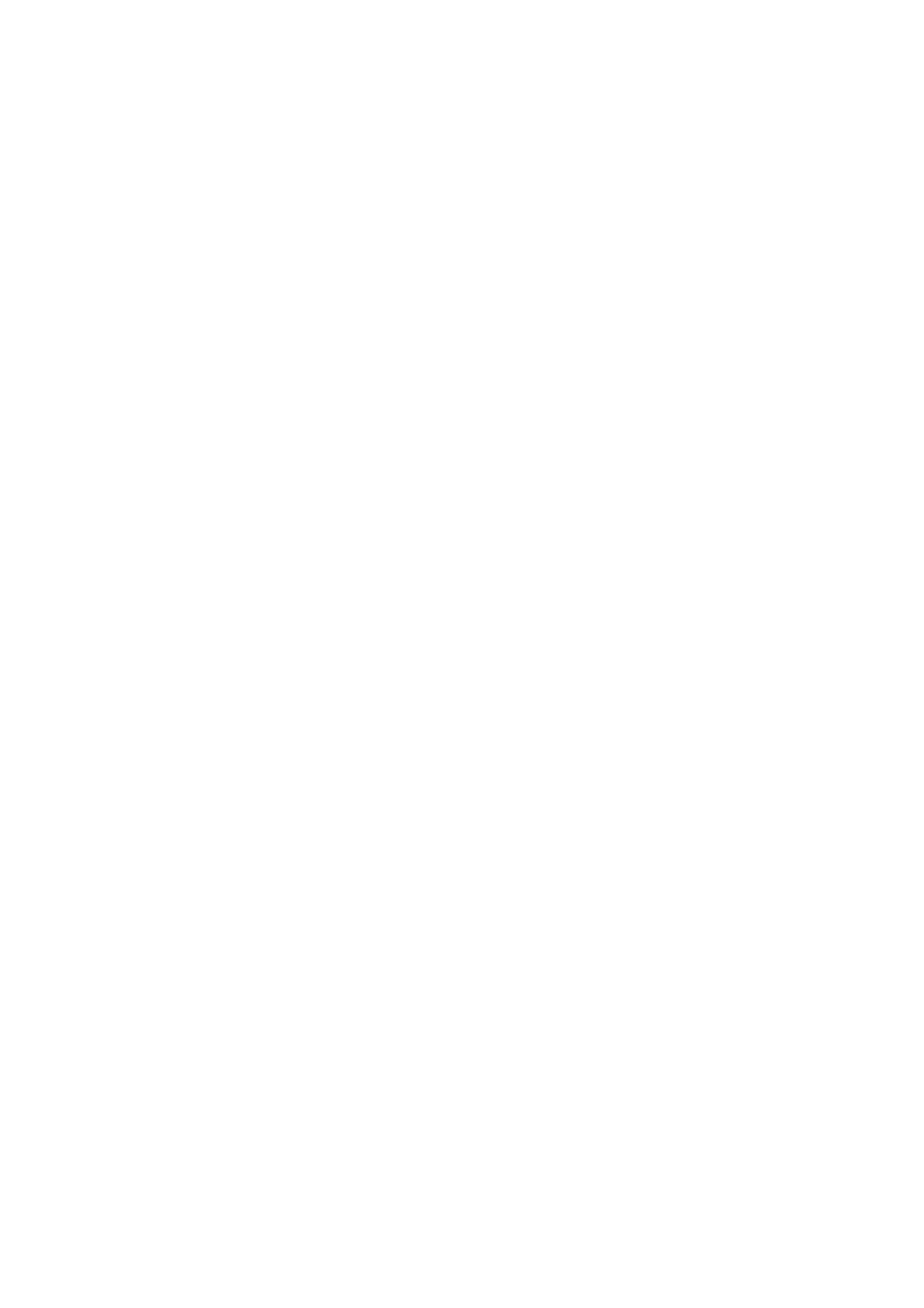# <span id="page-8-0"></span>**I. INTRODUCTION**

# **A. Dates of the visit and composition of the delegation**

1. In pursuance of Article 7 of the European Convention for the Prevention of Torture and Inhuman or Degrading Treatment or Punishment (hereinafter referred to as "the Convention"), a delegation of the CPT carried out a visit to Spain from 22 July to 1 August 2003. The visit formed part of the Committee's programme of periodic visits for 2003. It was the CPT's fourth periodic visit to Spain. $<sup>1</sup>$ </sup>

2. The visit was carried out by the following members of the CPT:

- Silvia CASALE, President of the CPT, Head of the delegation
- Roger BEAUVOIS
- Marija DEFINIS GOJANOVIC
- Petur HAUKSSON
- Veronica PIMENOFF
- Ole Vedel RASMUSSEN.

They were supported by the following members of the CPT's Secretariat:

- Hanne JUNCHER
- Cyrille ORIZET

and assisted by:

<span id="page-8-1"></span> $\frac{1}{1}$ 

- James McMANUS, Professor at the Department of Law, University of Dundee, United Kingdom (expert)
- Danielle GREE (interpreter)
- Eduardo KAHANE (interpreter)
- Claude LORD (interpreter)
- Felix ORDEIG-COLE (interpreter)
- Melanie ROE (interpreter).

The first three having taken place in April 1991, April 1994, and November/December 1998. The CPT has also carried out four ad hoc visits to Spain, in June 1994, January 1997, April 1997 and July 2001.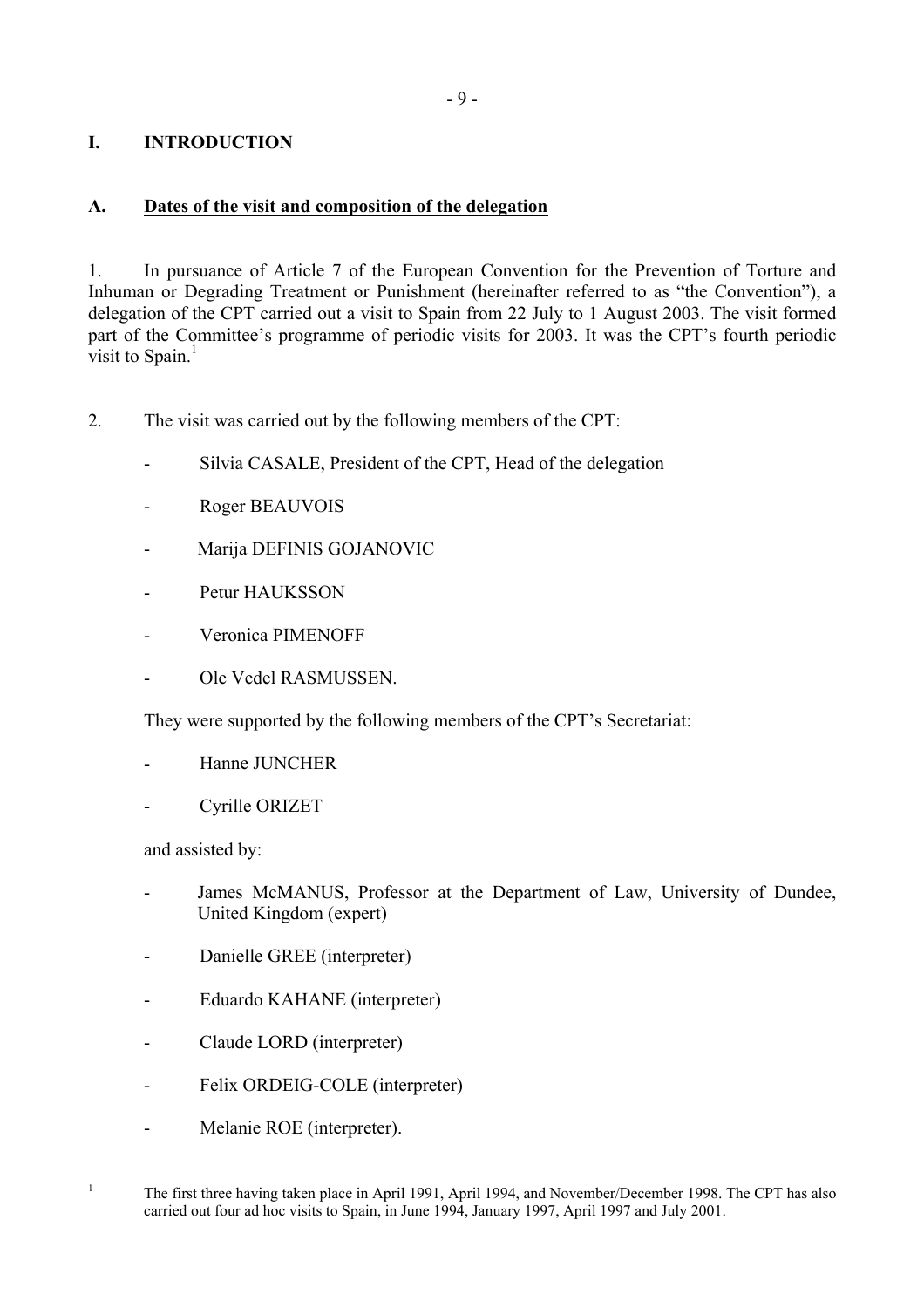### <span id="page-9-0"></span>**B. Establishments visited**

### 3. The delegation visited the following places:

#### Law enforcement agency establishments

#### *National Police*

Seville Police Headquarters Alicante and Alicante North Police Stations Algeciras, Jerez de la Frontera, and Sanlucar de Barrameda Police Stations (Cadix) Playa de Las Americas, La Laguna, Reina Sofia Airport and Santa Cruz South district Police Stations (Tenerife)

### *Civil Guard*

Civil Guard Headquarters, Ceuta Civil Guard Headquarters, Puerto Rosario, Fuerteventura Civil Guard Headquarters, Santa Cruz, Tenerife Civil Guard Headquarters, Torrevieja (Alicante)

### *Municipal police*

Algeciras and Sanlucar de Barrameda Local Police detention facilities (Cadix) Lebrija Local Police detention facilities (Seville)

### *Establishments for foreigners*

Las Eras National Police Holding Facility for Foreigners, Algeciras Isla de las Palomas Civil Guard Holding Facility for Foreigners, Tarifa

Algeciras National Police Detention Centre for Foreigners El Matorral National Police Detention Centre for Foreigners, Fuerteventura Fuerteventura Airport National Police Detention Centre for Foreigners

### Prisons

Tenerife II Prison Villabona Prison, Asturias

Penitentiary Psychiatric Hospital, Alicante Penitentiary Psychiatric Hospital, Seville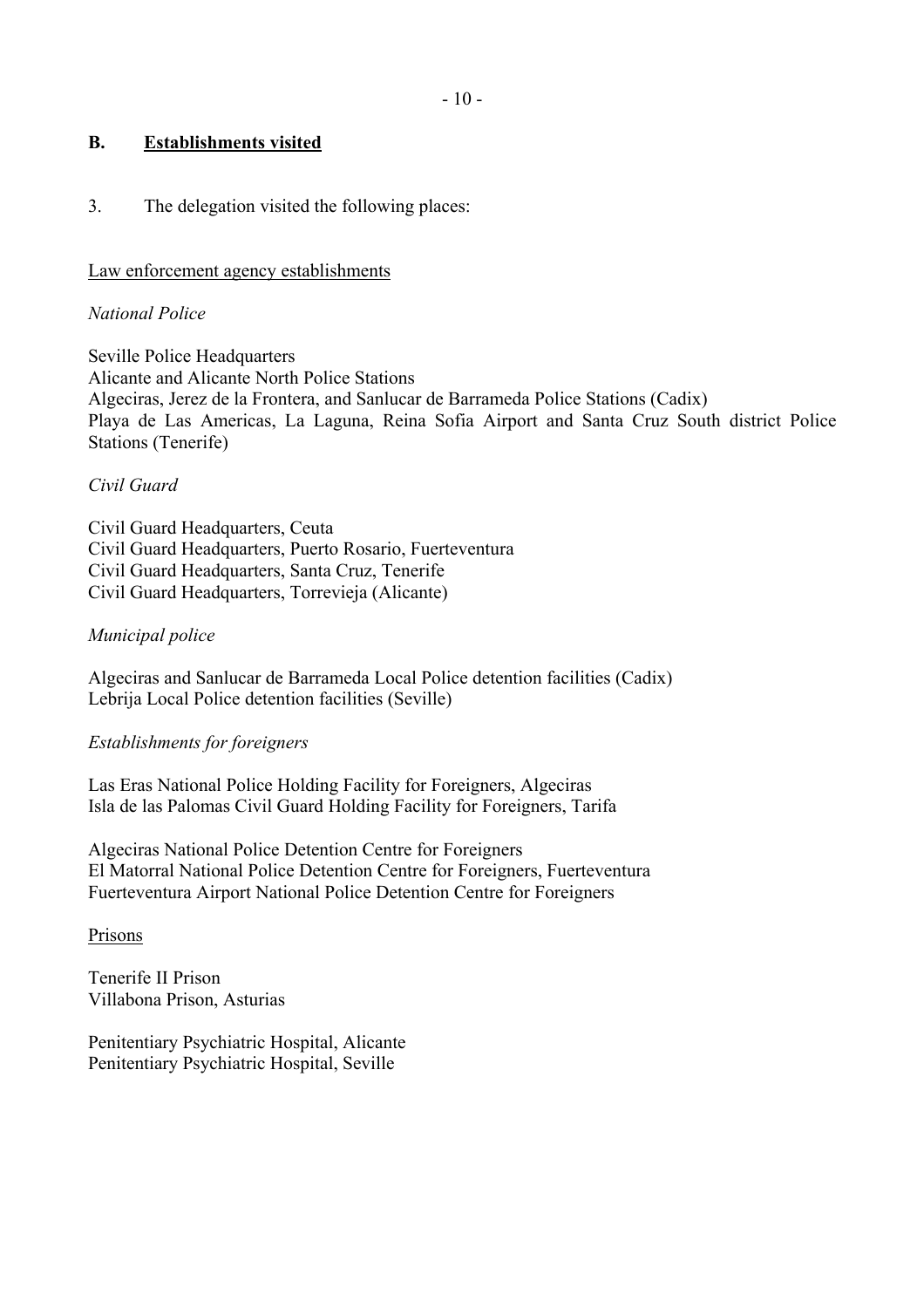# <span id="page-10-0"></span>Detention facilities for Children

Nivaria Closed Detention Centre for Children, Tenerife

San Antonio Centre for Children, Ceuta Llanos Pelados Immediate Admission Centre for Foreign Children, Fuerteventura

The delegation also paid brief visits to Casillas del Angel Children's Home in Fuerteventura and to the facilities of the Order of the Hermanos Franciscanos de Cruz Blanca in Algeciras

# **C. Cooperation between the CPT and the Spanish authorities**

4. The cooperation received by the CPT's delegation both before and during the visit was very good. The delegation gained rapid access to all places of detention and officials were in many cases aware of the possibility of a visit by the Committee.

5. During the visit, the CPT's delegation held fruitful discussions with Angel ACEBES PANIAGUA, Minister for the Interior, and with Ignacio ASTARLOA HUARTE-MENDICOA, Secretary of State for Security, Jaime Ignacio GONZALEZ GONZALEZ, Government Representative for Foreigners and Immigration, and María Dolores de COSPEDAL GARCIA, Undersecretary of State at the Ministry of the Interior. In addition, the delegation met other senior officials from the Ministry of the Interior, as well as senior officials from the Ministry of Justice and representatives from the Office of the State Public Prosecutor. The delegation also met Enrique MUGICA HERZOG, Ombudsman (Defensor del Pueblo).<sup>2</sup>

6. As regards the more substantive aspects of cooperation, following the 2001 visit, the CPT indicated that the Spanish authorities had not yet implemented certain of its key recommendations concerning the protection of persons detained by law enforcement officials, in particular as regards the reinforcement of the three rights which should be offered to such persons as from the very outset of their custody (the right of access to a lawyer, the right of those concerned to have the fact of their detention notified to a close relative or third party of their choice, and the right to a medical examination by a doctor)<sup>3</sup>.

 The CPT is pleased that matters have since taken a more positive turn. In the course of the 2003 visit, the Minister for the Interior informed the CPT's delegation that the authorities would take whatever steps were necessary to implement, in law and in practice, the Committee's recommendations concerning the fundamental safeguards to be accorded to persons deprived of their liberty by law enforcement officials. The CPT welcomes this important and unequivocal commitment by the Spanish authorities; it looks forward to receiving details of the concrete steps being taken (cf. paragraph 23).

<span id="page-10-1"></span> $\overline{2}$ 2 The complete list of authorities and non-governmental organisations with which the delegation held talks is set out in Appendix II to this report.

<span id="page-10-2"></span><sup>3</sup> Cf. CPT/Inf (2003) 22, paragraph 4.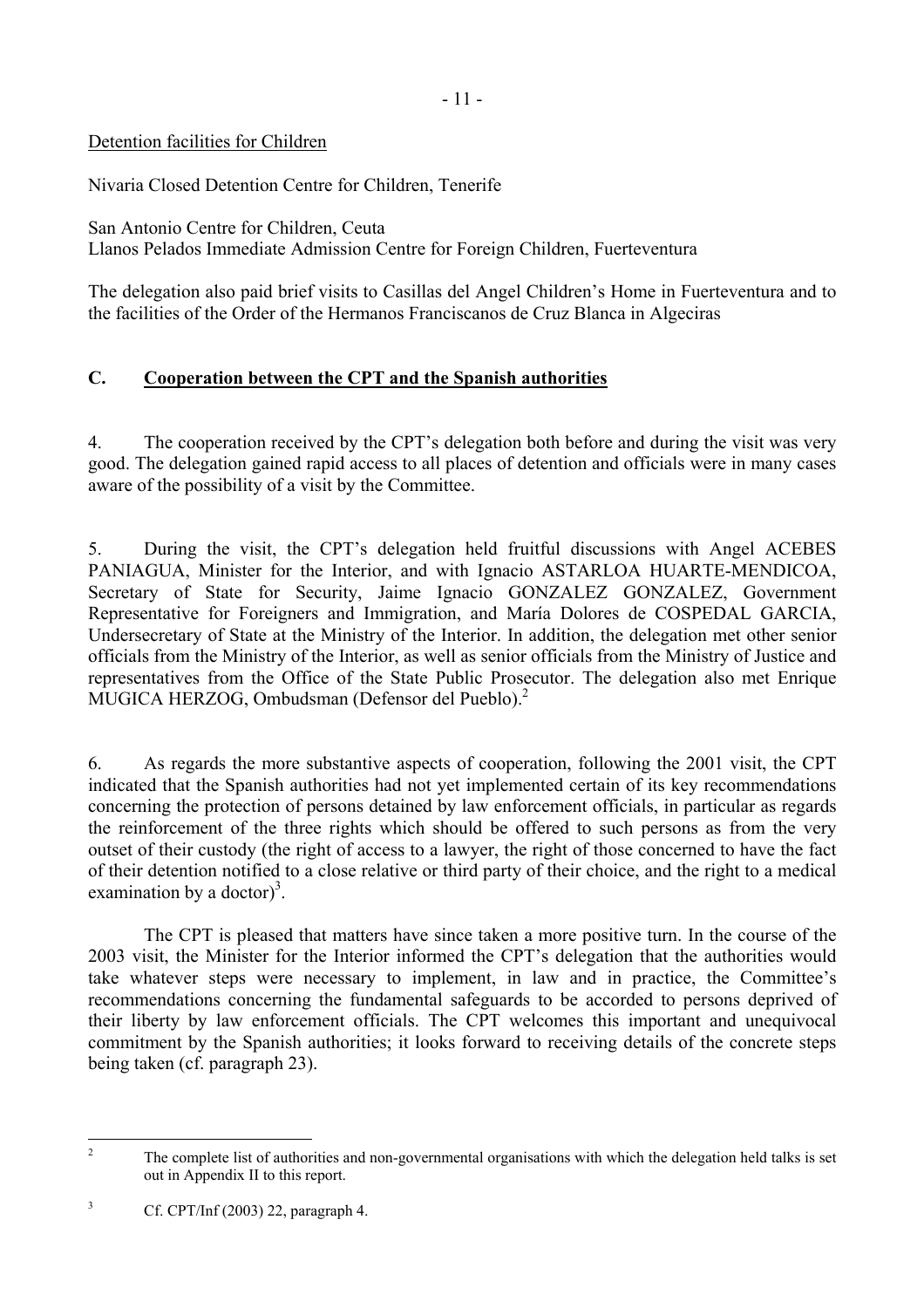# <span id="page-11-0"></span>**II. FACTS FOUND DURING THE VISIT AND ACTION PROPOSED**

### **A. Law enforcement agency establishments**

# **1. Preliminary remarks**

7. The basic rules concerning detention by the law enforcement agencies have not changed since the CPT's first visit to Spain in 1991<sup>[4](#page-11-1)</sup>. Criminal suspects may be held in custody by such agencies for up to 72 hours, which, in certain cases (e.g. persons suspected of terrorist-related offences), can be extended for a further  $48$  hours<sup>5</sup>.

 Foreign nationals may also be detained, under aliens legislation, by the law enforcement agencies for up to 72 hours, and may remain in custody for a further forty days, on the basis of a judicial decision, pending the processing of their case or the enforcement of an expulsion order. Such long-term detention takes place in dedicated National Police detention facilities (cf. paragraphs 52 to 70). $^{6}$  $^{6}$  $^{6}$ 

8. During the 2003 visit, the CPT's delegation visited a number of National Police and Civil Guard establishments (under the authority of the Ministry of the Interior), including premises used by those agencies on an ad hoc basis for holding foreign nationals and processing their cases when ordinary detention facilities are full, and three long-term detention facilities for foreigners. The delegation also visited Local Police establishments (under the authority of each municipality).

9. It should be noted at the outset that Spain's geographical location as part of the southern border of the European Union attracts very large numbers of foreign nationals seeking unauthorised entry into the country (and Europe). According to the delegation's observations, the resources allocated to deal with this influx are quite inadequate; as a consequence, the many foreigners being arrested are held in sub-standard conditions and the processing of their cases is characterised by serious flaws (cf. paragraphs 37 to 51).

<span id="page-11-1"></span> $\frac{1}{4}$ Cf. CPT/Inf (96) 9, Part I, Appendix II.

<span id="page-11-2"></span><sup>5</sup> Cf. Spanish Constitution, Article 17 (2), and Code of Criminal Procedure, Articles 520 and 520 bis.

<span id="page-11-3"></span><sup>6</sup> Cf. CPT/Inf (2000) 5, paragraph 56, as well as Organic Law 4/2000 on the rights and freedoms of foreigners in Spain and their social integration (as amended by Organic Laws 8/2000 and 11/2003), Articles 61 (1) (d), and 62 (2).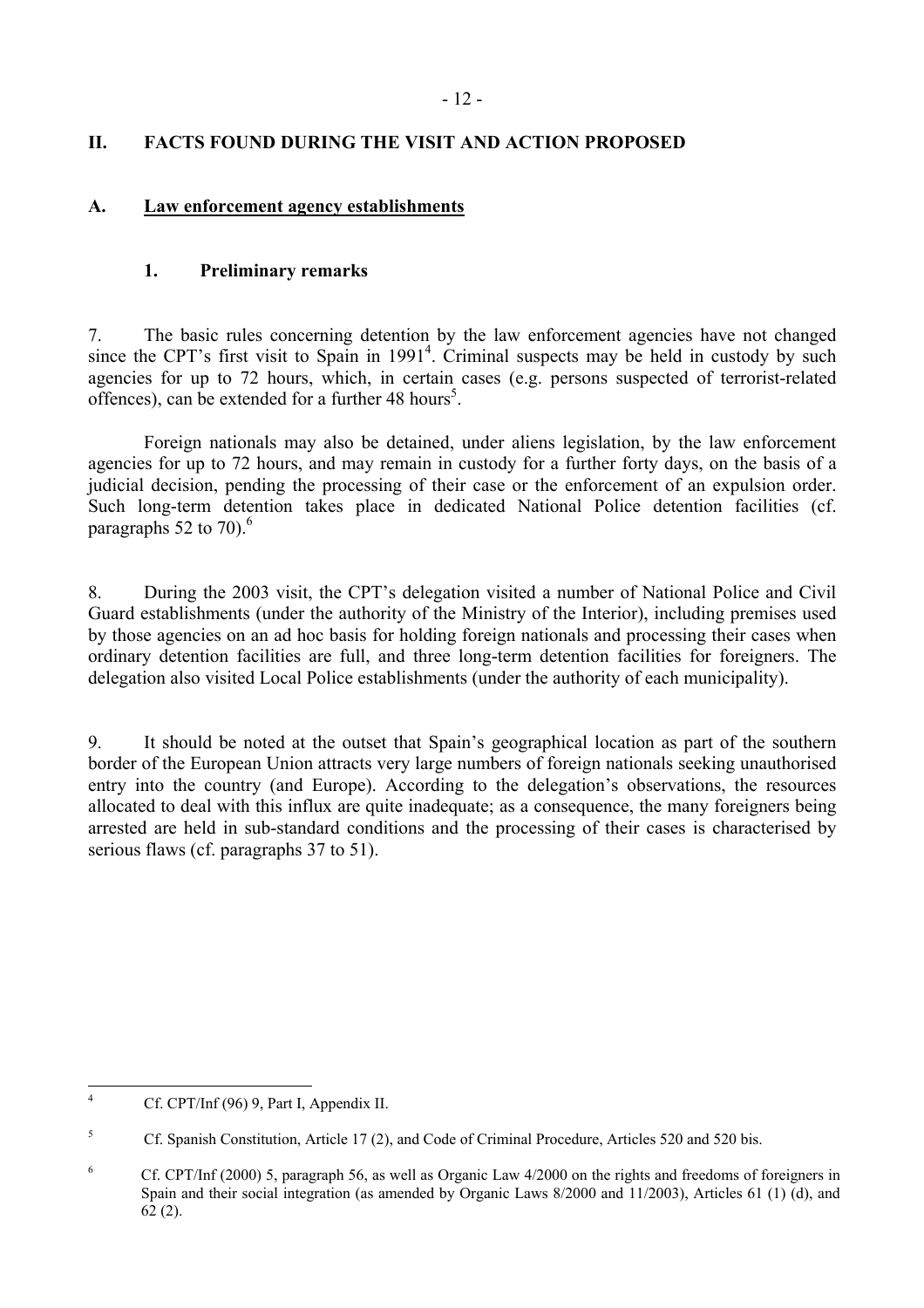### <span id="page-12-0"></span>**2. Ill-treatment**

10. Most persons with whom the delegation spoke about their experience while in the custody of the law enforcement agencies indicated that they had been correctly treated.

 However, some detained criminal suspects interviewed by the delegation indicated that they had been physically ill-treated by law enforcement officials.

11. The above-mentioned allegations concerned the Civil Guard and Local Police forces, and involved in the main slaps, punches and kicks to various parts of the body. Most of the allegations related to the time of arrest (including after the person had been brought under control), or during transport to a law enforcement agency establishment. In certain cases, the delegation's doctors found that the persons concerned bore injuries consistent with their allegations.

 By way of example, one person alleged that, following his arrest two nights previously, he had been thrown to the ground by Sanlucar de Barrameda Local Police officers and, while placed in a police vehicle in handcuffs, hit by them in the face and ribs. When medically examined at a clinic shortly afterwards, the examining doctor noted that he displayed "excoriation on lip; excoriations left hemithorax, face; bruising left knee; minor wound dorsal point of right hand". The person concerned further alleged that the same officers, who had been present during the above-mentioned examination and had heard him complain to the doctor about his ill-treatment, had subsequently beaten him again. A medical examination by the delegation's doctors revealed a slightly swollen lower lip and reddish abrasions measuring from 1.5 x 0.3 cm to 1.5 x 0.5 cm, some with scabs, on the left side of the forehead, by the left ear, on the back of the right hand, on the left wrist, on the lower part of the right side of the chest and on the knees and lower legs. The injuries observed were consistent with the allegations made.

12. It should be added that, both before and after the visit, the CPT has continued to receive information from a variety of sources concerning allegations of ill-treatment of detained persons by law enforcement officials. The persistence of allegations of ill-treatment (on occasion of a severe nature) brought to the Committee's attention as regards both ordinary criminal suspects and persons detained in connection with terrorist-related activities is a source of considerable concern.

13. As regards immigration detainees, one foreign national interviewed by the delegation at the Algeciras Detention Centre for Foreigners alleged that, two days previously, while lying on the ground, he had been hit with a baton on the legs by National Police officers. An examination by a medical member of the delegation showed a swollen left ankle and a purplish contusion measuring 7 x 3 cm on the lower outer part of the left leg.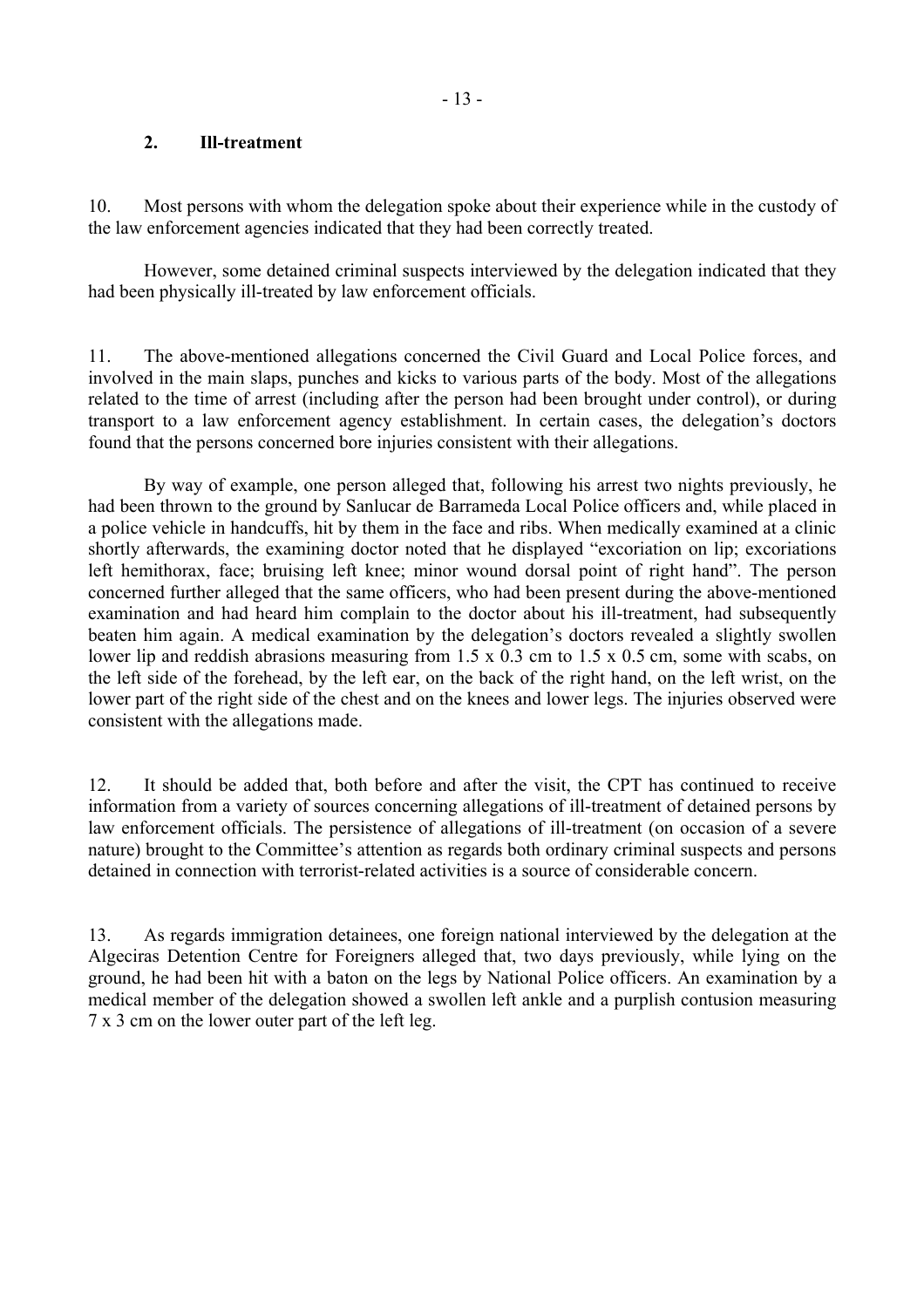14. In the light of all the information at its disposal, **the CPT must reiterate the recommendation that law enforcement officials be reminded regularly and in an appropriate manner that the ill-treatment of detained persons is not acceptable and will be the subject of severe sanctions**[7](#page-13-0) .

 Further, the CPT has repeatedly stressed that no more force than is reasonably necessary should be used when effecting an arrest. More specifically, once apprehended persons have been brought under control, there can be no justification for their being struck[.8](#page-13-1) **Law enforcement officials should be reminded of these precepts.** 

15. The best possible guarantee against ill-treatment is for its use to be rejected by law enforcement officials themselves. In addition to strict selection criteria at the time of recruitment of such officials, this implies the provision of adequate professional training; that training should be pursued at all levels of the law enforcement officials' hierarchy, and should be ongoing. **The CPT recommends that the Spanish authorities integrate human rights concepts into practical professional training for high-risk situations, such as the arrest and interrogation of suspects. This will prove more effective than separate courses on human rights.** 

16. Another effective means of preventing ill-treatment by law enforcement officials lies in the diligent examination by the competent authorities of all complaints of such treatment brought before them and, where evidence of wrongdoing emerges, the imposition of appropriate disciplinary and/or criminal penalties. This will have a very strong deterrent effect. Conversely, if the relevant authorities do not take effective action upon complaints referred to them, those minded to ill-treat persons deprived of their liberty will quickly come to believe that they can act with impunity.<sup>9</sup>

 In this connection, the CPT considers that the persons responsible for overseeing and carrying out investigations into possible ill-treatment by law enforcement officials should be independent from those implicated in the events. Further, such investigations should offer guarantees of effectiveness, promptness and expeditiousness.

 The findings made during the 2001 visit, where this subject was examined in depth, clearly showed the need to have in place complaints procedures which comply with the criteria identified above. In their subsequent response, the Spanish authorities indicated that they consider current mechanisms to be fully adequate.<sup>10</sup> In the CPT's opinion, that position is untenable.

 **The CPT reiterates its recommendation that consideration be given to creating a fully independent investigating agency to process complaints against law enforcement officials; such a body should have the power to instigate disciplinary proceedings against law enforcement officials and to refer cases to the judicial authorities which are competent to consider whether criminal proceedings should be brought.**[11](#page-13-4)

<span id="page-13-0"></span><sup>-&</sup>lt;br>7 Cf. CPT/Inf (96) 9, Part II, paragraph 21, and CPT/Inf (98) 9, paragraph 47.

<span id="page-13-1"></span><sup>8</sup> Cf. CPT/Inf 2000 (5), paragraph 13.

<span id="page-13-2"></span><sup>9</sup> Cf. CPT/Inf (96) 9, Part II, paragraph 23, and CPT/Inf (2003) 22, paragraphs 19 et seq.

<span id="page-13-3"></span><sup>&</sup>lt;sup>10</sup> Cf. CPT/Inf (2003) 23, page 26.

<span id="page-13-4"></span><sup>&</sup>lt;sup>11</sup> Cf. CPT/Inf (2003) 22, paragraph 33.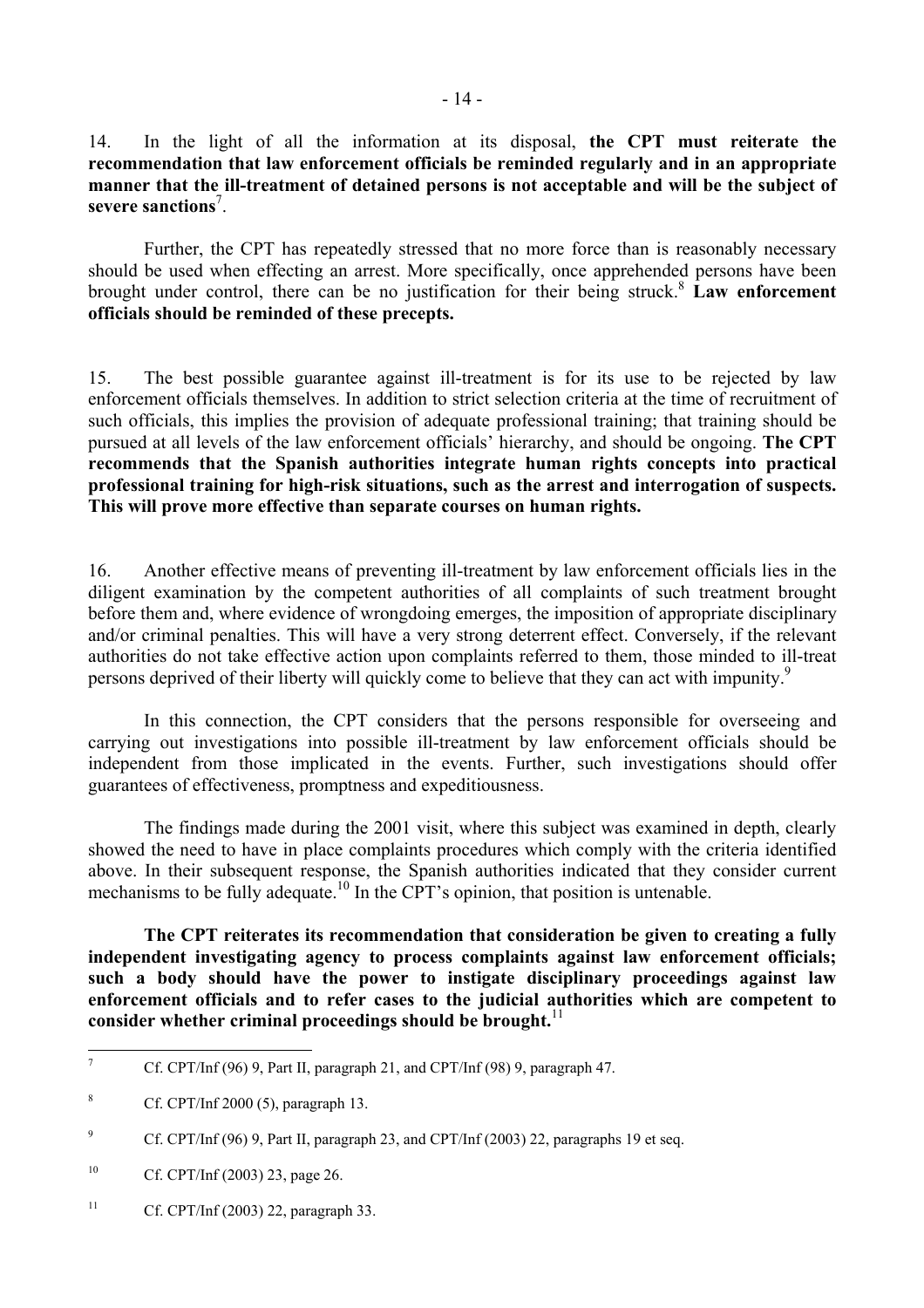# <span id="page-14-0"></span>**3. Safeguards against ill-treatment**

a. introduction

17. The CPT places particular emphasis on three fundamental safeguards to be offered to persons detained by law enforcement officials - the rights of such persons to inform a close relative or another third party of their choice of their situation, to have access to a lawyer, and to have access to a doctor. It is equally essential that persons detained by law enforcement agencies be informed without delay of all their rights.

 The functioning of the above-mentioned rights has been at the centre of the CPT's ongoing dialogue with the Spanish authorities for more than a decade.

b. access to a lawyer and notification of custody

18. The CPT has repeatedly recommended that persons detained by the Spanish law enforcement agencies be granted the right of access to a lawyer as from the outset of their detention, and that the period of time for which such persons may be denied the right to have the fact of their detention and the place in which they are being held made known to a relative or other person of their choice be substantially shortened (to a maximum of 48 hours).

 In 1998, the Spanish authorities gave a clear undertaking to take action upon these recommendations, which, however, they subsequently appeared to withdraw[.12](#page-14-1) In the report on the 2001 visit, the CPT concluded that the existing legal framework failed to provide an effective set of safeguards against ill-treatment for persons deprived of their liberty by the law enforcement agencies, in the terms advocated by the Committee.<sup>13</sup> At the time of the  $2003$  visit, the situation remained unchanged.

19. The CPT has made it clear that the objective of the fully-fledged right of access to a lawyer, as advocated by the Committee, is not linked to issues of due process or the right to a defence; it is aimed at preventing ill-treatment. For this safeguard to be effective, access to a lawyer must be guaranteed as from the very outset of custody and the lawyer and the detained person must be able to meet in private. $^{14}$ 

<span id="page-14-1"></span> $12$ Cf. CPT/Inf  $(2000)$  5, paragraph 21, and CPT/Inf  $(2003)$  22, paragraph 8.

<span id="page-14-2"></span><sup>13</sup> Cf. CPT/Inf (2003) 22, paragraph 17.

<span id="page-14-3"></span><sup>14</sup> Cf. CPT/Inf (2000) 5, paragraph 19.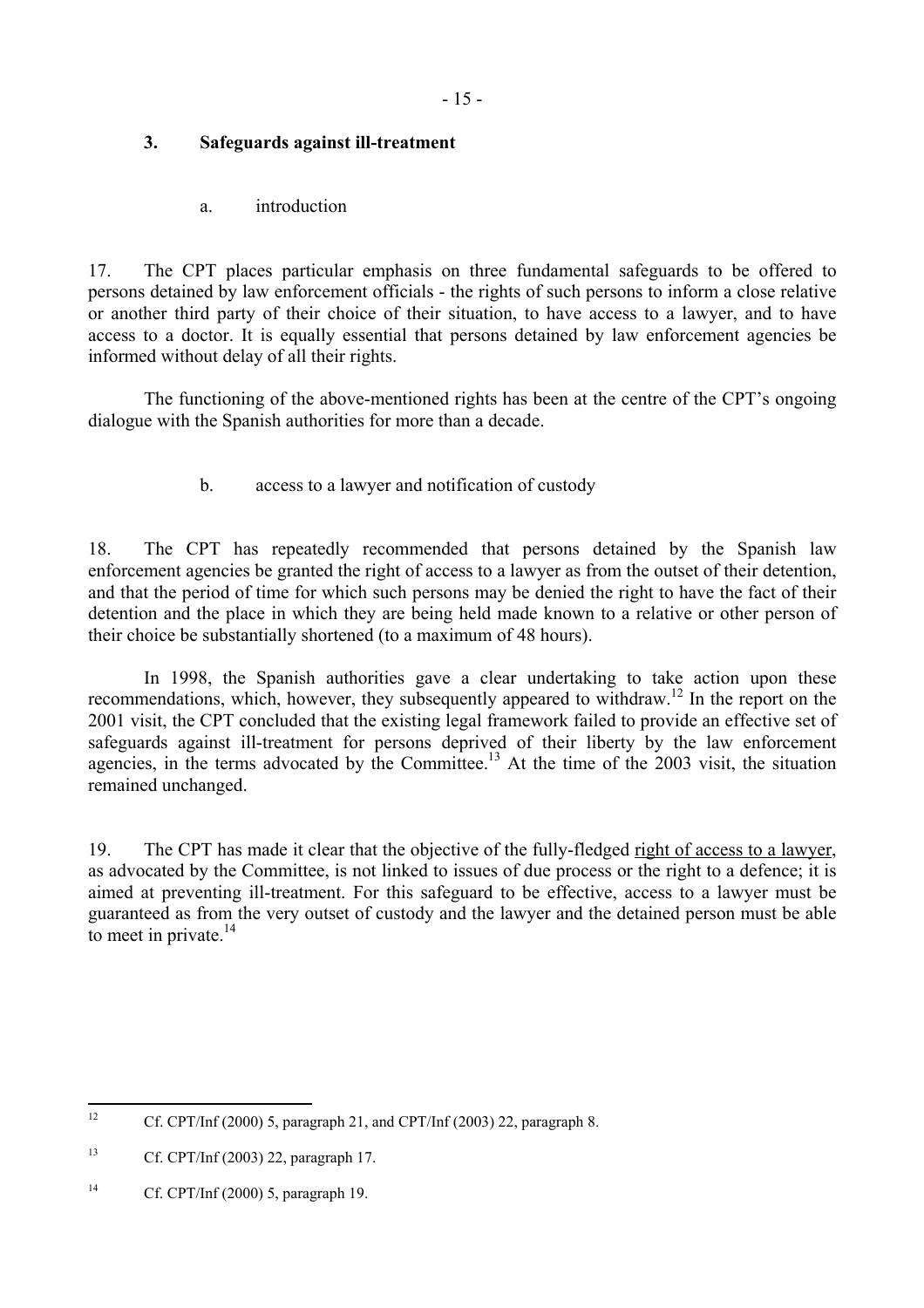20. The delegation which carried out the 2003 visit again found that, without exception, detained persons first met with a lawyer when they made a formal statement to law enforcement officials, often hours after they had first been brought into custody. They were able to consult in private with a lawyer only after making such a statement.<sup>15</sup> These findings were consistently borne out by the individual cases and records examined, and by the descriptions of law and practice given by all law enforcement officials of all ranks with whom the matter was discussed. Further, in certain of the establishments visited, the records examined showed that a considerable time could elapse (e.g. 12 hours or more) before law enforcement officials contacted a lawyer.

In the case of persons held incommunicado, the right of access to a lawyer is further restricted; such persons are denied the right to the presence of a lawyer of their own choice when making a formal statement, and cannot hold any consultation in private with their officiallyappointed lawyer, even after the formal statement has been made.<sup>16</sup>

21. As regards notification of custody, the persons interviewed during the visit who were or had been in the custody of the law enforcement agencies (all detained in connection with ordinary criminal offences or under aliens legislation), and who had requested that a relative or other person be informed of their situation, indicated that this had been done without delay. Moreover, the measures taken pursuant to such requests had been properly recorded. The CPT welcomes this.

22. Persons held incommunicado are denied the exercise of the right to have the fact of their detention and the place in which they are being held made known to a relative or other person of their choice, in principle for up to five days.

 However, reference should be made to certain amendments to the Code of Criminal Procedure introduced since the CPT's visit<sup>17</sup>. These permit incommunicado detention in prison by order of the competent judge for periods of up to ten days in the case of persons detained in connection with certain offences (e.g. related to terrorism or organised crime), with the possibility of a further period of incommunicado detention of up to three days. This would appear to bring to a total of eighteen days the maximum period during which persons can be held in secret in so far as their family and friends are concerned.

23. Against this background, the CPT is pleased to note that, during discussions held at the outset of the 2003 visit, the Minister for the Interior stated that the Spanish Government would take "whatever steps are necessary" to ensure that detained persons' fundamental rights, as understood by the Committee, are guaranteed in law and in practice as from the very outset of custody.

<span id="page-15-0"></span><sup>15</sup> Cf. Code of Criminal Procedure, Article 520 (6) (c).

<span id="page-15-1"></span><sup>&</sup>lt;sup>16</sup> The CPT has noted that, by virtue of Article 17 (4) of Organic Law 5/2000 on the criminal responsibility of minors, the application of the legal provisions on incommunicado detention (i.e. Articles 520 bis and 527 of the Code of Criminal Procedure) has been extended to persons under 18 years old.

<span id="page-15-2"></span><sup>17</sup> Cf. Organic Law 13/2003 of 24 October, and Articles 509 and 510 of the Code of Criminal Procedure, as amended.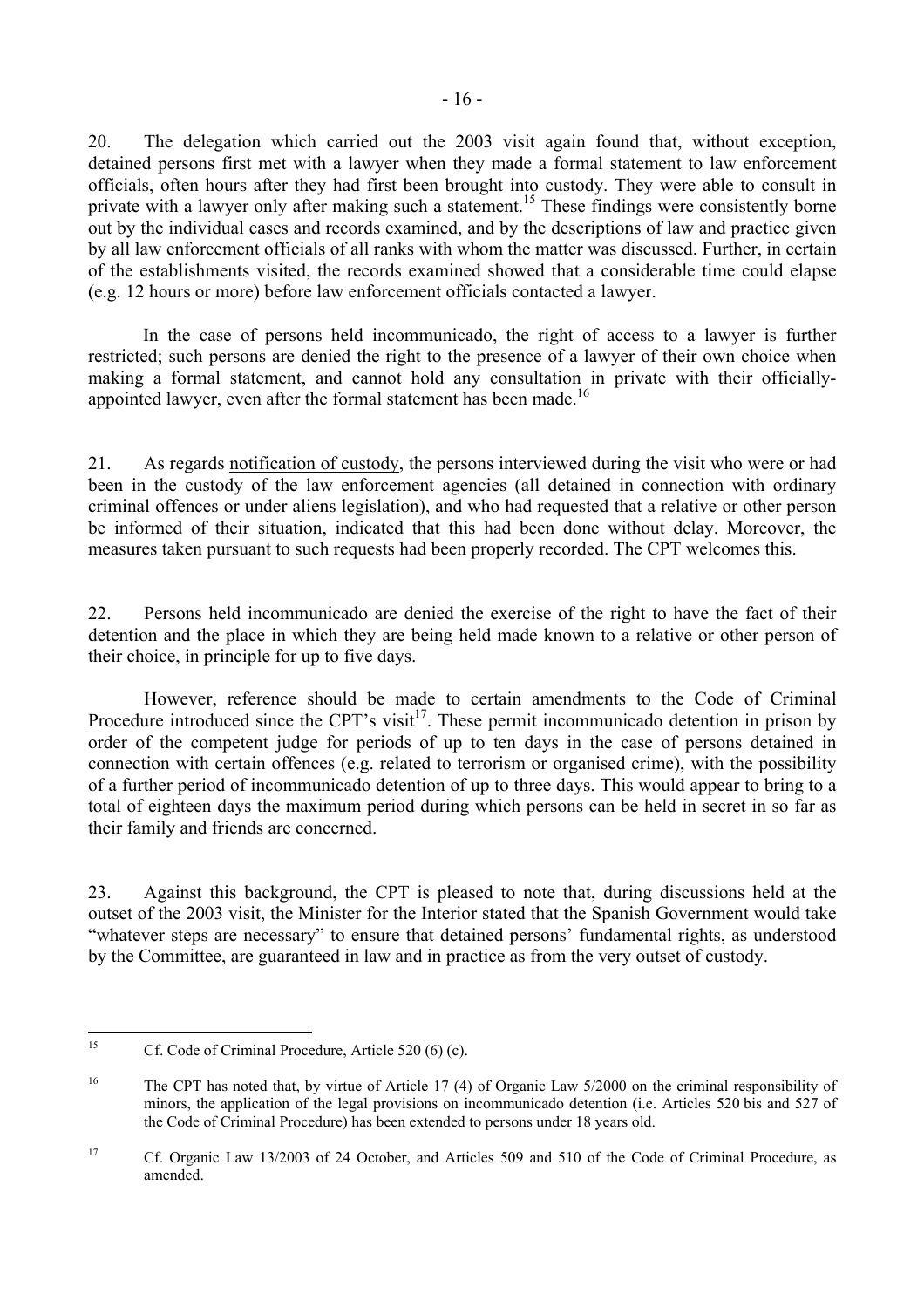<span id="page-16-0"></span> **The CPT would like to receive detailed information concerning the concrete measures being taken pursuant to this firm and unambiguous commitment to implement in full the Committee's recommendations concerning the rights of access to a lawyer and notification of custody[18.](#page-16-1)** 

c. access to a doctor

24. The right for detained persons to have access to a doctor appeared on the whole to function in a satisfactory manner.

 However, one person detained at Algeciras National Police Station complained that his request to be seen by a doctor had been turned down by police officers. Further, several persons interviewed stated that they had been medically examined in the presence of law enforcement officials, and the delegation observed that, on occasion, the latter had free access to medical documents kept on police premises. Such practices are not in conformity with the requirements of medical confidentiality and may place detained persons at (further) risk (cf. paragraph 11, second sub-paragraph).

**The CPT recommends that measures be adopted to ensure that medical confidentiality is fully respected in practice.** More particularly, **medical examinations of detained persons must be conducted out of the hearing and, unless the doctor concerned expressly requests otherwise**  in a given case, out of the sight of law enforcement officials<sup>19</sup>. It goes without saying that the officials concerned should, when appropriate, fully apprise the doctor of any relevant prior behaviour on the part of the detained person. It is then for the doctor, not the law enforcement officials, to judge the potential danger involved and whether it justifies the medical examination exceptionally being conducted within the sight of such officials.

 Further, **the results of every examination, as well as any relevant statements by the person in custody and the doctor's conclusions, are to be recorded in writing by the doctor and made available to the person in custody and his lawyer.**

25. In addition to the right available to all persons detained by the law enforcement agencies to be examined by a state-appointed forensic doctor, those who are not held incommunicado also in principle have the right to be examined by a doctor of their own choice (at their own expense). **The CPT would recall its recommendation that persons held incommunicado also be guaranteed the right to be examined by a doctor of their own choice, it being understood that such a second examination may take place in the presence of a state-appointed doctor**[20.](#page-16-3)

**The CPT would also like to be informed of action taken to adopt its proposed amendments to the form used by doctors performing forensic functions, and to ensure that the form is actually used by such doctors.**[21](#page-16-4)

<span id="page-16-1"></span><sup>18</sup> Cf. in particular CPT/Inf (2003) 22, paragraph 18.

<span id="page-16-2"></span><sup>19</sup> Cf. more recently CPT/Inf (2000) 3, paragraph 54.

<span id="page-16-3"></span><sup>&</sup>lt;sup>20</sup> Cf. CPT/Inf (2003) 22, paragraph 18.

<span id="page-16-4"></span><sup>&</sup>lt;sup>21</sup> Cf. CPT/Inf (2000) 5, paragraph 25, and CPT/Inf (2003) 22, paragraph 18.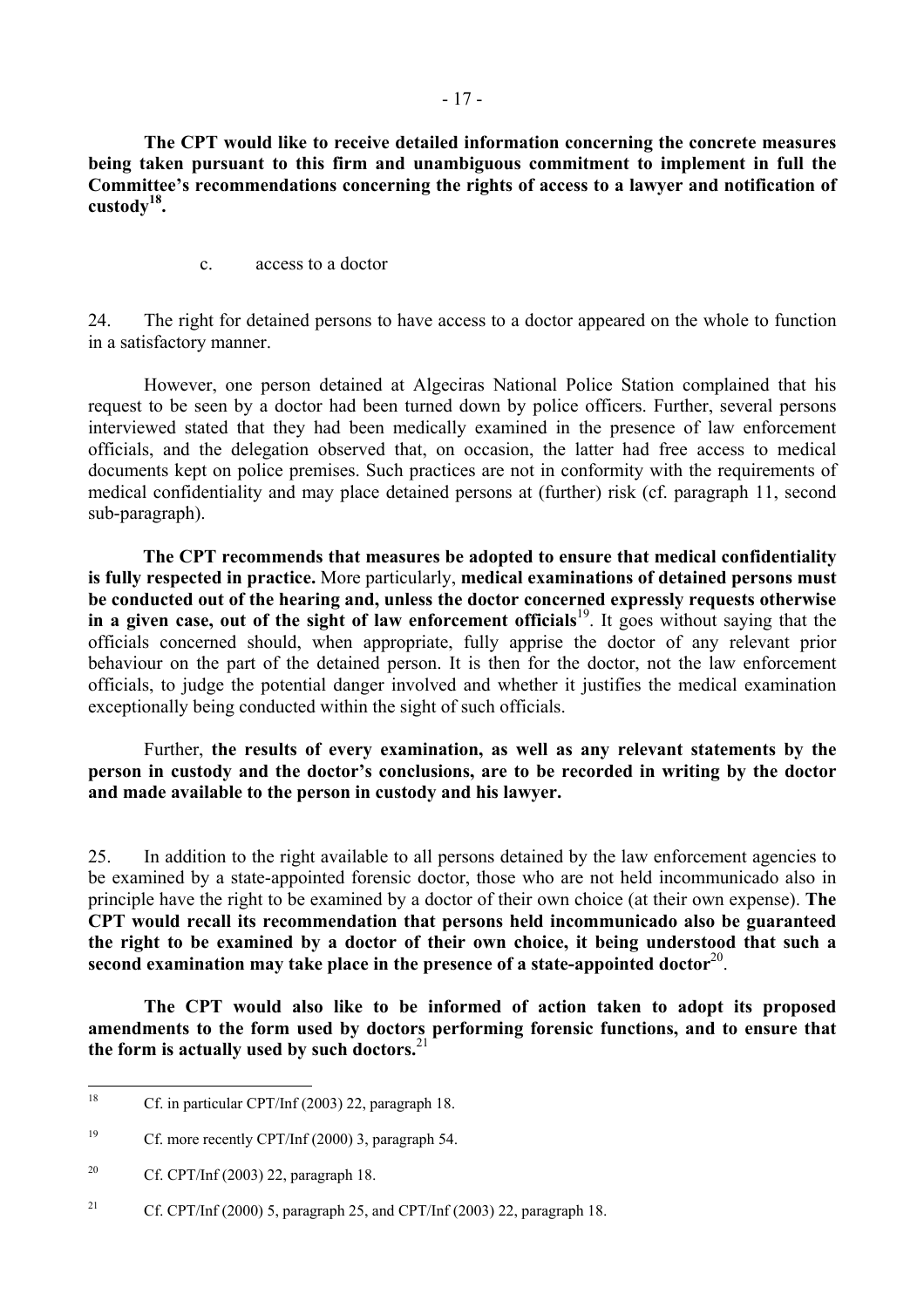d. information on rights

<span id="page-17-0"></span>26. Detained persons were systematically provided with oral information about their rights and shown a sheet of paper setting them out. However, the aim should be for law enforcement officials to provide the information in a manner which ensures that detained persons fully understand their rights and are able to exercise them effectively. The practice observed left something to be desired in this regard.

**The CPT recommends that a form setting out detained persons' rights in a straightforward manner be systematically given to such persons at the very outset of their deprivation of liberty. The form should be available in an appropriate range of languages**. Further, **it should be indicated unequivocally that a state-appointed lawyer is free of charge for the detained person.** 

In this connection, **the CPT would also recall its recommendation that the form currently being used to inform detained persons of their rights be amended in order to ensure that all detained persons (including those being held incommunicado) are expressly informed of their right to be examined by a doctor of their own choice (at their own expense).**

e. custody records

27. The requirement that the fact of a person's deprivation of liberty by a law enforcement agency be recorded without delay is another valuable safeguard against ill-treatment. The delegation's examination of custody records revealed that there is room for improvement in this area. At several law enforcement agency facilities, it was not uncommon for the dates and times of release/transfer from law enforcement agency custody to be omitted.

**The CPT recommends that law enforcement officials be reminded of the need to keep accurate records.** The failings observed also show the importance of the authorities developing a single and comprehensive custody record to be kept for all persons held in law enforcement agency establishments. **The CPT reiterates its recommendation in this respect**<sup>22</sup>.

28. The existence of a "custody officer" (as distinct from an officer merely posted to the detention area) specifically selected and trained for the job, as suggested by the  $CPT<sup>23</sup>$ , would also contribute to improving custody records. Given that such an officer would be accountable for the well-being of detained persons during the period of time spent in custody under his responsibility, it could also enhance the protection of such persons against ill-treatment. **The CPT would therefore renew its invitation to the Spanish authorities to explore the possibility of attributing the responsibility for the custody of detained persons to custody officers who are specifically selected and trained for that post.**

<span id="page-17-1"></span> $22$ Cf. CPT/Inf (96) 9, Part II, paragraph 66.

<span id="page-17-2"></span><sup>&</sup>lt;sup>23</sup> Cf. CPT/Inf (96) 9, Part II, paragraph 77.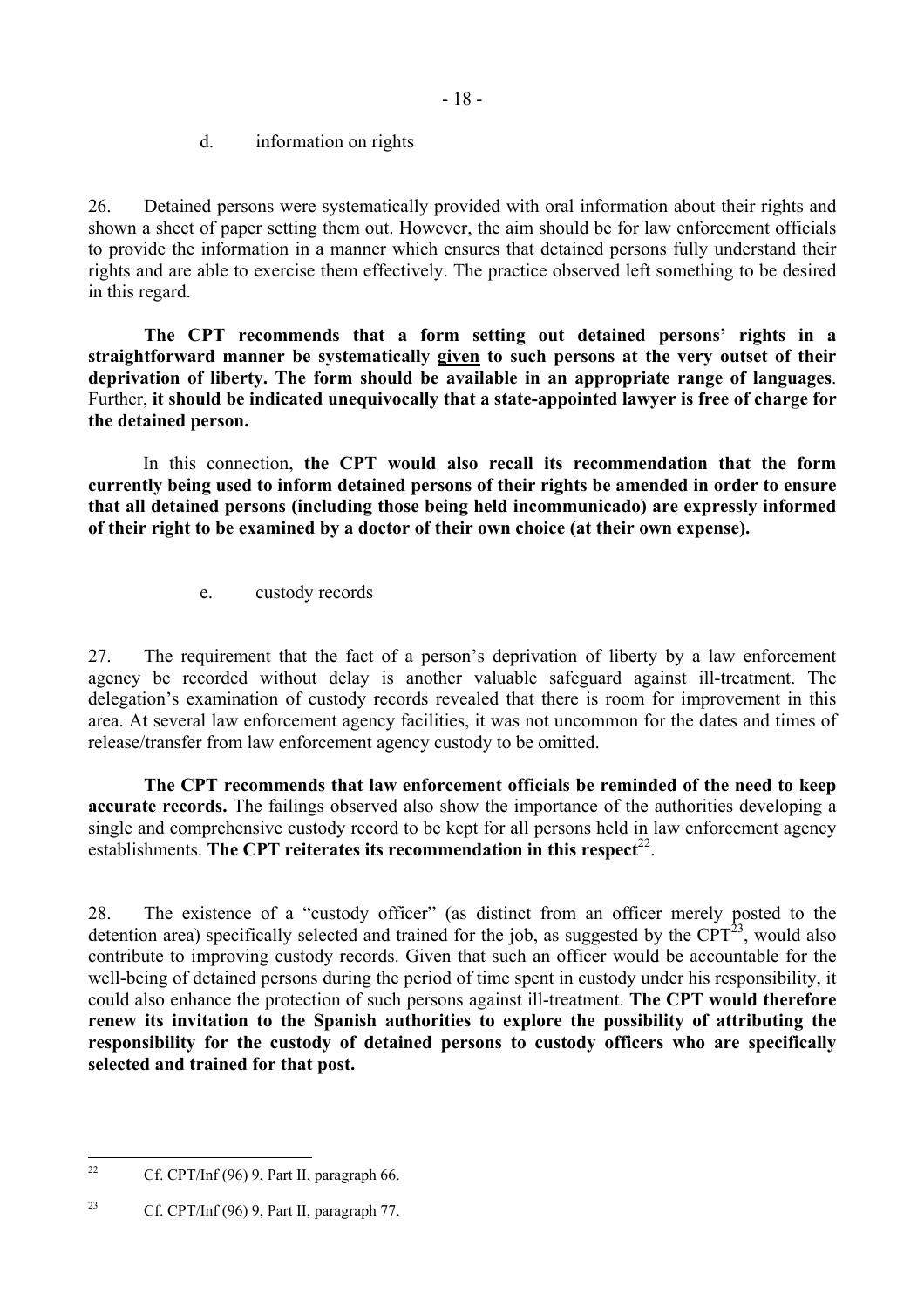#### f. inspections

<span id="page-18-0"></span>29. The CPT has indicated in the past that systems for the inspection of law enforcement agency detention facilities by an independent authority are capable of making an important contribution towards the prevention of ill-treatment of persons held by law enforcement agencies and, more particularly, of ensuring satisfactory conditions of detention<sup>24</sup>. To be fully effective, the visits by such an authority should be both frequent and unannounced, and the authority concerned should be empowered to discuss in private with detained persons.

In response, the authorities indicated that the office of the Ombudsman carries out visits to places falling within its mandate<sup>25</sup>. However, while those visits are to be welcomed, it is clear that the office of the Ombudsman will not be in a position to visit a given law enforcement agency establishment on a frequent basis; consequently, the Ombudsman cannot replace the type of inspection mechanism suggested by the CPT. Further, as had been the case during previous visits, the CPT's delegation found no evidence to suggest that the judicial or prosecuting authorities are conducting sustained on-the-spot supervision of places of detention<sup>26</sup>.

Consequently, **the CPT reiterates its invitation to the Spanish authorities to establish a system of frequent and unannounced visits to law enforcement agency detention facilities by an independent authority.** 

### **4. Conditions of detention**

30. Conditions in **Lebrija** and **Sanlucar de Barrameda Local Police Stations** were on the whole satisfactory for short-term detention (a maximum of a few days). The cells were of an adequate size (one person in 5 to 7 m²), and were well lit (including access to natural light) and ventilated (e.g. cell windows at Lebrija could be opened). As in all permanent law enforcement agency establishments visited, cells were equipped with a means of rest (plinths), and mattresses and blankets were available for detained persons. However, at Lebrija, in-cell lavatories were in need of repair and the cells' state of cleanliness left something to be desired.

31. As regards the National Police, conditions were generally acceptable at **Seville Headquarters** and at **Alicante North**, **La Laguna** and **Sanlucar Police Stations**. Cells were adequately lit (except at the Seville Headquarters) and ventilated, but had no access to natural light; they were clean and in a reasonable state of repair.

<span id="page-18-1"></span> $24$ Cf. CPT/Inf  $(2000)$  5, paragraphs 29 to 30.

<span id="page-18-2"></span><sup>&</sup>lt;sup>25</sup> Cf. CPT/Inf (2000) 6, page 23.

<span id="page-18-3"></span><sup>&</sup>lt;sup>26</sup> Cf. CPT/Inf (2000) 5, paragraph 30.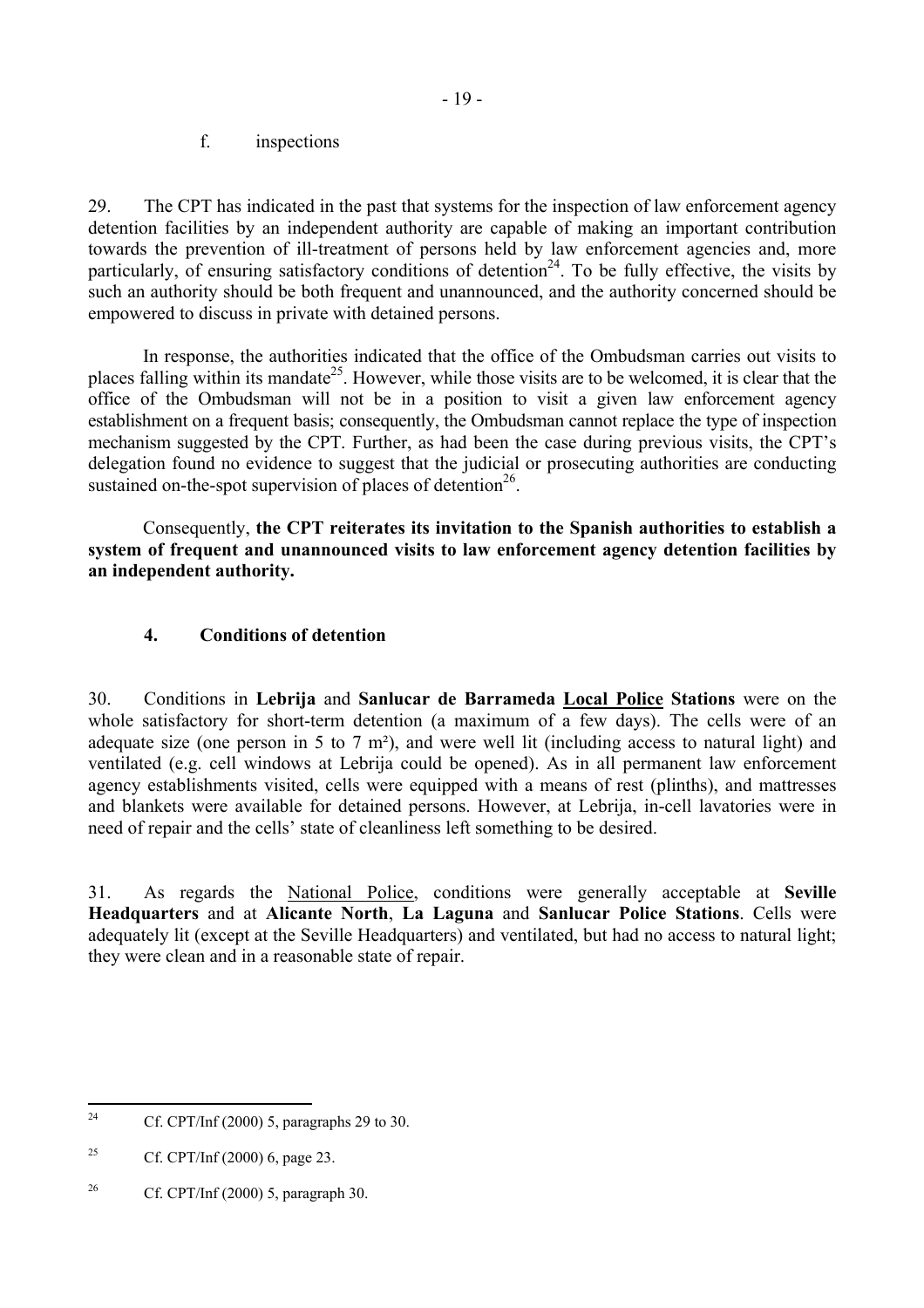$-20-$ 

Detained persons fared less well at **Jerez** and **Algeciras Police Stations**, and at the **Reina Sofia Airport**, **Playa de las Americas** and **Santa Cruz Police Stations** in Tenerife. In addition to limited or no access to natural light, cells had no means of ventilation and were very dirty. Further, at Playa de las Americas, a person was being held in a cell where the artificial lighting was not functioning.

At **Alicante Central Police Station** - apparently about to undergo major renovation - cells had no artificial lighting and no (or very limited) access to natural light; they were poorly ventilated, dirty and dilapidated, and the sanitary facilities were in need of repair. The situation in two cells (said to be used for dangerous detainees) gives rise to particular concern. They had solid doors (unlike other National Police cells that had bars) which, when closed, plunged the cells into complete darkness; they had no call system and the office used by the officer supervising the detention facility was not within earshot.

32. Concerning the Civil Guard, at **Santa Cruz Headquarters**, an establishment brought into service six months previously, conditions of detention were generally satisfactory. The cells, which had rarely been used, had good access to natural light and ventilation, as well as artificial lighting (from spotlights in the corridor). The situation was also on the whole adequate in the section for women and juveniles at **Torreviaja Headquarters**; in particular, cells were well lit and ventilated, had some access to natural light and were clean.

 Conditions in the other Civil Guard establishments visited left much to be desired. Cells in **Ceuta Headquarters'** detention facilities (in the main barracks and at the port) had very limited access to natural light, and the cells at the port were very dirty. At **Puerto Rosario**, cells also had limited access to natural light and no means of ventilation. The situation was entirely unacceptable in the section for male adults at **Torreviaja Headquarters**, where cells had neither artificial lighting nor access to natural light, nor ventilation.

33. In many of the National Police and Civil Guard establishments visited, the situation was made worse by inadequate cell sizes and/or excessive occupancy levels.

 By way of example, at Sanlucar National Police Station, and Puerto Rosario and Santa Cruz Civil Guard Headquarters, the delegation found cells measuring a mere 2.3 to 3.4 m². Further, while cells at the Ceuta Civil Guard Headquarters' barracks and port detention facilities were larger than those seen at the time of the 1997 visit<sup>27</sup>, official capacities for overnight accommodation were far too high (e.g. three persons to a 5 m² cell) and the records examined by the delegation revealed that, on occasion, even those capacities were exceeded. At Alicante Central Police Station, the delegation was told that cells measuring 15 m<sup>2</sup> could be used to hold up to six persons overnight.

 As indicated in previous visit reports, cells measuring around 3 m² are only suitable for temporary holding purposes (i.e. for a maximum of a few hours); they should not be used to accommodate detained persons overnight. Further, the CPT considers that cells intended for single occupancy for stays in excess of a few hours should be in the order of 7 m² and that multiple occupancy cells should offer at least  $4 \text{ m}^2$  per person.<sup>28</sup>

<span id="page-19-0"></span> $27$ 27 Cf. CPT/Inf (98) 9, paragraph 48.

<span id="page-19-1"></span><sup>&</sup>lt;sup>28</sup> Cf. inter alia CPT/Inf (1996) 9, part II, paragraphs 35, 38 and 51.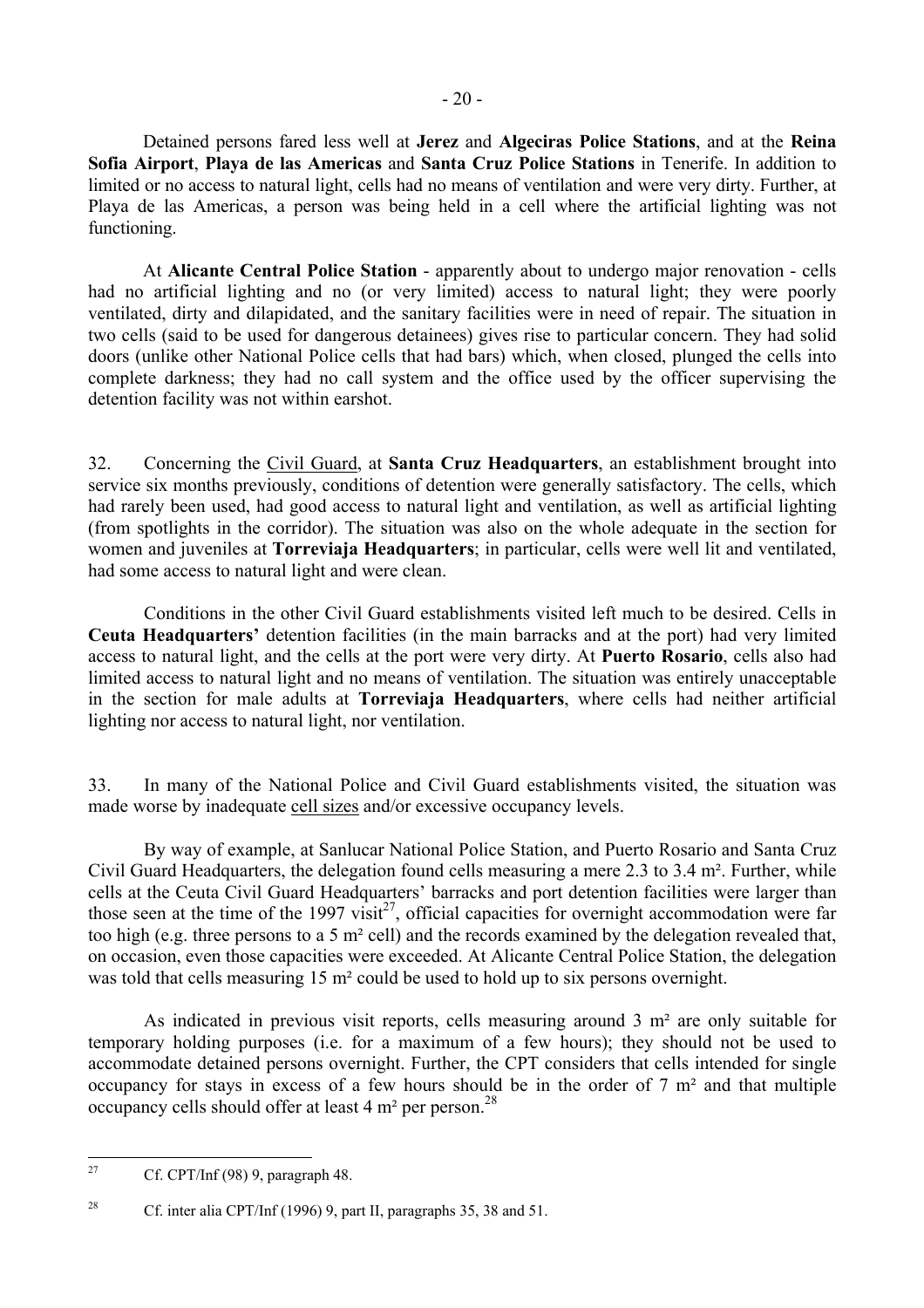34. The CPT wishes to make certain additional remarks concerning the law enforcement agency detention facilities visited and the transport of detained persons. It should be noted that all of these issues have been raised by the Committee following previous visits.

Since the 1997 visit, the Civil Guard detention facilities at Ceuta's Port had been fitted with a semi-partitioned lavatory designed for the recovery of substances concealed within the body. However, according to the information provided to the delegation, it remained the case that detained persons diagnosed with *body-pack syndrome* were held for up to 72 hours awaiting discharge of such substances without close medical supervision, despite the risks involved (of intestinal obstruction or perforation of the packaging of the substance resulting in acute poisoning).

A Civil Guard vehicle used for the *transport of detained persons* examined by the delegation contained 14 closed cabins. There was sufficient artificial and natural light and ventilation. However, the cabins were too small for their intended occupancy rate (scarcely 1 m<sup>2</sup> for two persons). Further, there were no means of ensuring the rapid evacuation of detained persons in case of an accident.

 With the exception of Alicante Central Police Station, the only *food* provided to detained persons was sandwiches, regardless of the length of their detention.

 None of the permanent law enforcement agency establishments visited had facilities for *outdoor exercise* for detained persons. This is particularly regrettable given that some of the facilities were new.

> \* \* \*

35. **The CPT recommends that conditions of detention in the establishments visited be reviewed and existing shortcomings remedied, having regard to the remarks made in paragraphs 30 to 33. Particular attention should be paid to cell lighting, ventilation and hygiene; steps must also be taken to ensure that the criteria advocated by the Committee concerning cell sizes and occupancy levels are respected. Further, arrangements are needed to ensure that detained persons have ready access to decent sanitary facilities at all times, including at night. Action is also required to address the deficiencies highlighted in paragraph 34, in particular as regards the provision of facilities for outdoor exercise.**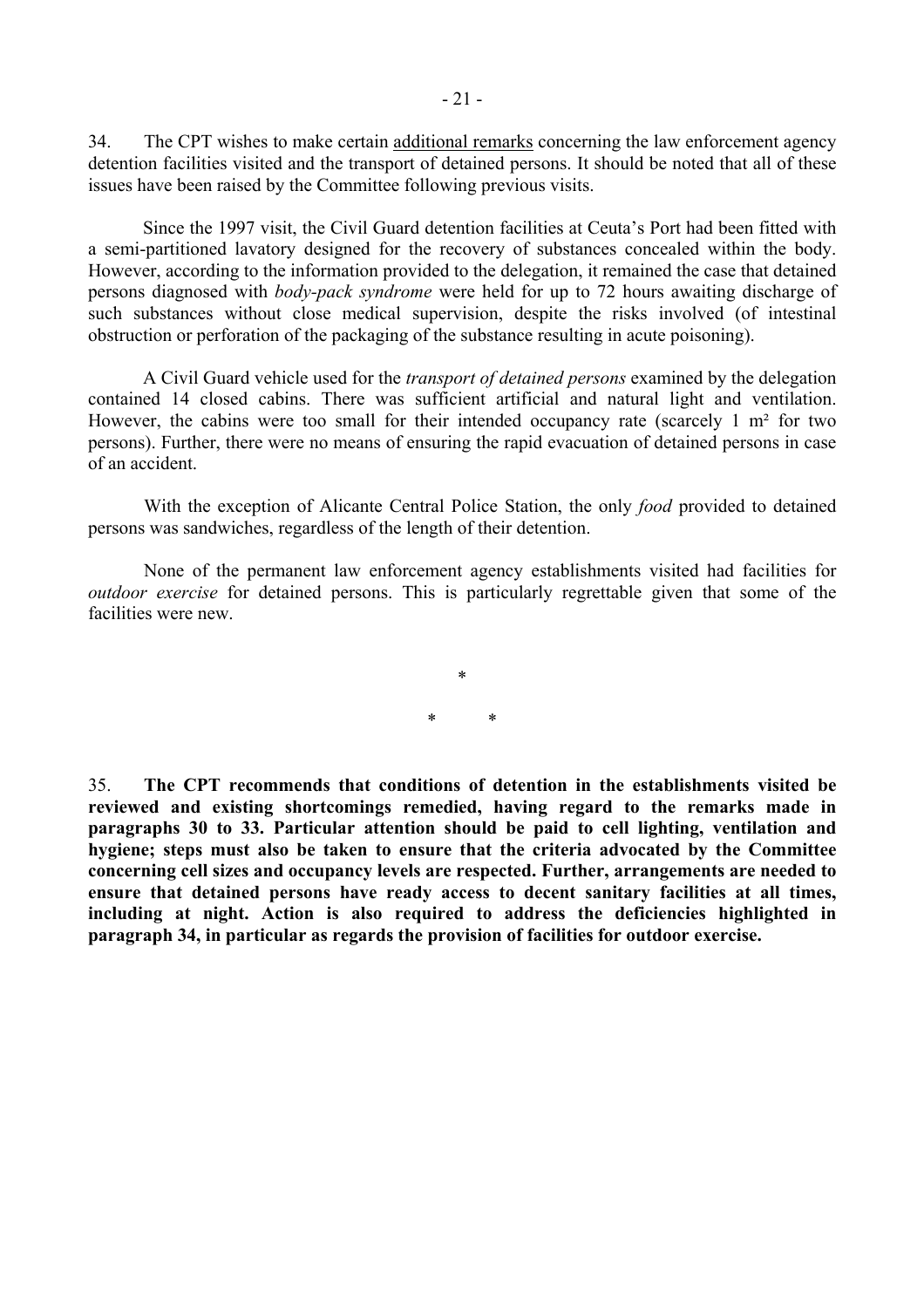<span id="page-21-0"></span>36. The information gathered since the CPT's first visit to Spain in 1991 clearly shows that there is a need for the Spanish authorities to review comprehensively the conditions of detention offered to persons detained by law enforcement agencies. The Committee has repeatedly recommended that the authorities establish standards for law enforcement agencies' detention facilities, taking account of its criteria<sup>29</sup>. The CPT has noted that the authorities have affirmed their willingness to improve conditions of detention, in keeping, inter alia, with international standards; however, budgetary constraints are cited as a significant obstacle to upgrading law enforcement agency detention facilities $30<sup>30</sup>$ .

 In the light of the findings made during the 2003 visit, **the CPT reiterates its recommendation that the Spanish authorities review conditions of detention in the establishments of law enforcement agencies in general and when necessary take steps to improve them, without any further delay.** In this connection, **the CPT calls upon the authorities to establish standards for law enforcement agency detention facilities, taking account of the Committee's criteria; compliance with those standards and with instructions regarding conditions of detention should be effectively monitored.** 

### **5. Immigration detainees**

a. introduction

37. The National Police and Civil Guard detention facilities described above could be - and certain of them were being - used to accommodate immigration detainees. As already mentioned, the CPT's delegation also visited establishments used on an ad hoc basis to accommodate detained foreign nationals when ordinary law enforcement agency detention facilities are full (in case of a sudden influx of larger groups of foreign nationals), namely Isla de las Palomas Civil Guard Holding Facility (housed in a former military barracks within a fortress located on a barren and windswept peninsula off Tarifa) and Las Eras National Police Holding Facility (a purpose-built facility located in Algeciras).

38. The delegation also visited three national police long-term detention centres for foreigners one in Algeciras and two in Fuerteventura (El Matorral and one located in the former arrivals' terminal at the airport) in which foreign nationals may be detained for up to forty days (cf. paragraph 7).

<span id="page-21-1"></span> $29$ 29 Cells should be clean, of a reasonable size for the number of people they are used to accommodate, and have adequate lighting (i.e. sufficient to read by, sleeping periods excluded) and ventilation; preferably, cells should enjoy natural light. Further, cells should be equipped with a means of rest (for example, a chair or bench) and persons obliged to stay overnight in custody should be provided with a clean mattress and clean blankets. Persons in custody should be allowed to comply with the needs of nature when necessary, in clean and decent conditions, and be offered adequate washing facilities. They should have ready access to drinking water and be given food at appropriate times, including at least one full meal (i.e. something more substantial than a sandwich) every day. Those detained for extended periods (twenty-four hours or more) should, where possible, be offered outdoor exercise every day (cf. CPT/Inf (98) 9, paragraph 49).

<span id="page-21-2"></span><sup>30</sup> Cf. CPT/Inf (2000) 6, page 35.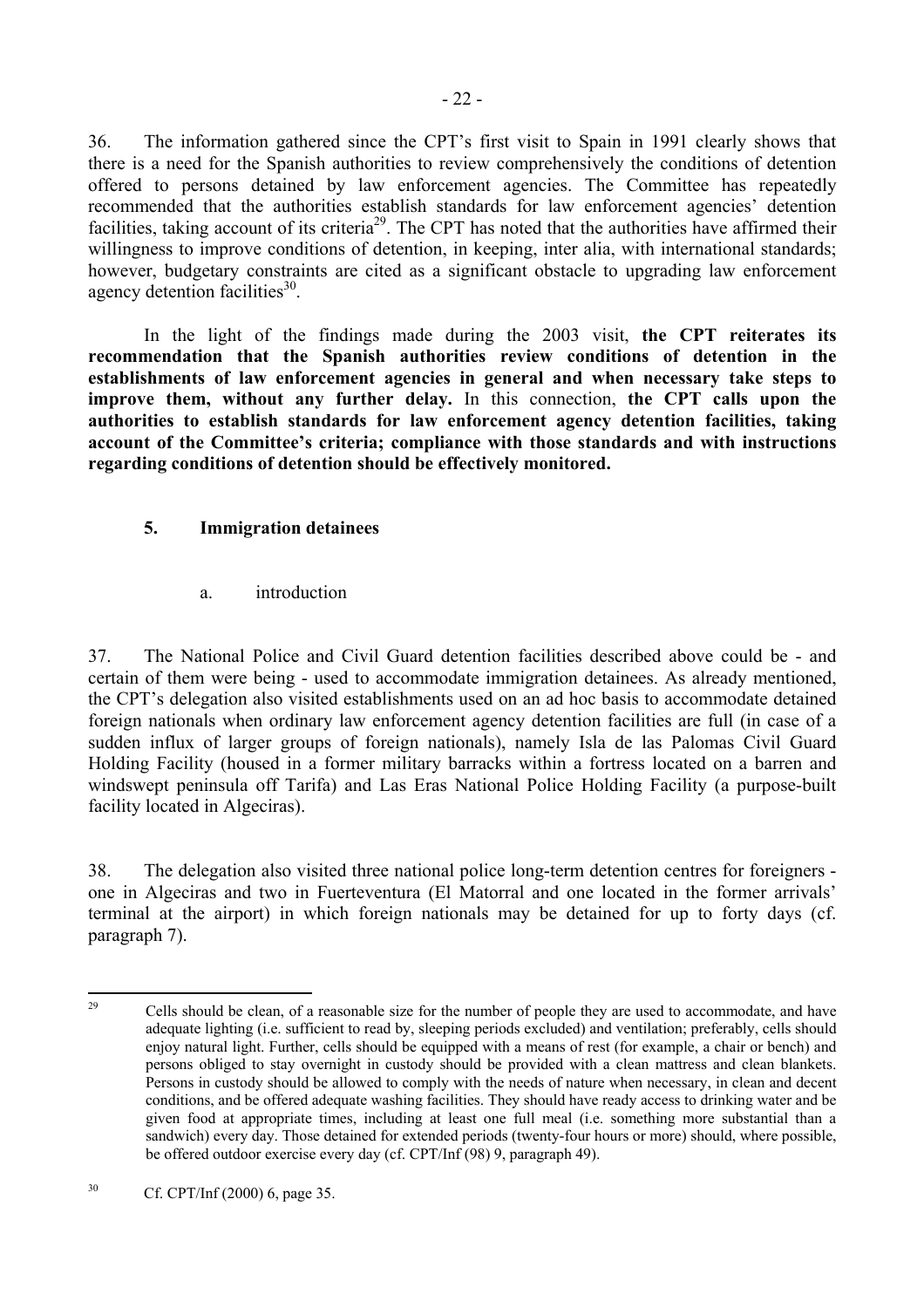### b. safeguards against ill-treatment

<span id="page-22-0"></span>39. Immigration detainees should benefit from the safeguards set out in paragraph 17 above in the same way as other categories of persons deprived of their liberty by the law enforcement agencies. They should also be expressly informed, without delay and in a language they understand, of all their rights and of the procedure applicable to them.

40. At Las Eras Holding Facility, the CPT's delegation examined the manner in which Algeciras National Police officers implemented administrative procedures vis-à-vis a large number of recently arrived foreign nationals of sub-Saharan origin. The objective was to assess the operation in practice of the rights of foreign nationals detained by law enforcement agencies<sup>31</sup>. In fact, the proceedings observed revealed a number of shortcomings rendering those rights largely ineffective. The information gathered in Tenerife and Fuerteventura suggests that the approach there was comparable.

41. Police officers prepared files without interviewing the persons concerned, and without properly informing them of their rights and of the procedures applicable to them. There was no hint of individualised casework.

Following their taking into custody, foreign nationals were shown a sheet of paper setting out detainees' basic rights in English<sup>32</sup>; some of its contents was subsequently repeated to groups of them in broken English or French by a person acting as an interpreter. No attempt was made to ascertain whether the persons concerned had understood what they were being told.

 The delegation was informed that lawyers were called only once the police were ready to inform the persons concerned of their proposal for a decision (expulsion order) to be subsequently transmitted to the competent authority (government or deputy government delegate in the region); this took place some considerable time after the foreign nationals had first been detained. Detainees did not meet with their lawyer outside the presence of law enforcement officials and, in any event, due to linguistic barriers, communication between detainees and lawyers was very poor or nonexistent. When the police informed detainees of their proposed decision, in groups of up to six persons at a time, the lawyers made no attempt to explain the steps that would follow.

<span id="page-22-1"></span> $31$ 31 As regards the procedures applicable, cf. Organic Law 4/2000 (as amended), Articles 20 to 22 and 50 et seq., as well as Royal Decree 864/2001, Articles 109 et seq.

<span id="page-22-2"></span><sup>&</sup>lt;sup>32</sup> Namely, the rights to notification of custody (including to their consular authorities), to be assisted by a lawyer and by an interpreter, and to be seen by a doctor.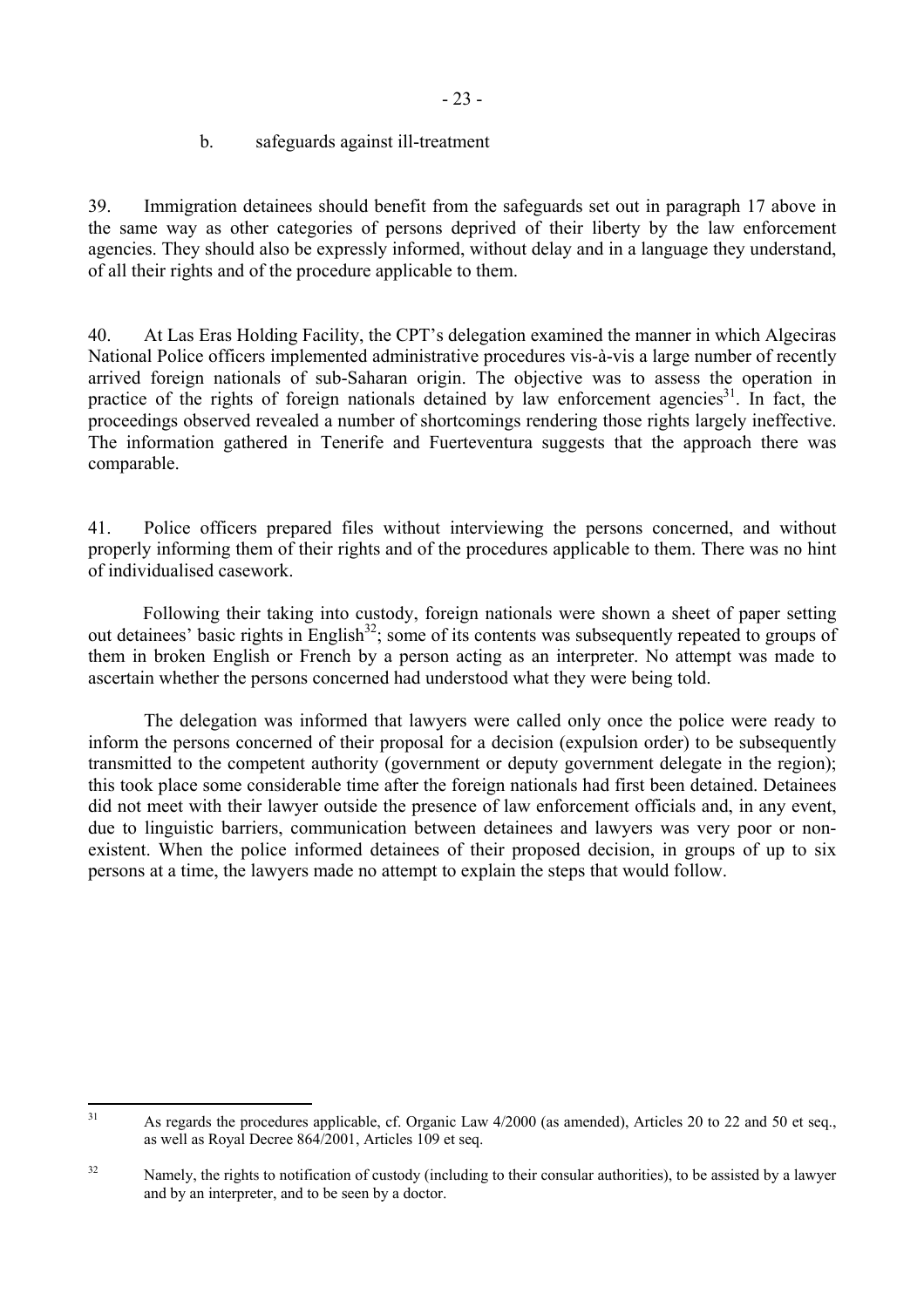Some of the persons were transferred to a designated detention centre for foreigners (cf. paragraphs 52 et seq.), pending completion of the proceedings. However, the majority were released before the formal taking of a decision in their case. They were provided with documents in Spanish indicating, inter alia, that, within 48 hours, they could make representations concerning the proposed expulsion order<sup>33</sup> and that, if they did not challenge the proposal, the case would automatically be decided as proposed by the police and they would be under an obligation to leave Spain within a certain period of time. The said documents also contained information about appeal possibilities (within the administrative hierarchy and subsequently to the competent courts). However, the fact that appeals against expulsion decisions appear not to have suspensive effect is a source of concern<sup>34</sup>

No attempt was made to explain the above to the detainees in a manner which they could understand; the delegation heard the interpreter at Las Eras - forced to try to perform a role properly belonging to the lawyers - giving groups of foreigners incomplete and misleading information about their status and prospects for remaining in Spain.

Throughout these proceedings, the detainees appeared to be confused and intimidated. The situation was made all the more difficult by police officers' aggressive demeanour towards detainees and by their shouting instructions (in Spanish) to foreigners or calling out their names in an incomprehensible way. It should be added that the persons concerned signed wherever they were told to, without understanding either the contents or the implications.

42. The situation described above is unacceptable. The conduct of the police proceedings, aimed at turning around rapidly a very large number of cases in the absence of suitable resources (in terms of immigration staff, lawyers and interpreters), flouts existing formal safeguards, including those designed to prevent the removal of persons to a country where they run a risk of torture or inhuman or degrading treatment or punishment, something which would be in violation of Spain's national and international legal obligations.

43. It should be added that, at the Algeciras Detention Centre for Foreigners, the delegation heard repeated allegations that police officers did not register detained persons under the nationalities indicated by them, apparently so as to facilitate their removal to certain countries amenable to receiving them.

44. The objective should be to ensure that detained foreign nationals are systematically informed fully and accurately in a language they understand of their rights and of the procedures being applied to them. They should also be provided with adequate information in writing; that information should be available in a wide range of relevant languages. Consideration might be given to developing the sheets currently being used which set out detainees' basic rights.

<span id="page-23-0"></span> $33$ Cf. Organic Law 4/2000 (as amended), Article 63.

<span id="page-23-1"></span><sup>&</sup>lt;sup>34</sup> It should be noted that asylum applications entail the suspension of all other proceedings. That said, the delegation gathered no evidence to suggest any attempts on the part of law enforcement officials to identify potential asylum seekers.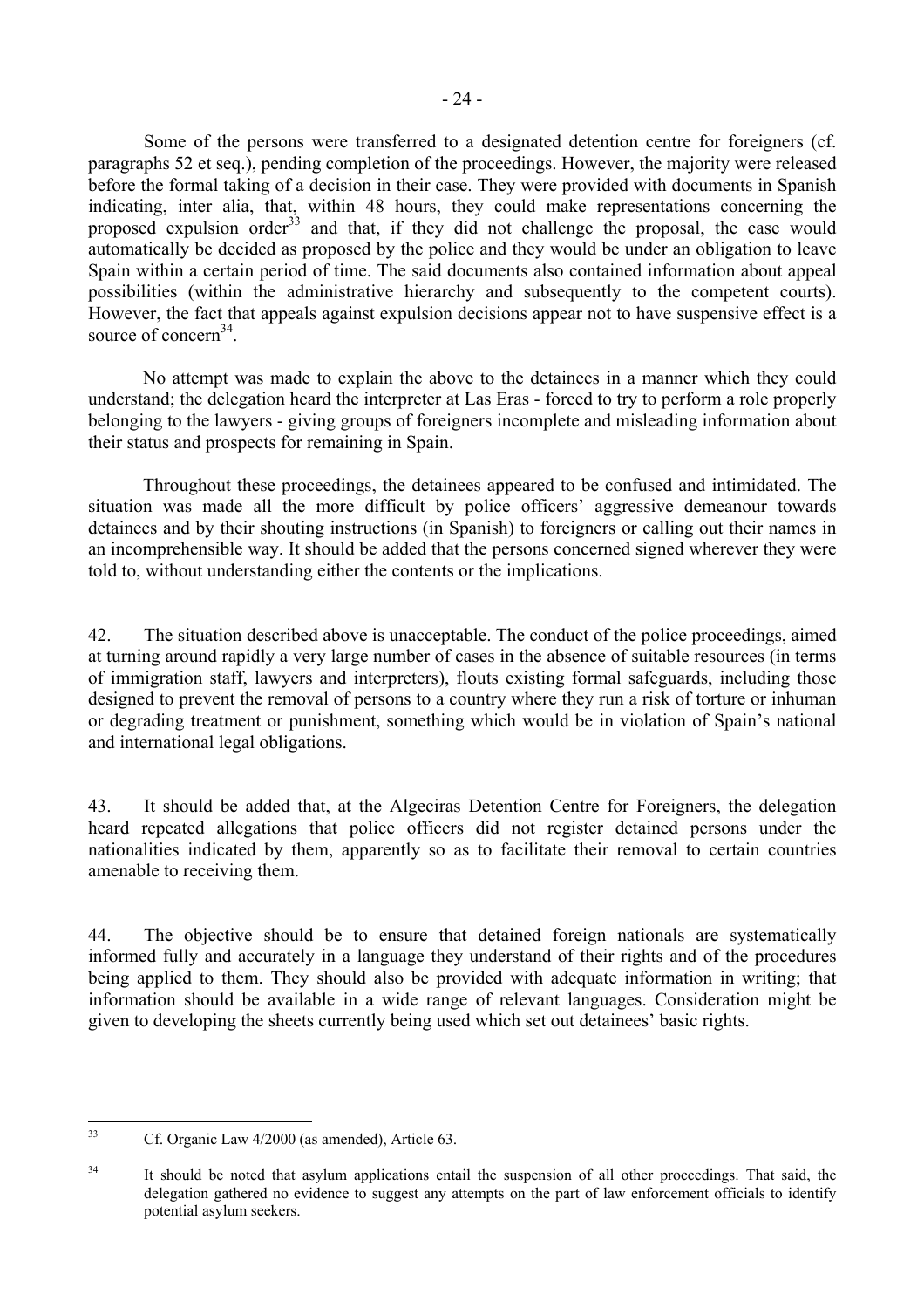Moreover, detained foreign nationals should have an effective right of access to a lawyer, as from the outset of custody, including the possibility to consult with the lawyer outside the presence of law enforcement officials. Lawyers should be in a position to explain to the persons concerned the options available to them and the lawyer's potential role in the proceedings. Interpreters should possess appropriate professional qualifications in the languages commonly used by the detained foreigners in question and should perform their functions in a satisfactory manner.

**The CPT recommends that arrangements for handling cases of unauthorised entry into Spain by foreign nationals, especially cases involving foreign nationals arriving in large numbers** (e.g. at the southern coasts of the country and in the Canary Islands), **be reviewed as a matter of urgency, in the light of these remarks.** 

45. Arrangements to provide access to a doctor to detained foreign nationals at the outset of their custody in principle appeared to be satisfactory. However, at the time of the visit, the doctor and nurse attending the Isla de las Palomas Civil Guard facility were both on sick leave, and the detainees met by the delegation at that establishment (and subsequently at Las Eras National Police facility - cf. paragraphs 48 and 49) had only been seen by Red Cross volunteers, including medical students. In view of the often poor state of health of the detained foreign nationals (e.g. hypothermia, exhaustion, injuries, mental disorders), **the CPT would like to receive further information about the arrangements for medical and nursing cover at the above-mentioned two establishments.** 

46. The CPT attaches considerable importance to law enforcement officials working with detained foreign nationals being carefully selected and receiving appropriate training. As well as possessing well-developed qualities in the field of interpersonal communication, the staff concerned should possess relevant language skills.

 However, the delegation noted that National Police officers at Las Eras carrying out casework and performing custodial functions had not benefited from any specific training. A few officers had some knowledge of English or French. None appeared to know other languages commonly used by the foreign detainees. The vast majority of officers were quite unable to communicate with the persons in their custody; the delegation was told that, if needed, police officers relied upon other detained persons for interpretation.

**The CPT recommends that increased emphasis be placed on improving the language skills of police officers assigned to case work or custody duties in respect of immigration detainees.** Further, **officials working in direct contact with such persons should undergo appropriate in-service training, including in interpersonal communication skills.** 

47. Having regard to the information gathered in the detention facilities for foreigners visited, the CPT wishes to recall, in this context, the recommendation that law enforcement officials be reminded of the need to keep accurate custody records (cf. paragraph 27).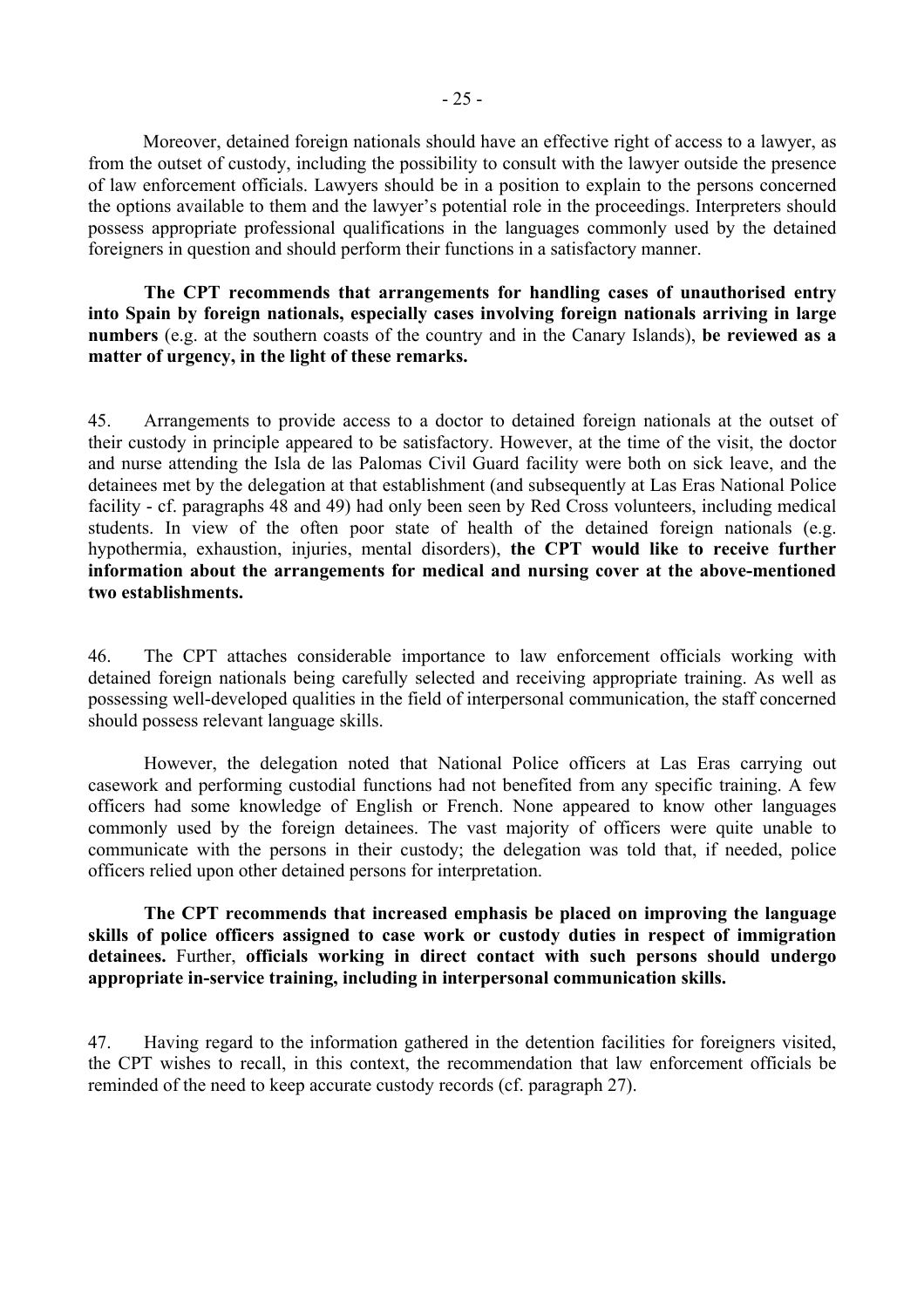c. conditions of detention in short-term ad hoc detention facilities

<span id="page-25-0"></span>48. **Isla de las Palomas Civil Guard Holding Facility** was holding 43 foreign nationals of sub-Saharan origin (including 18 women and two young babies) apprehended in two groups some 24 and 60 hours earlier when attempting to enter Spain by boat.

The conditions offered to two female detainees with babies were quite acceptable. They were held in a separate unlocked room with good access to natural light and ventilation. The Red Cross had provided sheets, clothing and toys for the babies. However, as was the case in the other rooms in the establishment, the only means of rest consisted of a narrow ledge along the wall and mattresses placed directly on the floor. The room used to accommodate the remaining female detainees also had good access to natural light and ventilation, but artificial lighting appeared to be poor; further, the room was very overcrowded (16 women in 24 m²). The male detainees were distributed in two rooms which felt cool in the summer heat; however, they had poor lighting (both artificial and natural), were dirty and damp, and offered only limited living space (up to 12 persons in 38 m²). The high occupancy rates observed are all the more open to criticism given that, at the time of the visit, other well lit and ventilated premises in the establishment remained unused.

As regards sanitary arrangements, it was unclear whether, or to what extent, detained persons had access to the sanitary and shower facilities located outside the cellular area; they were clean and appeared quite new. By contrast, the lavatories used by the detained foreign nationals in the holding rooms were only partially screened and not all of them were in working order.

49. By the time of the delegation's visit to **Las Eras National Police Holding Facility**, the foreign nationals previously met at the Isla de las Palomas facility had been moved there in order for the National Police to complete the relevant proceedings. Las Eras comprised 7 cells measuring between 6 and 30 m². They were clean and had good access to natural and artificial light; however, ventilation was clearly inadequate. The cells included partially screened sanitation. The means of rest consisted of 60 cm deep ledges along the walls; the delegation was told that any foreign nationals required to stay at Las Eras overnight would be provided with a mattress. The two mothers and babies continued to be held separately in an unlocked cell. The remaining thirty-nine detainees spent some six hours in two cells measuring approximately 27 m² each; even for a few hours, such an occupancy level is excessive.

50. Foreign nationals held in the ad hoc detention facilities visited were not offered outdoor exercise, despite the existence of extensive outdoor premises which could be used for that purpose. The CPT would recall in this connection that all persons deprived of their liberty for a prolonged period (i.e. 24 hours or more) should, where possible, be offered at least one hour of outdoor exercise every day (cf. also footnote No. 29).

### 51. **The CPT recommends that the conditions of detention in the ad hoc detention facilities visited be reviewed, in the light of the above remarks.**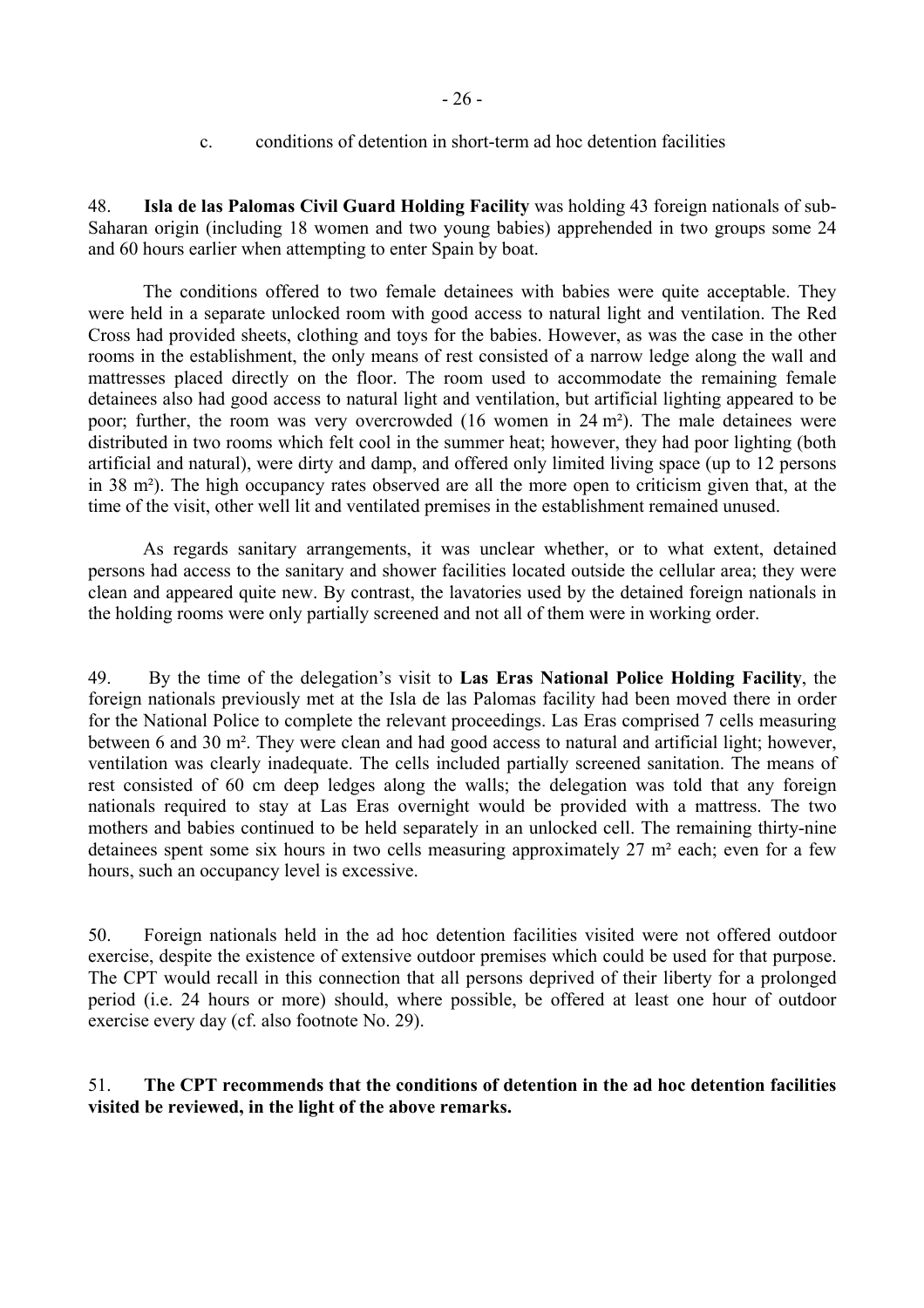- <span id="page-26-0"></span>d. conditions of detention in long-term detention facilities
	- *i. preliminary remarks*

52. **Algeciras Detention Centre for Foreigners**, open since June 2003, was housed in a former prison and consisted of five units. The centre has a capacity of 192 and, at the time of the visit, was holding 165 foreign nationals - 113 men and 52 women (including some with young children). Most of the detainees were from sub-Saharan Africa.

**El Matorral Detention Centre for Foreigners**, open since May 2002, was located on the site of a former military barracks in Fuerteventura and consisted of several buildings. With a capacity of 1,035, at the time of the visit, the centre was holding 260 foreign nationals, including five women; the majority were of Saharan and sub-Saharan origin.

**Fuerteventura Aiport Detention Centre for Foreigners**, situated within the former arrivals' terminal, had opened several years previously. Since March 2003, it had remained operational only as an overflow facility for any influx of foreign nationals exceeding the capacity of El Matorral. The Fuerteventura Airport centre has a capacity of 700 places. At the time of the visit, seven detainees were being held there, purely for the purposes of keeping the centre open.

### *ii. living conditions*

53. In the CPT's opinion, persons deprived of their liberty for an extended period under aliens legislation should be accommodated in centres specifically designed for that purpose, offering material conditions and a regime appropriate to their legal situation, and staffed by suitablyqualified personnel.

 Such centres should provide accommodation which is clean, adequately furnished and in a good state of repair and which offers sufficient living space for the numbers involved. Further, care should be taken in the design and layout of the premises to avoid as far as possible any impression of a carceral environment.

54. At the Algeciras centre, the cells/dormitories, measuring 8 to 25 m², had sufficient natural and artificial lighting; however, the ventilation was insufficient. They had a sanitary annex (lavatories and wash basin), but were only furnished with beds. Their state of repair left something to be desired.

 The establishment as a whole gave a strong carceral impression. Further, at the time of the visit, only a part of the premises was being used, apparently in order to reduce the number of staff assigned to custodial duties. As a result, the occupancy level of the accommodation actually in use was high (e.g. in the women's units, dormitories measuring 17 m<sup>2</sup> were being used to accommodate 6 persons), and the number of beds available in other dormitories suggested much higher occupancy levels (10 beds in 17 m²).

 Toiletries and cleaning products were distributed; however, complaints were heard to the effect that they were not available in sufficient quantities.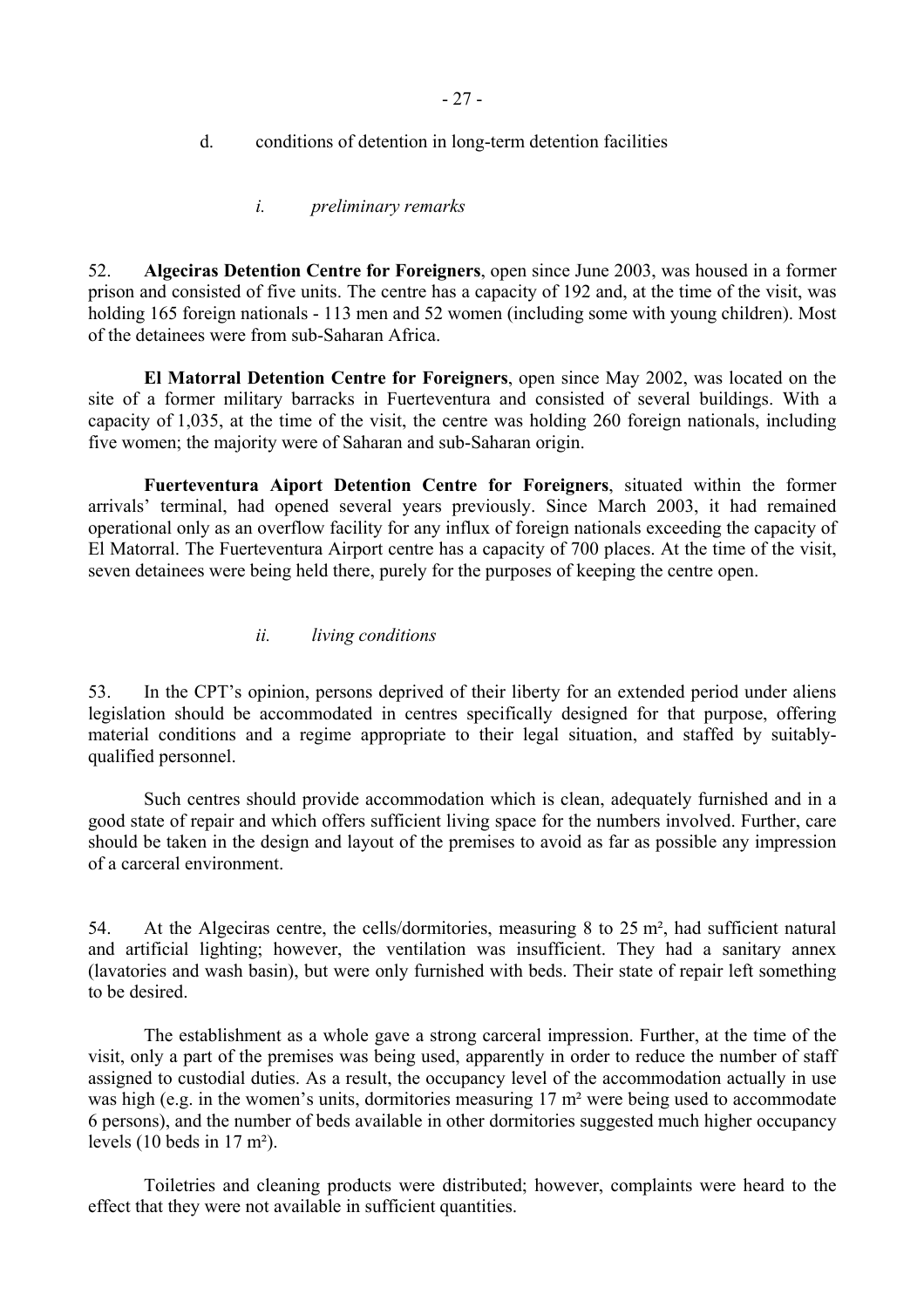55. At El Matorral, the accommodation consisted solely of dormitories. Those occupied at the time of the visit measured approximately 30 m². They were adequately lit and ventilated and had sanitary annexes (toilet, wash basin and shower) but were only furnished with beds<sup>35</sup>.

 As was the case for Algeciras, at the time of the visit, only part of El Matorral's premises were being used, resulting in very high occupancy levels (e.g. 16 persons to a 30 m² dormitory). Due to the lack of space, a large number of detained foreigners spent the day lying on their beds. Moreover, at both facilities, detainees did not have permanent access to a place where they could keep their personal belongings.

 It should be added that the El Matorral centre also had two huge dormitories with 260 and 290 beds, measuring 420 m² and 490 m², respectively. These were apparently only used when there was a large influx of detainees<sup>36</sup>. The CPT considers that such dormitories should be replaced by smaller units offering more privacy.

56. Detainees at the Fuerteventura Airport centre were accommodated in a vast hangar previously a baggage delivery area - containing hundreds of bunk beds. Natural lighting was almost non-existent, and the sanitary installations were in a filthy condition. Further, unlike the other two centres visited, there was no outside courtyard, or indeed any access to the open air.

It is clear that the premises at the airport are suitable only for very short periods of detention. However, of the seven foreign nationals being held at the centre at the time of the visit, some had been there for several weeks. Such a situation is unacceptable.

57. **The CPT recommends that the Spanish authorities review without delay the conditions of detention at the Algeciras and El Matorral centres, in the light of the above remarks (paragraphs 53 to 55).** 

 **It also recommends that, in their current condition, the premises at Fuerteventura Airport be used to accommodate detained foreigners only in case of emergency and never for periods of longer than 24 hours.** 

<span id="page-27-0"></span> $35$ 35 At the delegation's suggestion, women being held in the infirmary without medical justification were moved to ordinary accommodation units.

<span id="page-27-1"></span><sup>&</sup>lt;sup>36</sup> A few weeks before the visit, El Matorral had accommodated 790 foreign detainees.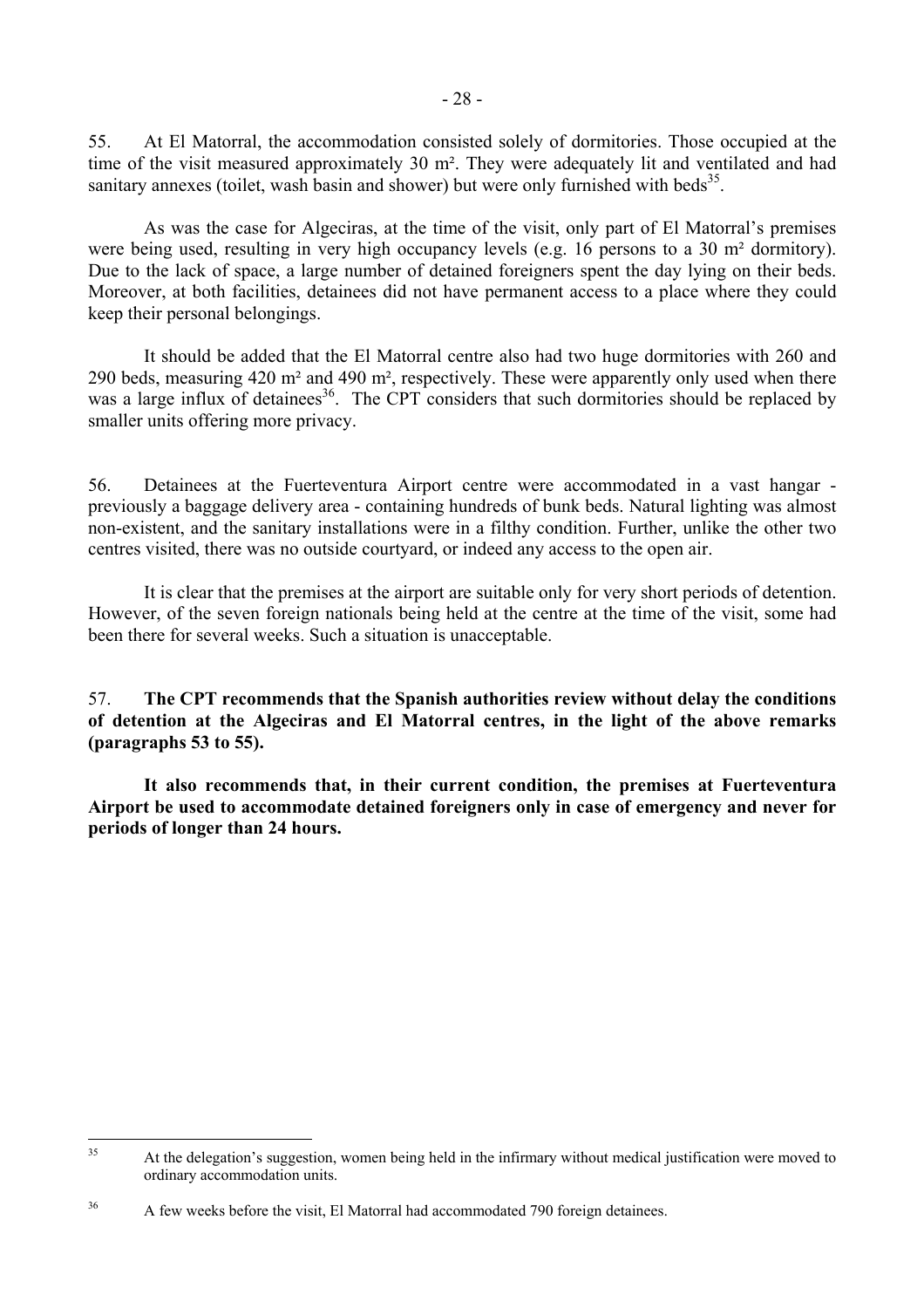#### *iii. activities*

<span id="page-28-0"></span>58. The activity programme in a holding centre for foreigners should include outdoor exercise, access to a common room and to radio/television and newspapers/magazines, as well as other appropriate means of recreation (e.g. board games, table tennis). The longer the period for which persons are detained, the more developed should be the activities which are offered to them.

59. In Algeciras, detained foreigners had generous access to the exercise yard and could move freely within the perimeter of their unit the rest of the time; they also had access to common rooms (equipped with tables and chairs) in the evening. However, no organised activities - work, educational or leisure - were provided. Further, there were no books, newspapers or even radio and television sets at the disposal of the detainees.

 The situation was worse at El Matorral, where, apart from access to the yard for, at best, two and a half hours a day, the detainees remained locked in their dormitories in the conditions described in paragraph 55 in enforced idleness.

 The foreign nationals held at Fuerteventura Airport were not provided with any activity and did not have access to the open air throughout the entire period of their detention. The CPT has already recommended that use of the premises in question in their current condition be restricted to detentions lasting no more than 24 hours (cf. paragraph 57).

60. **The CPT recommends that the shortcomings observed with regard to activities at Algeciras and El Matorral Detention Centres for Foreigners be remedied without delay, taking into account the remarks set out in paragraphs 58 and 59.** 

### *iv. health care*

61. All detention facilities for immigration detainees should provide access to medical care. Particular attention should be paid to the physical and psychological state of health of asylum seekers, some of whom may well have experienced difficult situations and even have been tortured or otherwise ill-treated in the countries from which they have come. In such cases, medical findings may be relevant in the context of asylum proceedings. Further, a medical examination upon arrival would also be advisable from the point of view of preventive medicine, inter alia for the detection and treatment of transmissible diseases.

62. A doctor and a nurse were present at the Algeciras centre for three hours per day, six days a week. The time during which the doctor was present appeared to be sufficient, and the detainees with whom the delegation met confirmed that it was easy to have access to the doctor, upon request. However, a detention centre for foreigners of this size should have the equivalent of at least one fulltime nurse and arrangements should be in place for a nurse to attend in case of need outside normal working hours. It should also be noted that there were no systematic medical examinations upon arrival.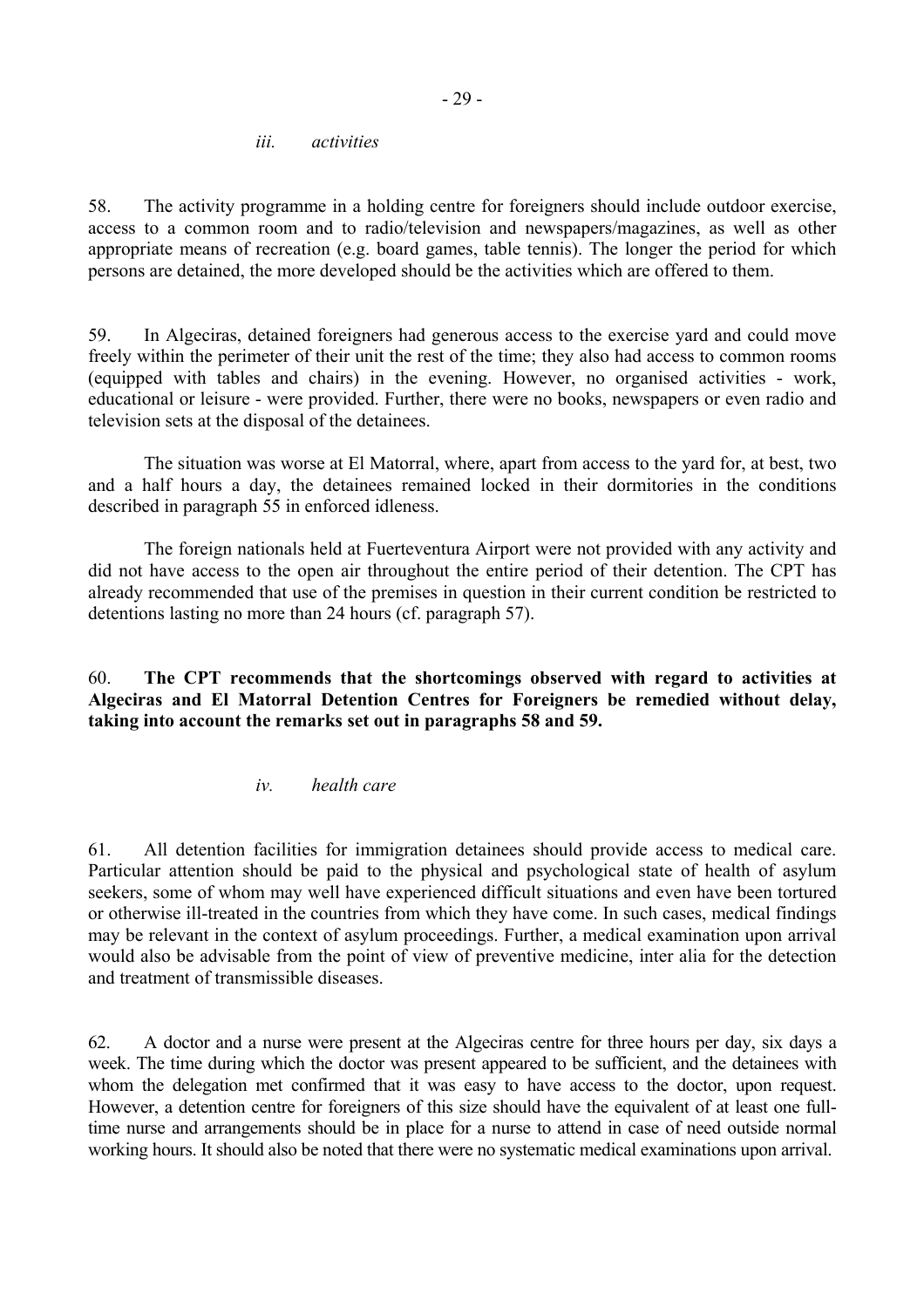<span id="page-29-0"></span> At El Matorral, a doctor employed by the centre was present for three hours per day from Monday to Saturday, and a Red Cross doctor and nurse gave consultations in the afternoon from Monday to Friday. The presence of the doctors may be considered adequate in relation to the number of persons detained at the time of the visit. However, reinforcements of medical and nursing staff would be indispensable if the centre were operating at full capacity. As for the medical examination upon admission, it was usually limited to a palpation of the abdomen in the exercise yard following arrival. Unlike at Algeciras, individual medical files were not compiled for detainees, not even for those receiving treatment.

The doctor employed at El Matorral also visited the Fuerteventura Airport centre when necessary.

The premises of the health-care services of the Algeciras and El Matorral centres, each consisting of a treatment/medical consultation room and a nursing room, were satisfactory, as was the room used for medical examinations at the Fuerteventura Airport centre. However, at El Matorral, the dormitories for in-patient care at the infirmary resembled ordinary accommodation.

**The CPT recommends that nursing cover at the Algeciras and El Matorral centres be reinforced, in the light of the above remarks; such reinforcement should permit visits by a nurse every day of the week, including weekends.** Further, **accommodation for detainees receiving in-patient care in the infirmary at El Matorral should be improved.** 

**The CPT also recommends that steps be taken to ensure that every person held in a detention centre for foreigners is physically examined by a doctor as soon as possible after his or her arrival; this examination can also be carried out by a nurse reporting to the doctor. The results of the examination should be placed in an individual medical record kept in the medical service** (cf. also paragraphs 24, last sub-paragraph, and 61).

*v. staff* 

63. The staff of centres for immigration detainees have a particularly onerous task. Firstly, there will inevitably be communication difficulties caused by language barriers. Secondly, many detained persons will find the fact that they have been deprived of their liberty when they are not suspected of any criminal offence difficult to accept. Thirdly, there is a risk of tension between detainees of different nationalities or ethnic groups.

 Consequently, the CPT places a premium upon the supervisory staff in such centres being carefully selected and receiving appropriate training. As well as possessing well-developed qualities in the field of interpersonal communication, the staff concerned should be familiarised with the different cultures of the detainees and at least some of them should have relevant language skills. Further, they should be taught to recognise possible symptoms of stress reactions displayed by detained persons (whether post-traumatic or induced by socio-cultural changes) and to take appropriate action.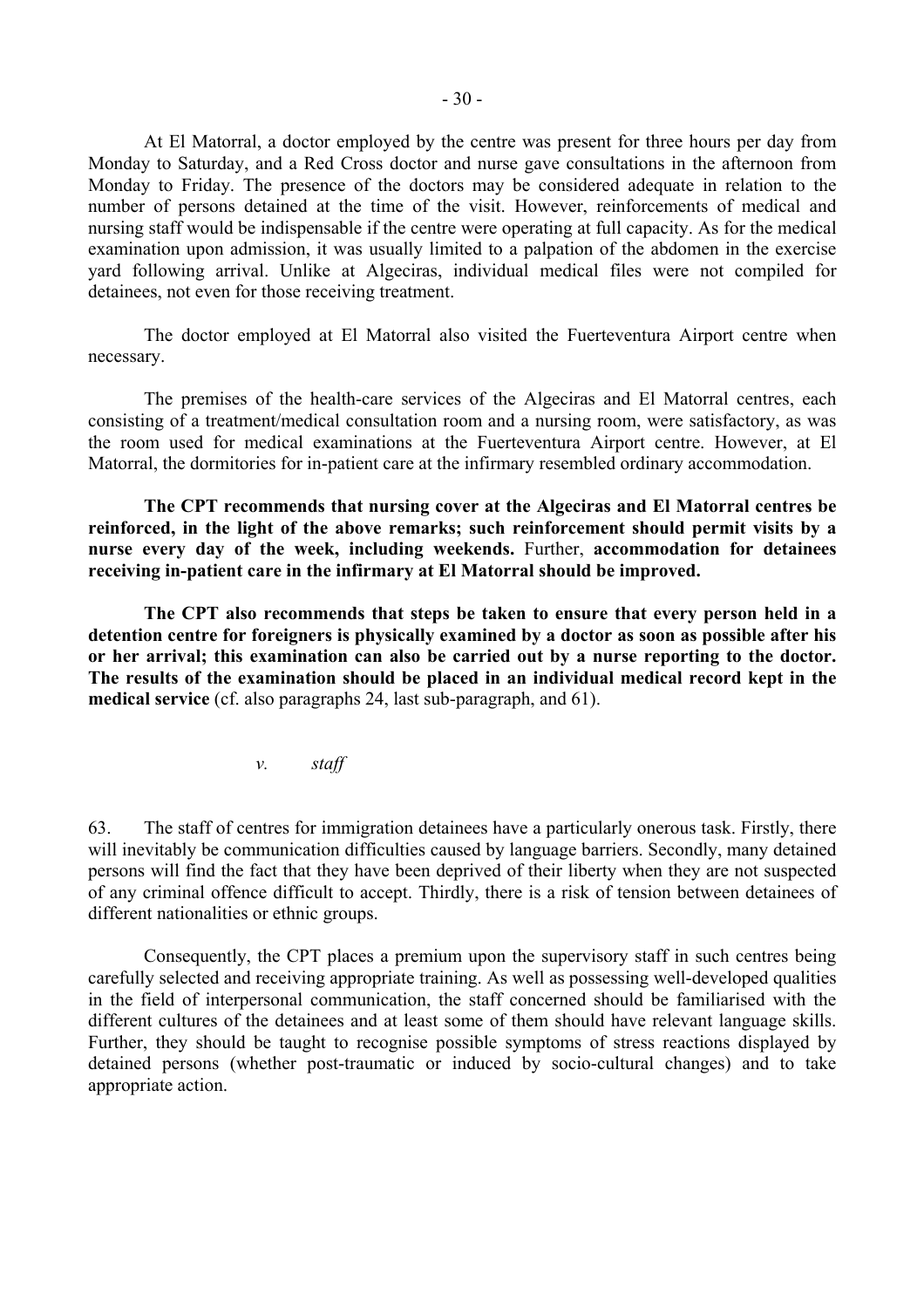<span id="page-30-0"></span>64. In the absence of staff specifically recruited for, and assigned to, detention centres for foreign nationals, the establishments visited were staffed exclusively by National Police officers, the majority on temporary detached duty.

At the Algeciras centre, eight police officers, including one woman, were present during the day and, at the Fuerteventura Airport facility, two police officers were present at the time of the visit. The situation was considerably less favourable at El Matorral, where only five officers were present during the day to supervise some 260 detainees; this effectively limited the detainees' movements.

 The police officers interviewed by the delegation at the detention centres visited had received no training preparing them to take charge of detained foreign nationals. In fact, according to the information provided to the delegation, with one exception, the police officers spoke no language other than Spanish and there was no interpretation service at the centres' disposal. It appeared that the only person able to communicate with the detainees in the relevant languages was the doctor at El Matorral.

 In the light of these observations, **the CPT recommends that the staffing levels at El Matorral be reviewed.** Further, **steps should be taken to ensure that staff deployed for duty in detention centres for foreigners are suited for the work involved, particular attention being paid to their language skills and training.** 

65. Following previous visits, the CPT recommended that police officers not carry batons inside detention centres for foreigners. If batons have to be carried, they should be hidden from view.<sup>[37](#page-30-1)</sup> However, at Algeciras, certain officers always had their baton hanging conspicuously from their belt and, at the El Matorral and Fuerteventura Airport centres, even their service weapon. **The CPT reiterates its recommendation on this subject. It should be added that the carrying of firearms within a detention facility is also an intimidating and potentially dangerous practice.**

66. At Algeciras, police officers had adopted the practice of wearing latex gloves and surgical masks whenever they entered the detention facilities. Such behaviour, for which there is no justification from the point of view of staff health protection, can only engender feelings of vexation and rejection among detained foreign nationals. **The CPT recommends that this systematic practice be discontinued.**

### *vi. other issues*

67. Several of the detained foreign nationals interviewed by the delegation complained that they had not received information about the establishment's internal rules. **The CPT recommends that a document setting out these rules be drawn up and distributed, in an appropriate range of languages, in all detention centres for foreign nationals.**

<span id="page-30-1"></span> $37$ 

<sup>37</sup> Cf. CPT/Inf (96) 9, Part I, paragraph 71, and Part II, paragraph 84.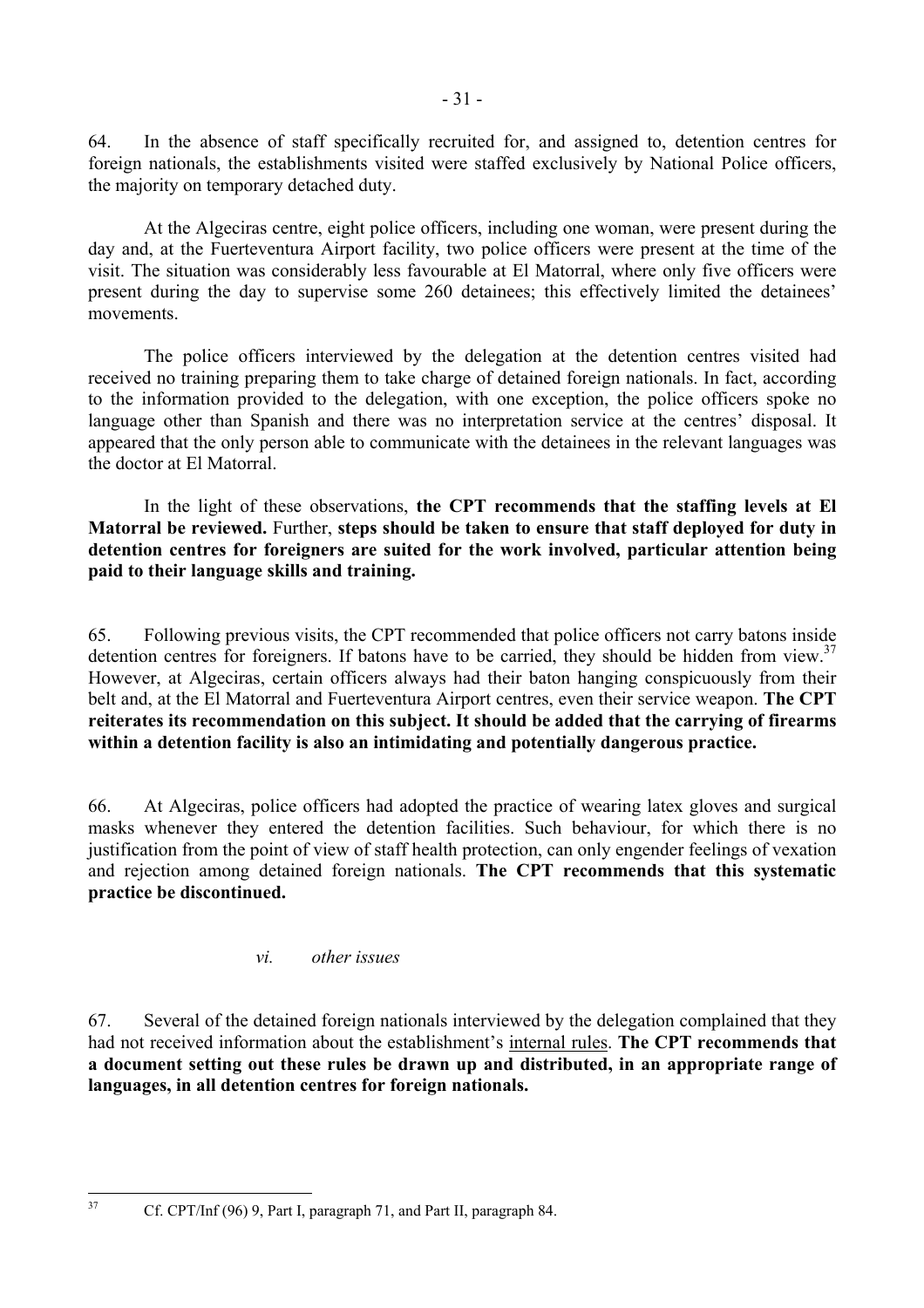68. At the Algeciras centre, the delegation noted that members of the same family (parents and children) were not systematically accommodated together. Couples without children were always separated. **The CPT considers that families detained under aliens legislation should, as far as possible, be accommodated together.** In this connection, provision should be made for the protection of persons who might be vulnerable or under pressure, for example in the context of human trafficking.

69. Regarding contacts with the outside world, the CPT noted that the detainees could receive visits and could, in principle, use public telephones. However, at El Matorral, access to a telephone was limited given that there were only two telephones available for the entire centre (with a capacity of over 1,000), and these were situated in a courtyard to which the detainees did not have free access. **The CPT invites the authorities to review the practical arrangements concerning access to telephones at El Matorral.**

70. With regard to inspections of detention centres for foreigners by an independent authority, the information gathered during the visit clearly indicated that these were exceptional. The remarks made in paragraph 29 apply equally to these establishments.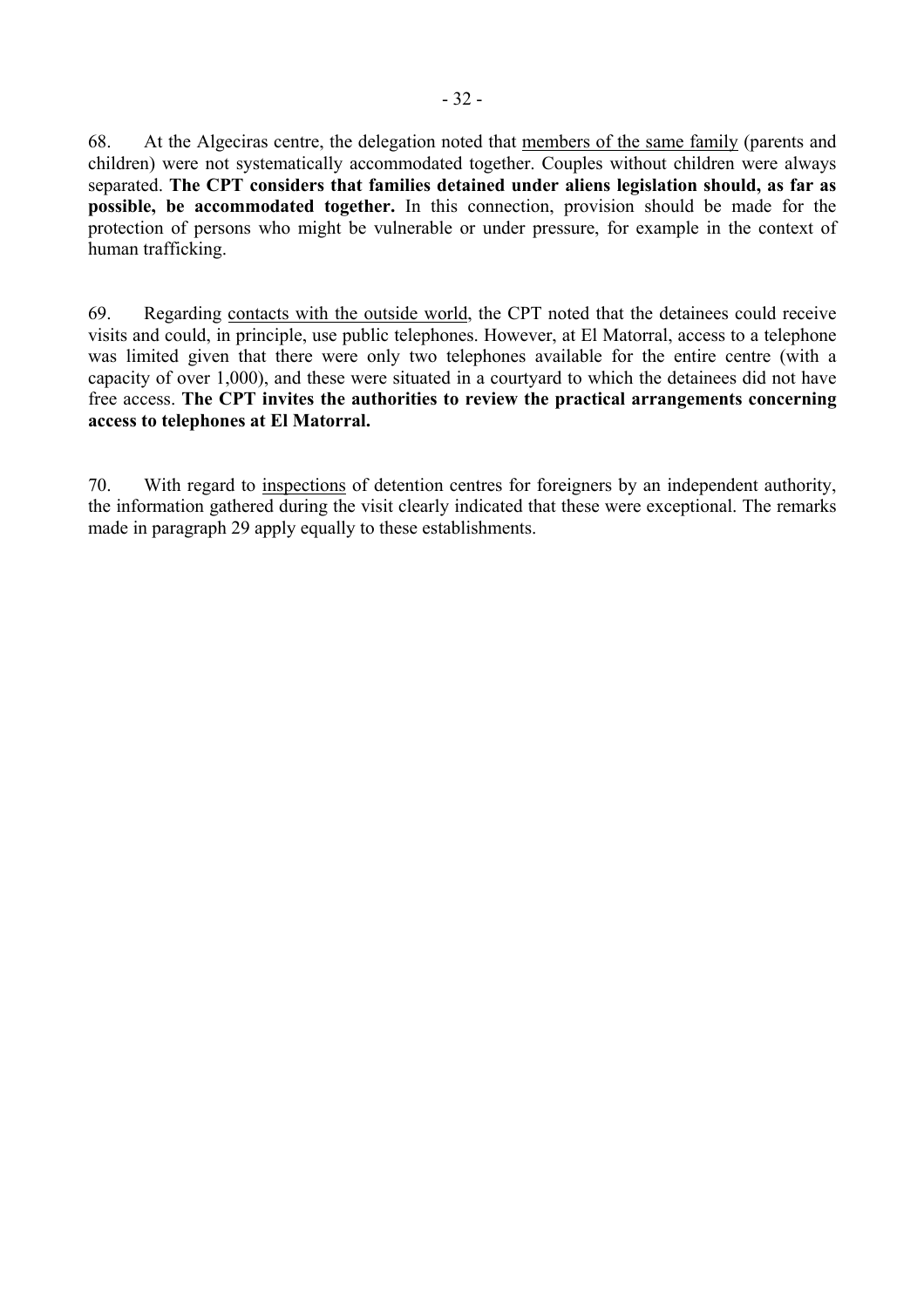# <span id="page-32-0"></span>**B. Prisons**

## **1. Preliminary remarks**

71. The delegation visited Tenerife and Villabona Prisons, as well as the only two penitentiary psychiatric mental health-care facilities in Spain, situated in Alicante and Seville. The latter two establishments will be dealt with under a separate heading (cf. paragraph 108 et seq.).

The delegation paid particular attention to the situation of prisoners considered to be "unadapted to an ordinary prison regime" or "dangerous"<sup>38</sup>, and that of prisoners separated, mostly at their own request, from the general prison population for their own protection but held in ordinary detention units $^{39}$ .

72. **Tenerife Prison** was built in 1989. Located a few kilometres from Santa Cruz, it consists of eight detention units, seven for men and one for women. At the time of the visit, the prison, which has an official capacity of 1,667 places, was holding 1,411 inmates (including 112 women), of whom slightly over 70% were convicted prisoners. Of the total, 131 were in open-regime sites outside the main establishment.

 Twelve male prisoners were being held in segregation under Article 10 of the General Organic Law on Prisons, and another 19 male detainees were being held under Article 75 of the Prison Regulations.

73. **Villabona Prison**, open since February 1993, lies in the middle of the countryside. It consists of seven detention units for men, one for women, and one mixed "drug-free therapeutic" unit. The establishment has an official capacity of 1,577 places, and at the time of the visit was holding 1,261 inmates (including 91 women), of whom slightly over 85% were convicted prisoners. Some 50 inmates were in open-regime sites outside the main establishment.

 Twenty-two prisoners (including the women) were being held under Article 10 of the General Organic Law on Prisons - some of them also in disciplinary confinement - and 26 male detainees were being held under Article 75 of the Prison Regulations.

### **2. Ill-treatment**

74. At Tenerife Prison, the delegation heard no allegations of physical ill-treatment of prisoners by prison staff.

75. At Villabona Prison, no allegations were heard concerning the treatment of prisoners in the ordinary detention units. However, some prisoners told the delegation that certain prison officers physically ill-treated prisoners (struck them with batons) held in the disciplinary unit.

<span id="page-32-1"></span> $38$ Cf. General Organic Law on Prisons, Article 10 (1) and (2).

<span id="page-32-2"></span><sup>&</sup>lt;sup>39</sup> Cf. Prison Regulations, Article 75 (2).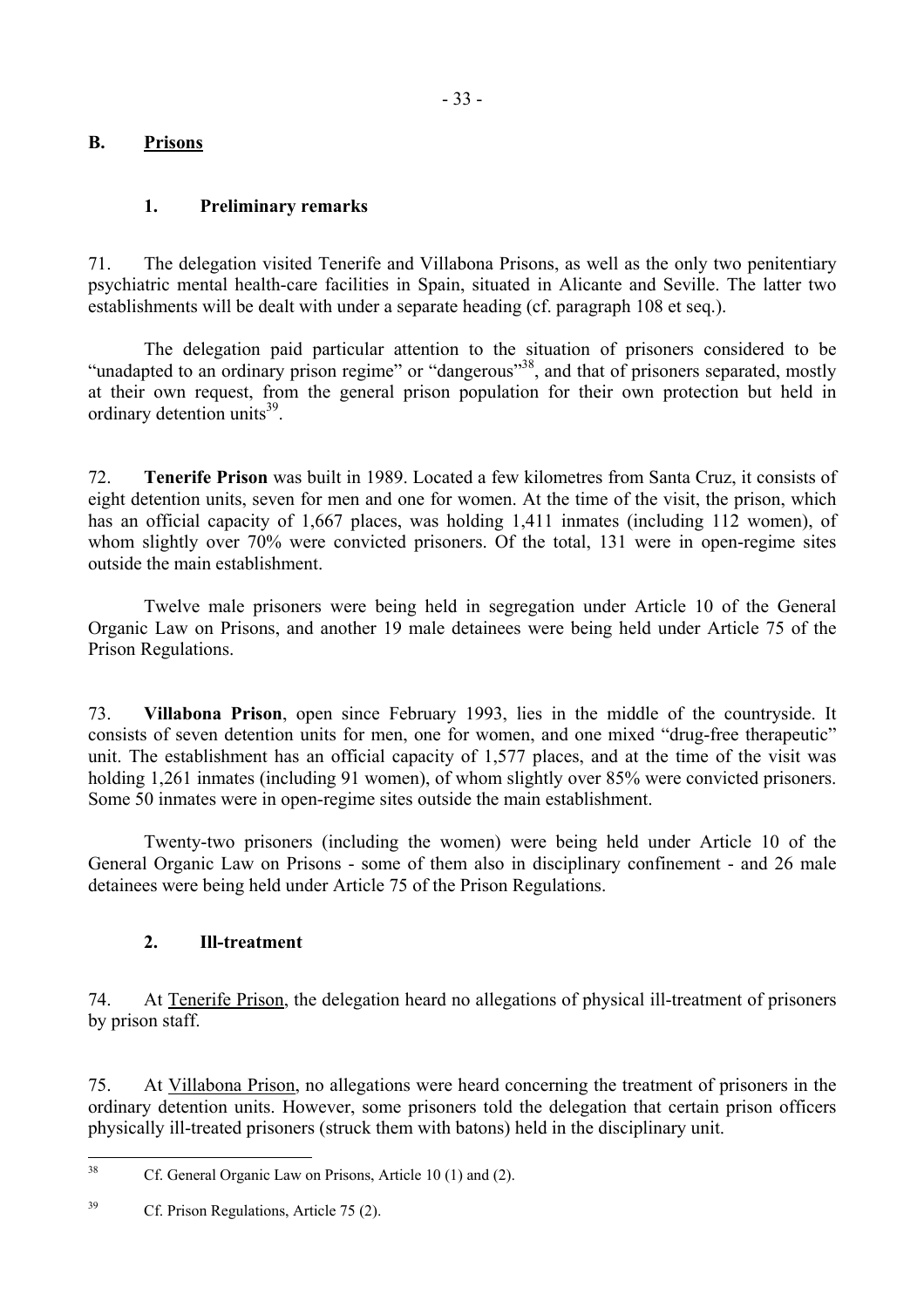<span id="page-33-0"></span> The existence of cases of ill-treatment in the disciplinary unit of Villabona Prison was confirmed by several prison officers, who also indicated that the management at Villabona was seeking to put an end to it. **The CPT recommends that steps be taken to increase the supervision of staff in that unit; further, senior management should visit the unit regularly and enter into direct contact with prisoners, in private.**

76. In both prisons visited, the delegation received some allegations from prisoners segregated for their personal protection of abusive language or contemptuous remarks in relation to their particular situation from certain members of the prison staff. **The CPT recommends that the authorities at central and local level deliver the clear message that all forms of ill-treatment of prisoners, including verbal abuse, are not acceptable and will be the subject of severe sanctions. This message should be repeated at regular intervals.** 

# **3. Prisoners subject to special regimes**

a. prisoners considered to be "unadapted to an ordinary prison regime" or "dangerous"

77. In every country, there will be a certain number of prisoners who, for whatever reason, need to be separated from the rest of the prison population. This group of prisoners is of particular concern to the CPT, as the need to take exceptional security measures vis-à-vis such prisoners, usually held in special units, brings with it a greater risk of inhuman and degrading treatment. Moreover, all forms of solitary confinement are likely, in the long term, to have harmful effects leading to the deterioration of mental faculties and social skills.

78. As already mentioned, at the time of the visit, there were 12 prisoners (all male) considered to be either "unadapted to an ordinary prison regime" or "dangerous" at Tenerife Prison, and 22 (including one woman) at Villabona Prison. With a few exceptions<sup>40</sup>, these prisoners were accommodated in the disciplinary unit.

79. The material conditions of detention were acceptable at Villabona. The cells, each occupied by one prisoner, measured about 7.5 m² or 8.5 m²; they were suitably equipped (inter alia, with a call system) and had good access to natural light.

 At Tenerife, the material conditions were less satisfactory. The cells, as elsewhere in the prison, were smaller (scarcely 7 m²). More importantly, access to natural light in the cells was insufficient.

<span id="page-33-1"></span> $\overline{40}$ 

At Tenerife, three of the prisoners concerned were accommodated in the admissions unit, and, at Villabona, two such inmates were accommodated in the drug-free therapeutic unit; the woman held in the latter establishment subject to the provisions of Article 10 of the General Organic Law on Prisons was accommodated in the women's unit.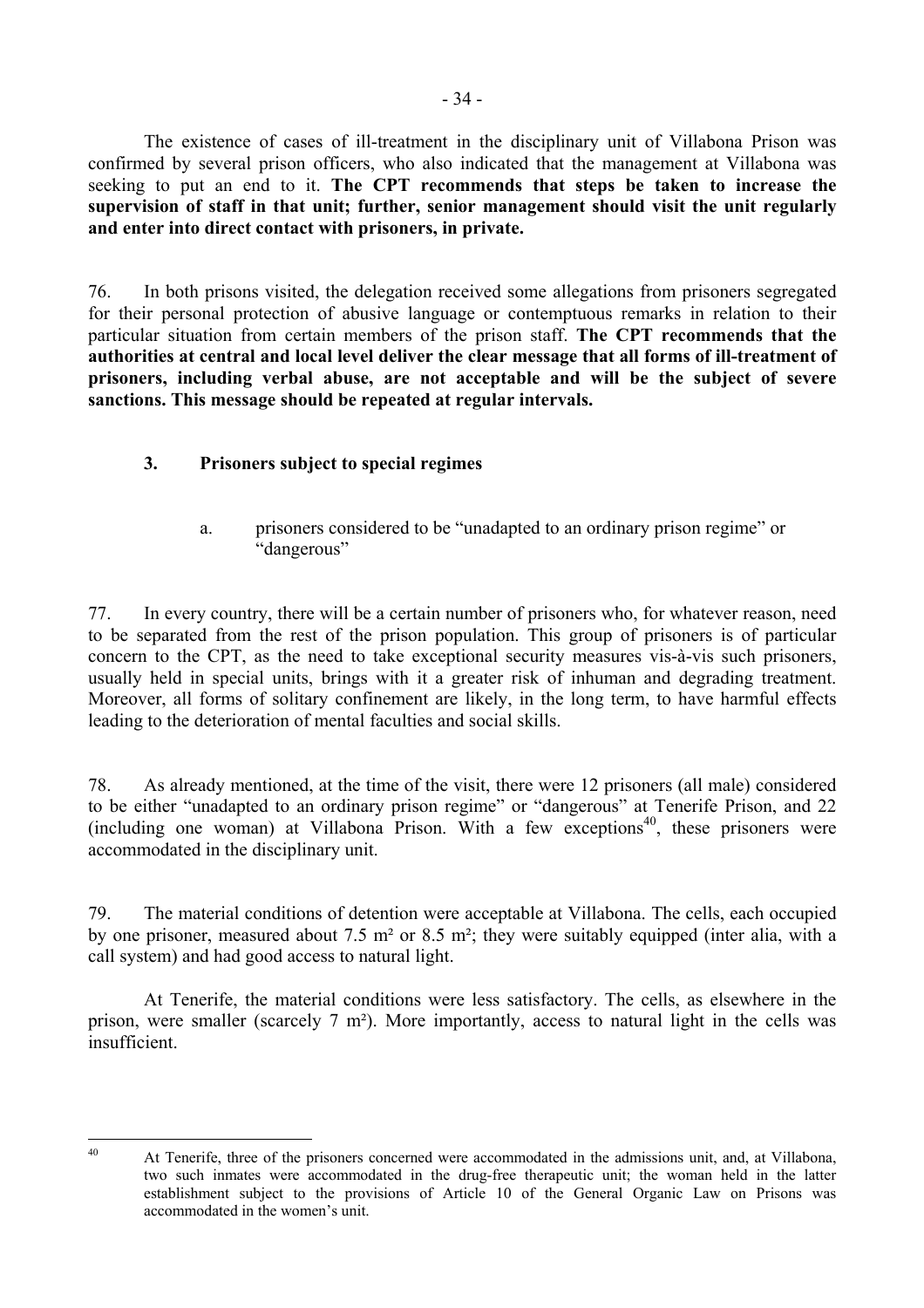80. In both establishments, prisoners considered to be unadapted to an ordinary prison regime were offered four hours of association with other prisoners (the minimum provided for under the Prison Regulations), consisting of outdoor exercise (in groups of five or six), and a further two hours of organised activities.

 Prisoners considered to be dangerous were also entitled to the minimum provided for under the Prison Regulations of three hours per day of outdoor exercise (in groups of no more than two) and were offered at most another two hours per day of organised activities (in groups of no more than five).

81. Following its 1998 visit<sup>41</sup>, the CPT recommended that the regimes offered to all prisoners subject to the provisions of Article 10 of the General Organic Law on Prisons be developed. The findings made during the 2003 visit clearly indicate that this recommendation has not been implemented. The regime offered to these prisoners in the establishments visited was comparable to that observed during the previous visit.

 Prisoners subject to the above-mentioned provisions should enjoy a relatively relaxed regime within their detention unit, by way of compensation for their severe custodial situation. In particular, they should be able to meet their fellow prisoners in the unit and be granted a good deal of choice about activities. The existence of a satisfactory programme of activities is just as important - if not more so - in a high security unit as on normal location. It can do much to counter the deleterious effects upon a prisoner's personality of living in such a unit. The activities provided should be as diverse as possible (education, sport, work of vocational value, etc.).

 As regards, in particular, work activities, it is clear that security considerations may preclude many types of work which are found on normal prison location. Nevertheless, this should not mean that only work of a tedious nature is provided for prisoners. In this connection, reference should be made to the suggestions contained in paragraph 87 of the Explanatory Report to Recommendation No. R (82) of the Committee of Ministers of the Council of Europe.

 Consequently, **the CPT reiterates its recommendation that the regimes offered to all prisoners subject to the provisions of Article 10 of the General Organic Law on Prisons be developed, including in Tenerife and Villabona Prisons, having regard to the above remarks.**

82. The quality of relations between staff and prisoners considered to be "unadapted to an ordinary prison regime" or "dangerous" is another source of concern to the CPT.

 As had been the case in the establishments visited by the CPT in 1998, direct contact between staff and the prisoners subject to this regime in Tenerife and Villabona Prisons was found to be virtually non-existent; prisoners and staff were systematically separated by screens or grilles. The policy at Villabona was particularly strict in this regard: some of the prisoners' movements were even monitored electronically, thus further reducing direct contact.

<span id="page-34-0"></span> $\overline{41}$ 

Cf. CPT/Inf  $(2000)$  5, paragraphs 65 to 70.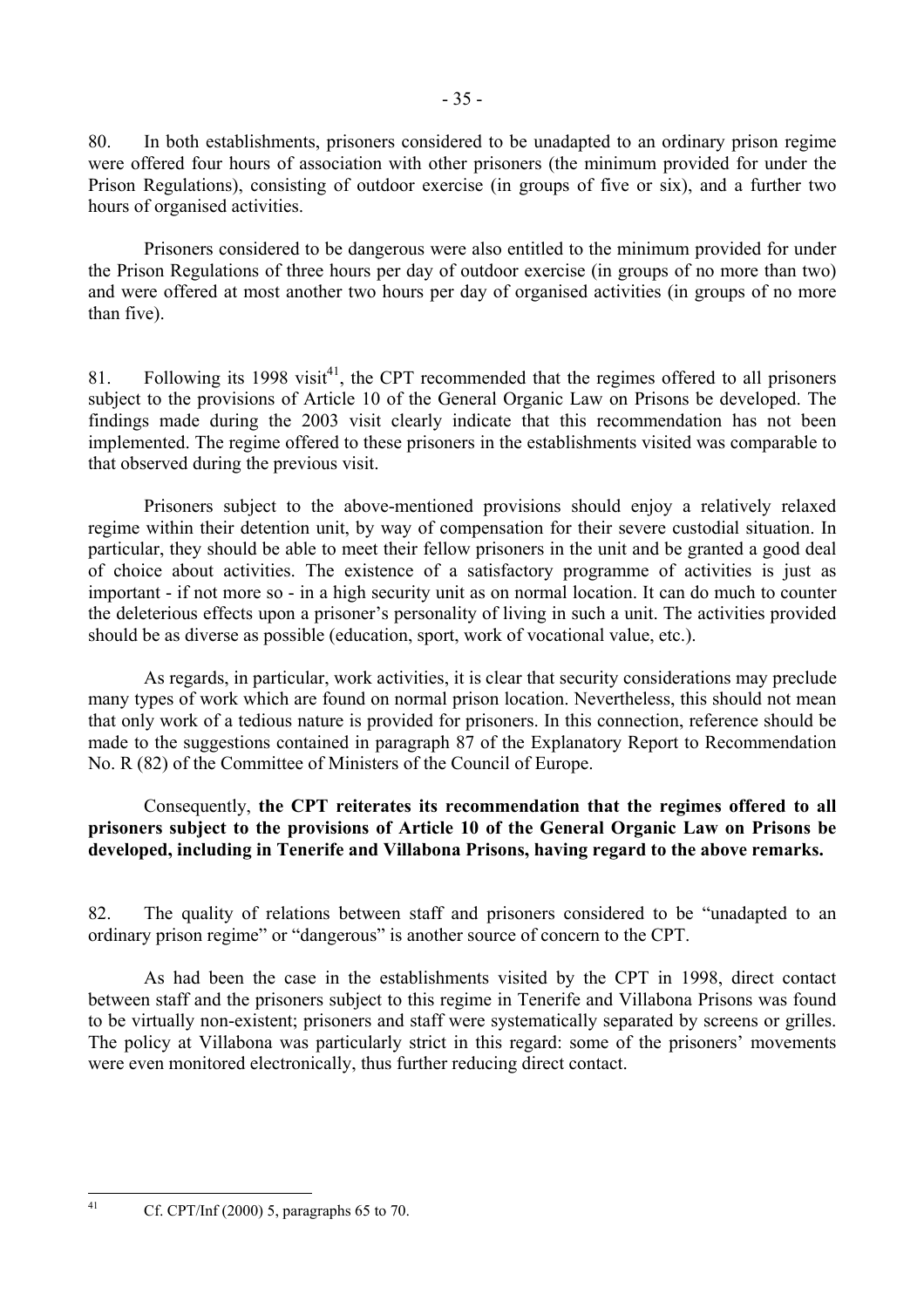<span id="page-35-0"></span> Such an approach is not conducive to the building of positive relations between staff and prisoners which, in the interests of the humane and decent treatment of prisoners, should be based on a spirit of communication and assistance, without neglecting the implementation of supervisory and staff safety measures. **The CPT recommends that the authorities take all necessary measures to encourage, as far as possible, direct contact (without screens or grilles) between prisoners subject to the provisions of Article 10 of the General Organic Law on Prisons and the different categories of staff who have dealings with them.**

83. **The CPT also wishes to stress that it would be preferable that prisoners subject to the provisions of Article 10 of the General Organic Law on Prisons are not held in the same unit as prisoners undergoing segregation as a disciplinary measure<sup>[42](#page-35-1)</sup>. Such an approach, which** would appear consistent with the applicable legal provisions, would permit prison staff in general to have a more positive perception of the inmates concerned and would therefore contribute towards improving relations between staff and prisoners. It would also facilitate the delivery of developed regimes as recommended in paragraph 81.

# b. prisoners separated from the general prison population for their own protection

84. At Tenerife, 19 prisoners were being held in segregation for their own protection, and at Villabona, 26; these prisoners were accommodated in ordinary detention units. Their material conditions of detention were equivalent, in both establishments, to those of the general prison population; they are not a source of particular concern to the CPT (cf. nonetheless paragraph 87). However, the same cannot be said of the very restrictive regime applied to this category of inmates.

85. Having to use the same exercise yards as other inmates, the prisoners segregated for their own protection only had access to such facilities when the other inmates were locked in their cells, i.e. at best two and a half hours per day. They had no opportunities for work or vocational training. Further, they were not offered any recreational, socio-educational or sports activities.

86. To sum up, these prisoners, who were seeking protection, were locked in their cells for 21 and a half hours per day, a situation which lasted for months, or indeed, in one case at Tenerife, for years. In the CPT's opinion, such a situation is unacceptable. The Committee is aware of the difficulties involved in developing a varied regime for these prisoners in view of their small numbers. Nevertheless, it is also convinced that improvements are feasible in this area.

**The CPT recommends that additional efforts be made to provide prisoners segregated for their own protection with an environment allowing them to participate in as normal a regime as possible.** 

<span id="page-35-1"></span> $42$ 

Unless, of course, the prisoners concerned are also undergoing segregation as a disciplinary sanction.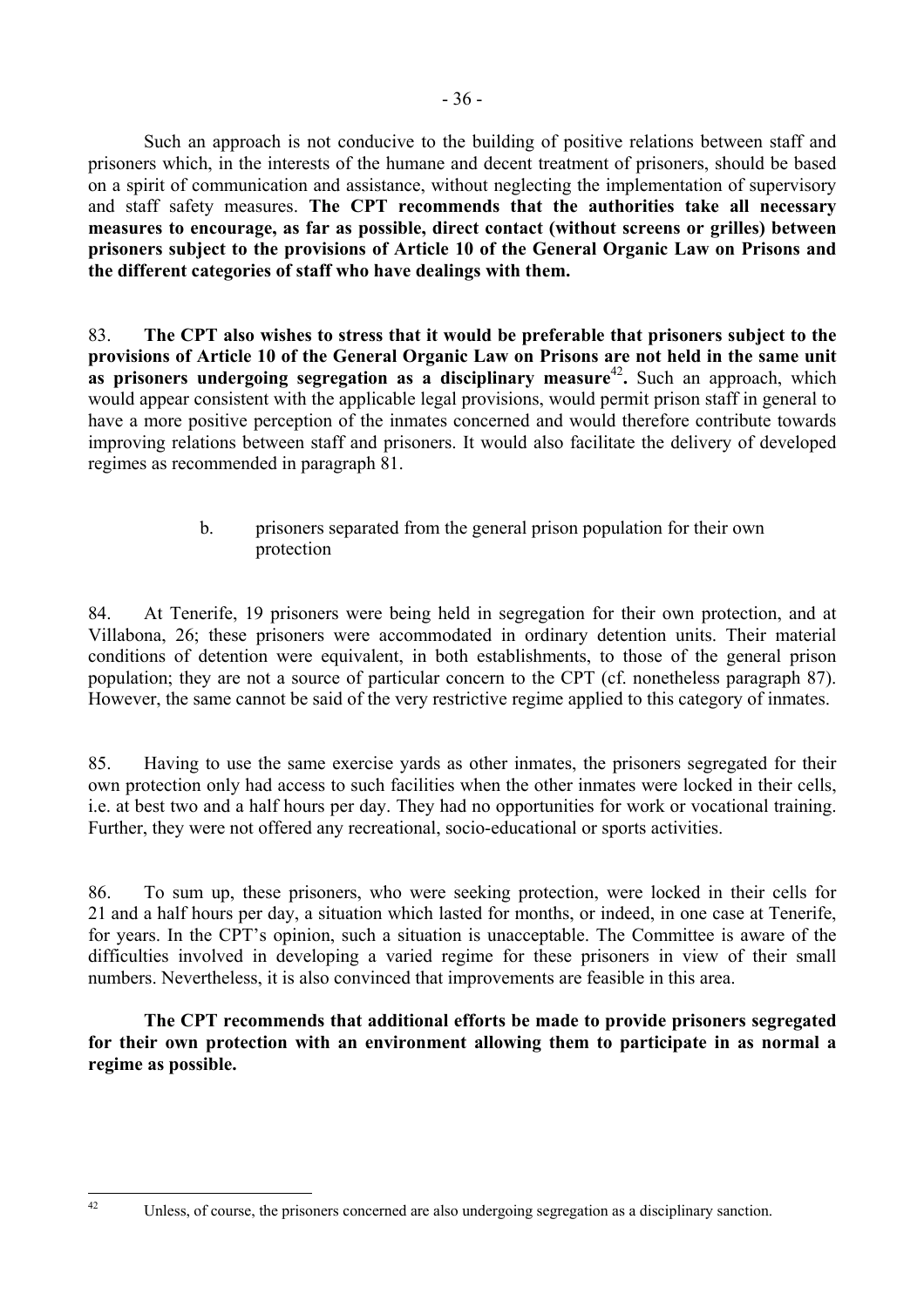## **4. Conditions of detention**

## a. material conditions

87. At both prisons, material conditions for the general inmate population were in principle acceptable. Cells designed for one prisoner measured between 7  $m<sup>2</sup>$  (at Tenerife) and 8.5  $m<sup>2</sup>$  (at Villabona), had sufficient artificial lighting and ventilation, were adequately furnished and equipped with in-cell sanitation which, at Tenerife, included a shower. The living areas were in a satisfactory state of repair, and communal facilities were of a good standard; particular reference might be made to the efforts made at Villabona to render the premises convivial.

However, in both prisons, the above-mentioned cells were being used to hold two prisoners each, despite the inmate populations of the establishments being within their respective functional capacities. In the CPT's opinion, a cell measuring 7 m²should never be used to accommodate more than one person, except in exceptional cases when it would be inadvisable for a prisoner to be left alone. Moreover, cells measuring  $8.5 \text{ m}^2$  offer limited living space for two people<sup>43</sup>, even if they are able to spend the greater part of the day outside their cells. Moreover, access to natural light in cells at Tenerife left something to be desired and, at both establishments, in-cell sanitation was insufficiently partitioned.

88. At the time of the 1998 visit, the stated aim of the Spanish authorities was to bring the number of prison places (calculated on the basis of one prisoner to a cell) and the number of inmates into balance in the course of the year 2000. Significant progress had apparently already been made towards that goal, and additional progress was envisaged through further reductions in the number of persons held in prison under ordinary conditions, inter alia, by having more recourse to open regimes, weekend detention and alternatives to imprisonment. However, the information gathered during the 2003 visit shows that prison overcrowding persists.

The Committee would point out that, even with an occupancy level of 95% of the total design capacity of a prison estate, it becomes practically impossible for a prison service to deliver what is required of it, and, more particularly, to ensure respect for inmates' human dignity. Use of custody must therefore be matched by the necessary infrastructure in the form of an appropriate prison estate and sufficient financial and staff resources.

<span id="page-36-0"></span>Cf. CPT/Inf (2000) 5, paragraph 72.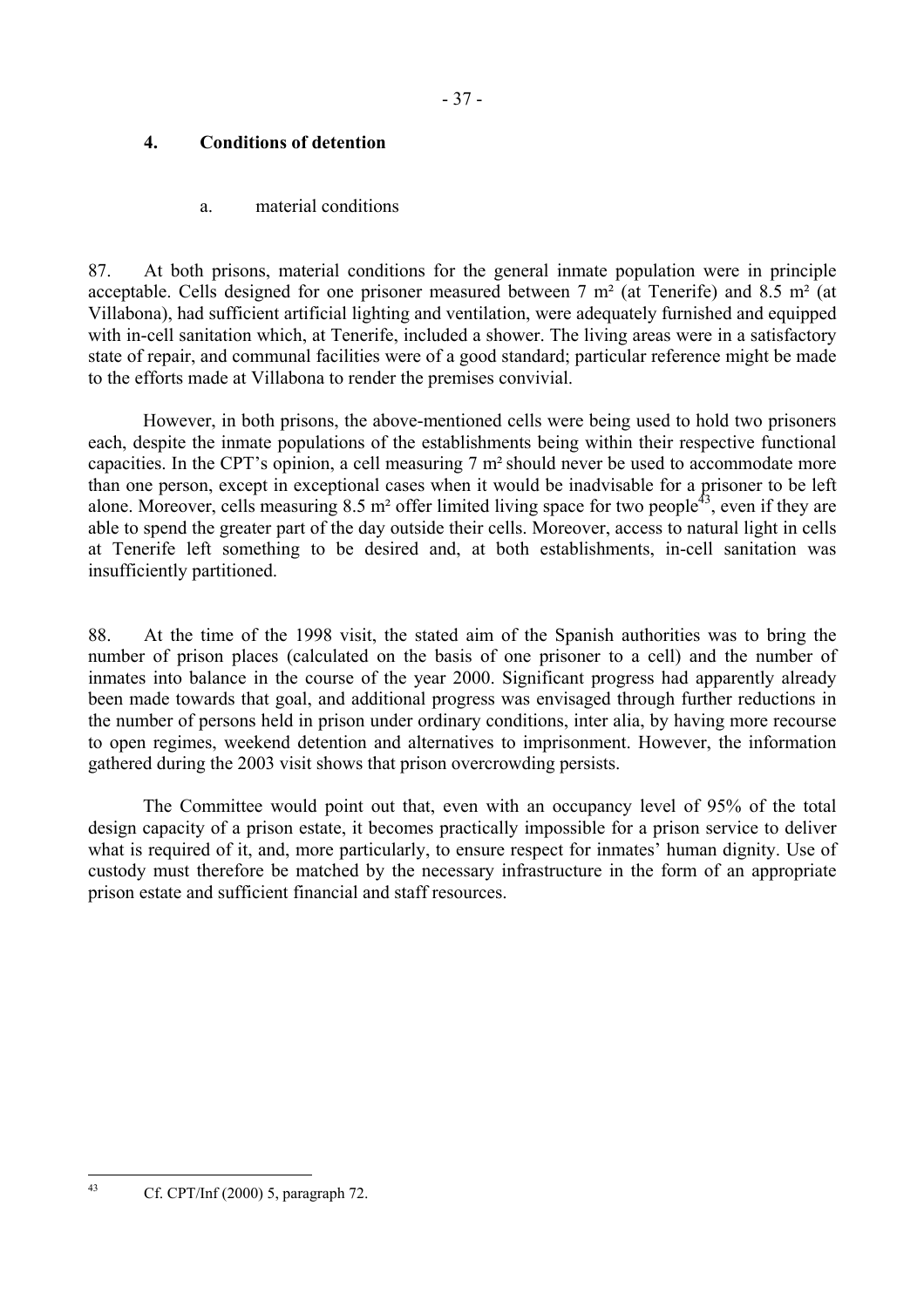It might be added that, in those European countries which enjoy uncrowded prison systems, the existence of appropriate policies to limit and/or modulate the number of persons being sent to prison has tended to be an important factor in maintaining the prison population at a manageable level. The CPT remains unconvinced that providing additional accommodation will, alone, offer a lasting solution to the problem of overcrowding; to address that problem successfully will almost certainly also require solutions to be sought at the legislative and sentencing levels.<sup>44</sup>

 **The CPT recommends that the Spanish authorities redouble their efforts to bring the number of prison places and the number of inmates into balance at the earliest opportunity. The Committee would like to receive up-to-date statistical information on the Spanish prison system, including its overall design capacity (***optimal***), on the basis of one prisoner to a cell, operational capacity (***functional***) and current occupancy level**[45](#page-37-1)**; it would like to receive similar information in respect of the Catalan prison service.** 

89. **The CPT recommends that all necessary measures be taken to remedy the shortcomings described in paragraph 87. In particular, steps should be taken immediately to ensure that the cells measuring 7 m² at Tenerife Prison - as well as in any other Spanish prison where similar conditions prevail - are not used to accommodate more than one prisoner. Efforts should also be made to reduce occupancy of cells measuring 8.5 m² to one person.** 

b. regime activities

90. The majority of detainees in both establishments spent a considerable amount of time outside their cells (up to 12 hours a day in some cases). However, only a minority of them were offered organised activities.

<span id="page-37-0"></span> $44$ Reference might be made to Committee of Ministers' Recommendation R (99) 22 concerning prison overcrowding and population inflation and more particularly to recommendations 11 and 12, according to which "the application of pre-trial detention and its length should be reduced to the minimum compatible with the interests of justice. […] The widest possible use should be made of alternatives to pre-trial detention, such as the requirement of the suspected offender to reside at a specified address, a restriction on leaving or entering a specified place without authorisation, the provision of bail or supervision and assistance by an agency specified by the judicial authority. In this connection, attention should be paid to the possibilities for supervising a requirement to remain in a specified place through electronic surveillance devices." Further, recommendation 20 states that "rationales for sentencing should be set by the legislator or other competent authorities, with a view to, inter alia, reducing the use of imprisonment, expanding the use of community sanctions and measures, and to using measures of diversion such as mediation or the compensation of the victim."

<span id="page-37-1"></span><sup>&</sup>lt;sup>45</sup> According to written information provided by the Spanish authorities, the "functional" capacity is assigned to an establishment having regard to the structure of its individual and common spaces; it is higher than the socalled "optimal" capacity, which is based on one inmate per cell.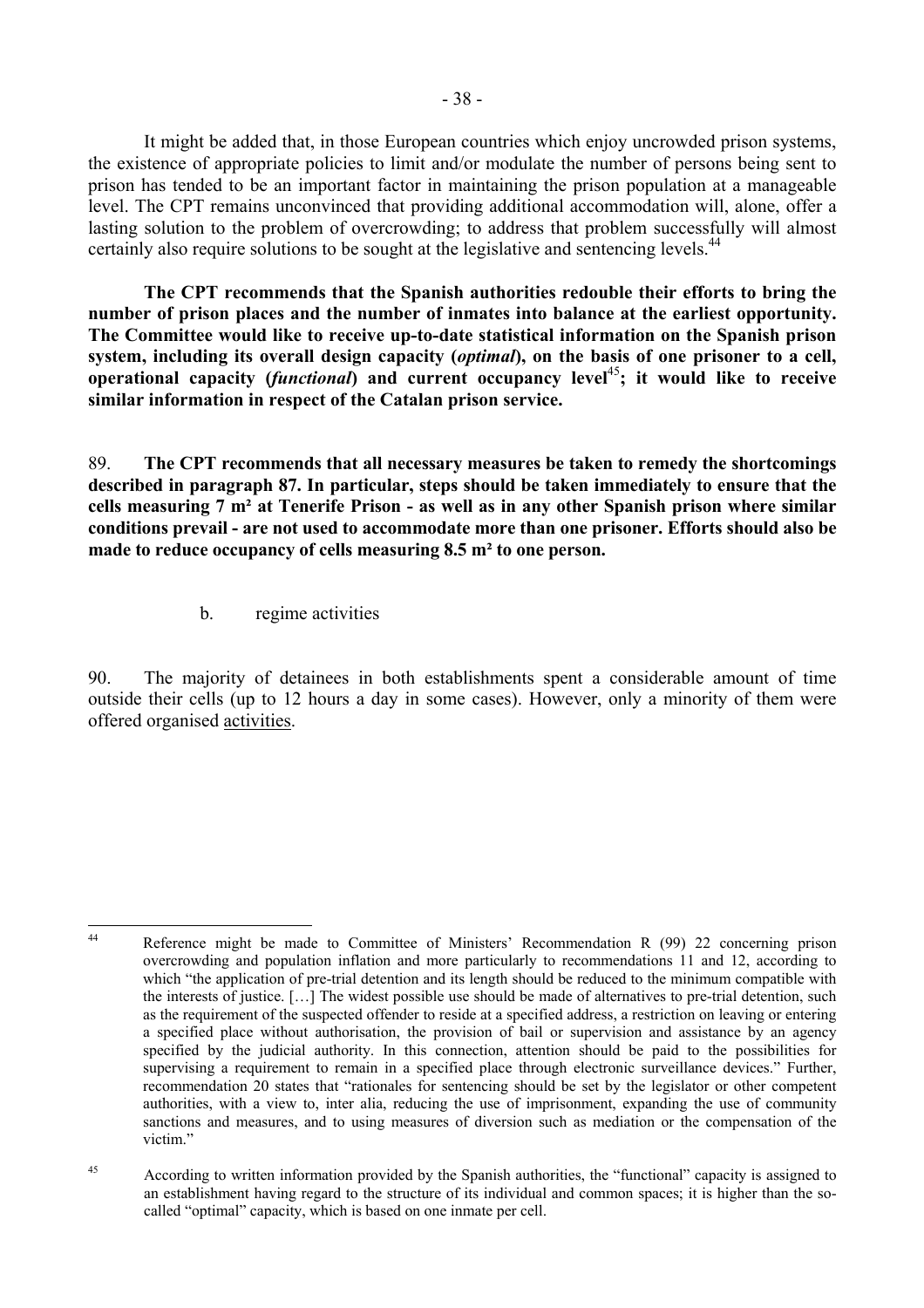At Villabona Prison, out of 1,261 inmates, only 96 were offered "productive paid work" (ceramic objects, aluminium coat hooks), 102 had a paid job in the prison's general services (maintenance, kitchen, canteen, laundry) and 240 were attending training courses for two to four hours per day (painting, gardening, machine assembly, ceramics, textiles, leatherwork, greenhouse gardening, clothes-making, cabinet-making and tiling). There were also a number of prisoners who were doing unpaid cleaning work (27) or who were offered a weekly occupational activity by outside operators (nearly 300). However, the time taken up by these activities in the day or the week was negligible.

At Tenerife Prison, the situation was even less favourable. Apart from unpaid activities of a general nature accounting for only a very limited amount of time (involving some 400 prisoners), out of 1,411 inmates, 153 were doing paid work (laundry, general maintenance, canteen), 176 were participating in vocational training, and 84 were receiving special socio-educational care on a daily basis under the drug-free therapeutic programme.

 To sum up, in the two establishments visited, scarcely a third of the prisoners had access to any sustained, motivating activity. The others spent most of their time in complete idleness. Such a state of affairs would be unsatisfactory in any prison, and is clearly unacceptable in establishments which hold primarily sentenced prisoners. Under the present circumstances, the goals of reeducation and social rehabilitation of prisoners proclaimed in Article 25 (2) of the Spanish Constitution are likely to remain illusory.

91. **The CPT recommends that measures be taken to increase the number of work places available to prisoners in Tenerife and Villabona Prisons and that efforts to develop other**  regime activities for prisoners be stepped up<sup>[46](#page-38-0)</sup>.

# **5. Health-care services**

92. As was the case during the CPT's previous visits, the delegation found that the medical services available to inmates in the prisons visited were generally of an acceptable standard. However, this largely favourable situation was marred to some extent by certain shortcomings similar to those observed in the past.

93. In both establishments, the number of generalist medical staff (e.g. nine general practitioners, nine qualified nurses and five assistant nurses at Tenerife) was on the whole satisfactory and the care provided in this field adequate.

 The delegation was told that a brief medical examination was carried out upon admission, usually within a few hours of a prisoner's arrival. It noted that a particular effort was made in the area of prevention, as regards both suicide and infectious diseases. The CPT welcomes the efforts made in this field.

<span id="page-38-0"></span> $46$ 46 Cf. CPT/Inf (2000) 5, paragraph 78.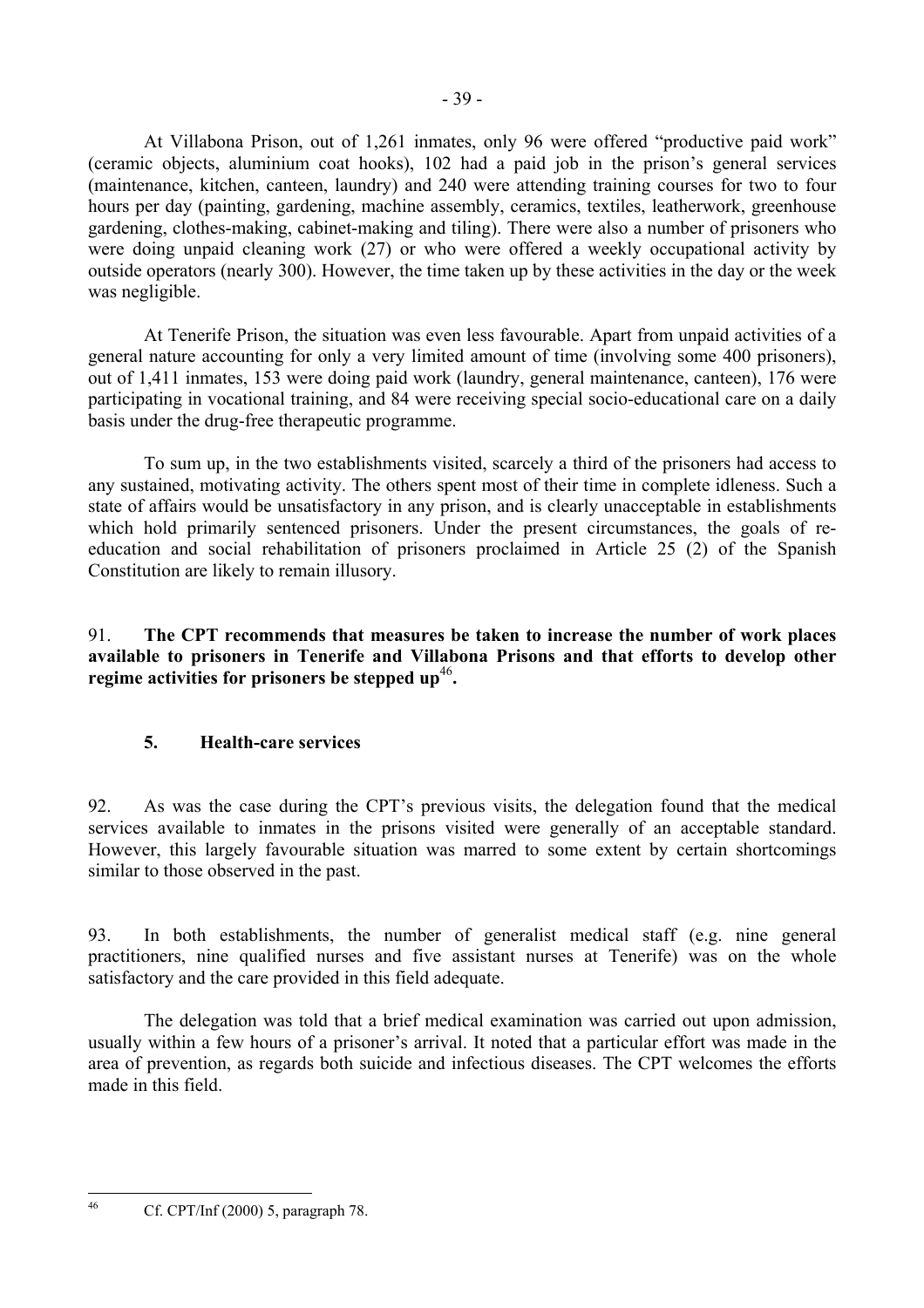However, at Villabona Prison, the delegation noted that, while the existence of injuries upon arrival in the prison was scrupulously noted in the admissions register, the injuries were not recorded in the initial medical report, and no certificate was drawn up in this connection. At Tenerife, no records were kept of injuries displayed by prisoners upon admission.

 As the CPT has repeatedly indicated, prison health-care services can contribute to the prevention of violence against detained persons, through the systematic recording of injuries and, if appropriate, the provision of general information to the relevant authorities. In this connection, at the time of the 1998 visit, consideration was being given to developing a new form for use by prison doctors in this context; however, by July 2003, it was not yet in use. **The CPT reiterates its recommendation that such a new form be developed without delay and that, in addition to the doctor's objective medical findings, the form provide for the recording of any relevant statements by the prisoner and the doctor's conclusions**[47](#page-39-0)**.** 

94. The situation as regards dental care was a source of concern in both establishments.

At Villabona, the dentist, responsible for over 1,200 patients, was present at most three times a month for a total of 120 consultations.

The situation was also far from satisfactory at Tenerife, where the dentist's last visit to the prison had taken place four weeks earlier. When interviewed by the delegation, the competent supervisory judge had no hesitation in referring to a "serious health problem", adding that, for over a year, many of the complaints lodged by prisoners involved the impossibility of receiving adequate dental care at the prison.

In the CPT's opinion, given its inmate population and high turnover (including many drug users), an establishment such as Villabona should have a full-time dentist; the needs at Tenerife are at least equivalent. **The CPT recommends that the provision of dental care in both establishments be reviewed accordingly.** 

95. As the CPT has already had occasion to point out<sup>48</sup>, in comparison with the general population, there is a high incidence of psychiatric symptoms among prisoners. Consequently, a doctor qualified in psychiatry should be attached to the health-care service of each prison, and some of the nurses employed there should have had training in this field.

 Ambulatory psychiatric care was provided in both prisons by part-time psychiatrists. At Tenerife, the psychiatrist provided consultations twice a month, and at Villabona, the psychiatrist was paid for 80 consultations a month. Such inputs are clearly insufficient to meet the needs of establishments of the size of Tenerife and Villabona Prisons. **The CPT recommends that the provision of psychiatrist care in both establishments be significantly increased.** 

<span id="page-39-0"></span> $\overline{A7}$ Cf. CPT/Inf (2000) 5, paragraph 92.

<span id="page-39-1"></span><sup>&</sup>lt;sup>48</sup> Cf. CPT/Inf (2000) 5, paragraph 84.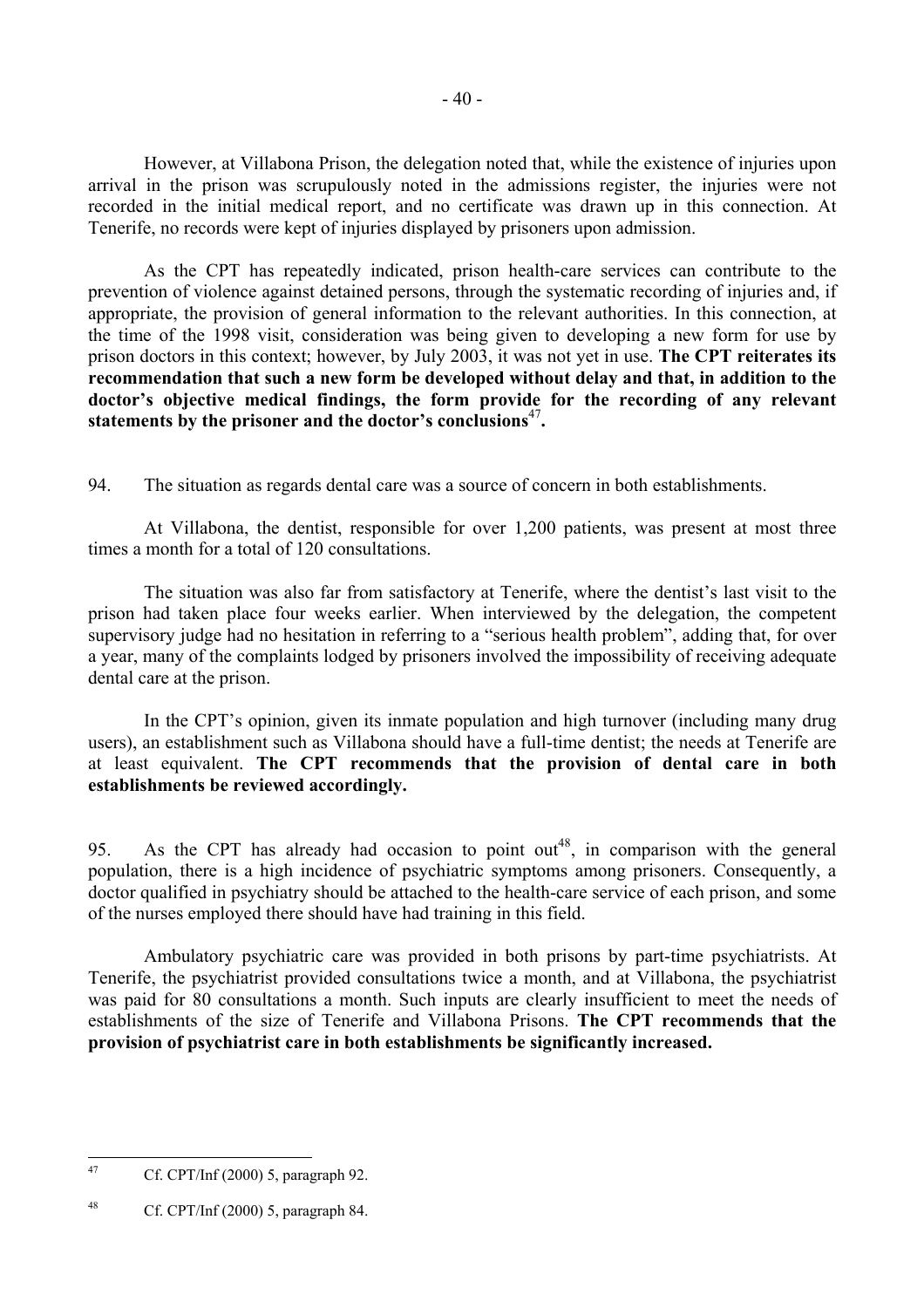# **6. Prisoners with drug-related problems**

a. introduction

96. In previous visit reports, the CPT has welcomed the efforts being made in Spain in the context of care offered to prisoners with drug problems<sup>49</sup>. The 2003 visit provided an opportunity to examine this matter in further detail.

97. Admission to prison provides an opportunity to address a person's drug-related problems. It is clear that prisoners need to be provided with an environment which permits and encourages them to lead a healthy or healthier life. This requires suitable screening and assessment of prisoners upon admission; it also calls for the provision of information to prisoners about health-related matters and about the programmes available to those who have drug problems.

 A full range of activities should be offered to all prisoners treated for drug abuse, including vocational training leading to the acquisition of a recognised qualification. This will increase the inmate's possibilities to lead a socially adapted life after release. Of course, the provision of paid work and appropriate leisure activities are also important elements in the rehabilitation of prisoners with drug problems.

98. As regards the health care and psycho-socio-educational services of establishments accommodating significant numbers of prisoners with drug-related problems, they should be adequately staffed with a closely knit inter-disciplinary team of persons having appropriate training and expertise; in this context, a contribution can be made by prison officers. Moreover, contacts and cooperation between prison services and persons working in community-based organisations providing care, assistance and support to persons with drug problems should be fostered. This is particularly important as regards the preparation for release and the coordination of treatment after release.

> b. programmes for prisoners with drug-related problems in the establishments visited

99. One hundred and nine prisoners at Tenerife Prison and 170 at Villabona Prison were participating in drug-free therapeutic programmes. They were held in special units, separate from the other prisoners. In both establishments, community-based organisations were involved either in the direct management of the programme or in "preparation for release" projects. Prisoners were offered a "contract" comprising urine analysis, psychotherapeutic support and varied socioeducational activities and, in some cases, vocational training (twenty-five prisoners were participating in such training at Tenerife and five at Villabona). However, at Tenerife, socioeducational activities were only available in the morning.

<span id="page-40-0"></span>Cf. CPT/Inf (2000) 5, paragraph 101.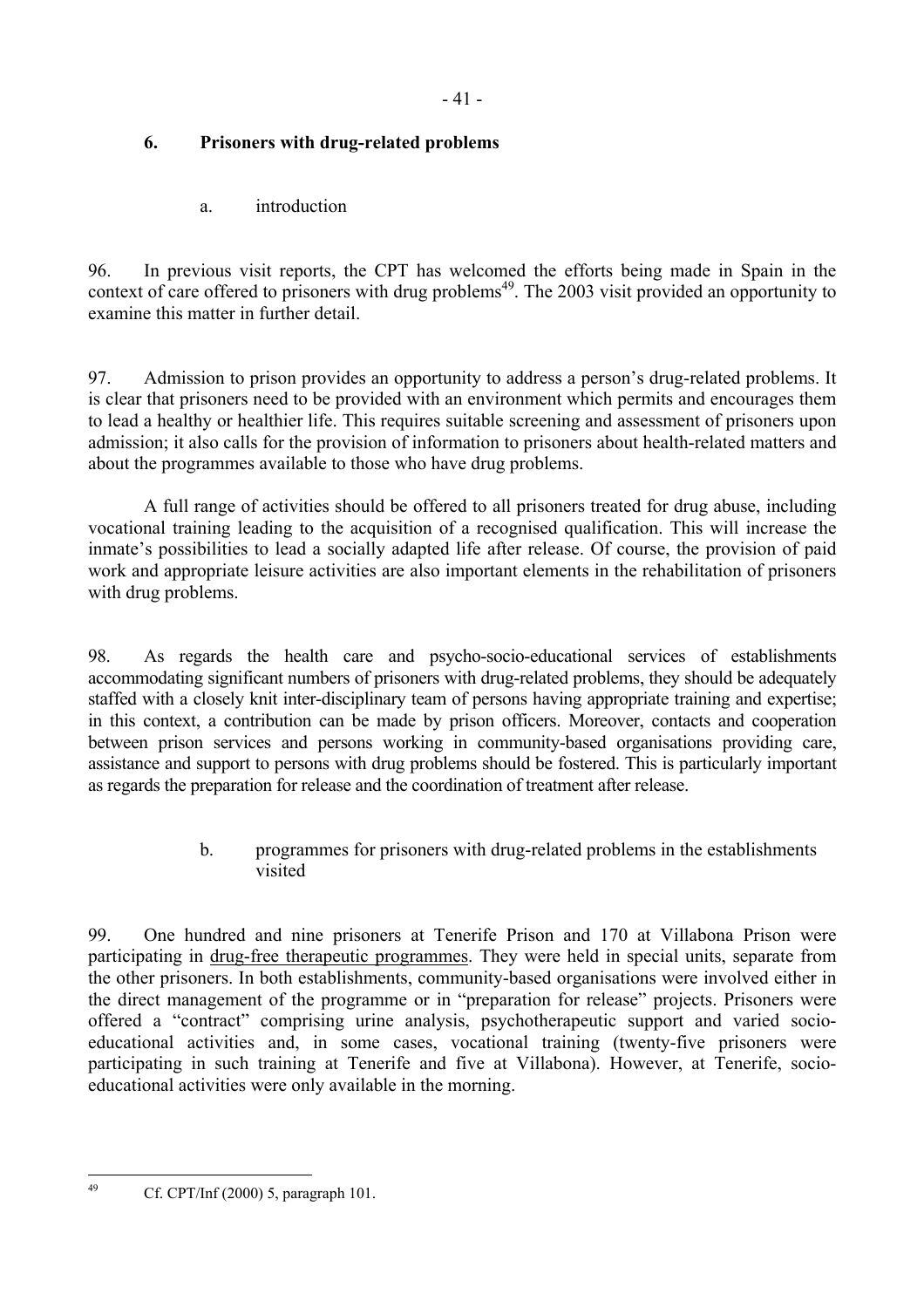The delegation was particularly impressed by the original way in which the Villabona programme operated. The programme was open to both men and women. The unit's prison officers were closely involved alongside the care staff. The prisoners were divided into eleven groups, and each of the twenty-one prison officers deployed in the unit was specifically assigned to one group. The officers concerned were regarded as tutors whose role was to support the prisoner-patient abstaining from taking drugs and were admitted to group meetings. This approach led to a relaxed atmosphere in the unit and a spirit of communication both among prisoners and between prisoners and prison officers, thus contributing to the smooth running of the programme.

 The number of staff in the psycho-socio-educational teams attached to Villabona's drug-free unit was satisfactory<sup>50</sup>. At Tenerife, the delegation was unable to form a precise idea of the exact number of social workers and educators involved in the programme.

100. As regards other prisoners with drug problems, 326 inmates at Tenerife Prison and 302 at Villabona Prison were enrolled in substitution programmes, and a small number of prisoners, six at Tenerife and four at Villabona, were participating in antagonist programmes; those prisoners were held in the same units as other inmates. At both establishments, the operation of these programmes was marred by poor monitoring and psycho-socio-educational interventions.

101. The CPT welcomes the existence of a needle exchange programme in both establishments. Thirteen prisoners were participating in such a programme at Tenerife Prison and 19 at Villabona Prison. There were no particular requirements for enrolment, and the programmes were operating in a satisfactory manner and without incident since they had been set up.

 As regards more generally preventing the risk of transmitting infectious diseases in the context of drug-taking, hygiene packs (containing, inter alia, bleach) were distributed to prisoners upon arrival, and renewed at regular intervals, thus providing all prisoners with the possibility to sterilise syringes.

102. To sum up, in the two prisons visited, inmates with drug-related problems were offered a wide range of options, responding to the various difficulties encountered by them; one prisoner out of every three participated in one of the programmes available. The well-structured policy for preventing infectious disease transmission merits particular approval. Nevertheless, **the CPT invites the authorities to consider developing specific programmes for female prisoners with drug-related problems.** 

<span id="page-41-0"></span>Two psychologists, two teachers, one social worker, one educator and one instructor. A further three instructors from outside the prison were also involved on a regular basis.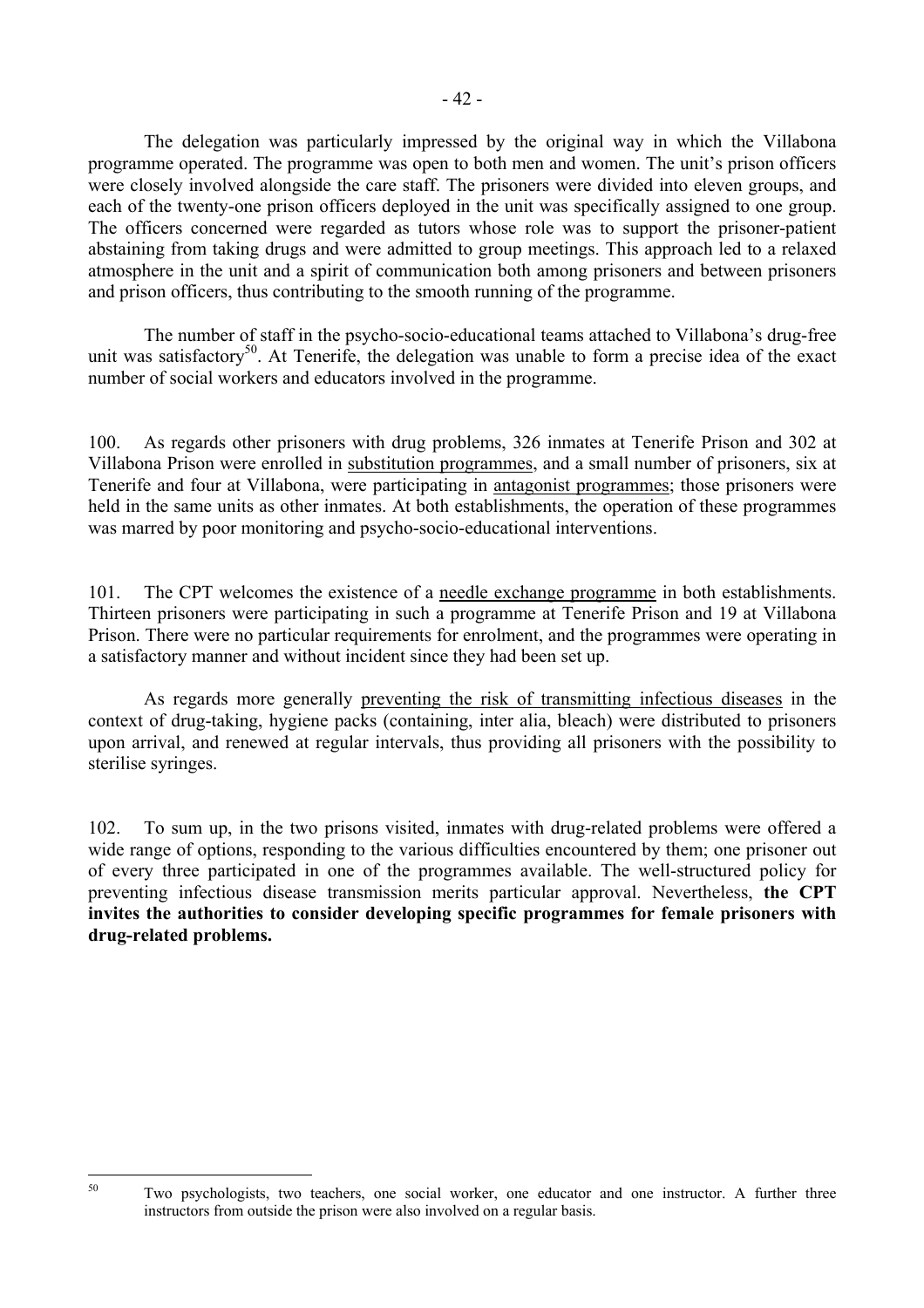### **7. Other issues**

103. In the report on its 1998 visit, the CPT emphasised the efforts made by the Spanish authorities to enable prisoners to maintain contacts with the outside world $5<sup>1</sup>$ . The favourable situation observed previously was confirmed during the 2003 visit; the CPT welcomes the possibilities available to prisoners in this field, particularly with regard to visits.

 At Villabona Prison, for example, each prisoner was entitled to a weekly 40-minute closed visit (in a booth), a monthly two-hour open visit (with up to four close relatives) and a further monthly visit of an intimate nature (i.e. permitting sexual relations); a further family visit, lasting a maximum of six hours, could bring together the prisoner's close relatives (including children under 10) every three months.

 In both establishments, use of the telephone was limited to two five-minute calls per week; however, in the event of a prisoner being unable to receive visits, the number of weekly telephone calls could be increased to five.

104. In the course of its visit, the delegation found that prison officers in the ordinary detention units had little contact with prisoners. At Villabona Prison, for example, the delegation did not observe any officers entering into direct contact with the prisoners in the exercise yards, the place where many prisoners spent most of their time. It would appear that this was due, at least in part, to the insufficient number of prison officers available in the two establishments; at Tenerife Prison, staff resources apparently did not permit to allocate more than two officers during the day to each unit housing approximately 150 prisoners.

In the CPT's opinion, the development of constructive and positive relations between prison staff and prisoners will both reduce the risk of ill-treatment and enhance control and security. In turn, it will render the work of prison staff far more rewarding. Ensuring positive staff-inmate relations will depend greatly on having an adequate number of staff present at any given time in detention areas and in facilities used by prisoners for activities. An overall low staff complement and/or specific staff attendance systems which diminish the possibilities of direct contact with prisoners will certainly impede the development of positive relations; more generally, they will generate an insecure environment for both staff and prisoners.

 In view of the delegation's findings, the CPT would add that it would be preferable that prison officers wear name or number tags permitting their identification.

## **The CPT would like to receive the authorities' comments on these subjects.**

<span id="page-42-0"></span><sup>51</sup> Cf. CPT/Inf (2000) 5, paragraph 98.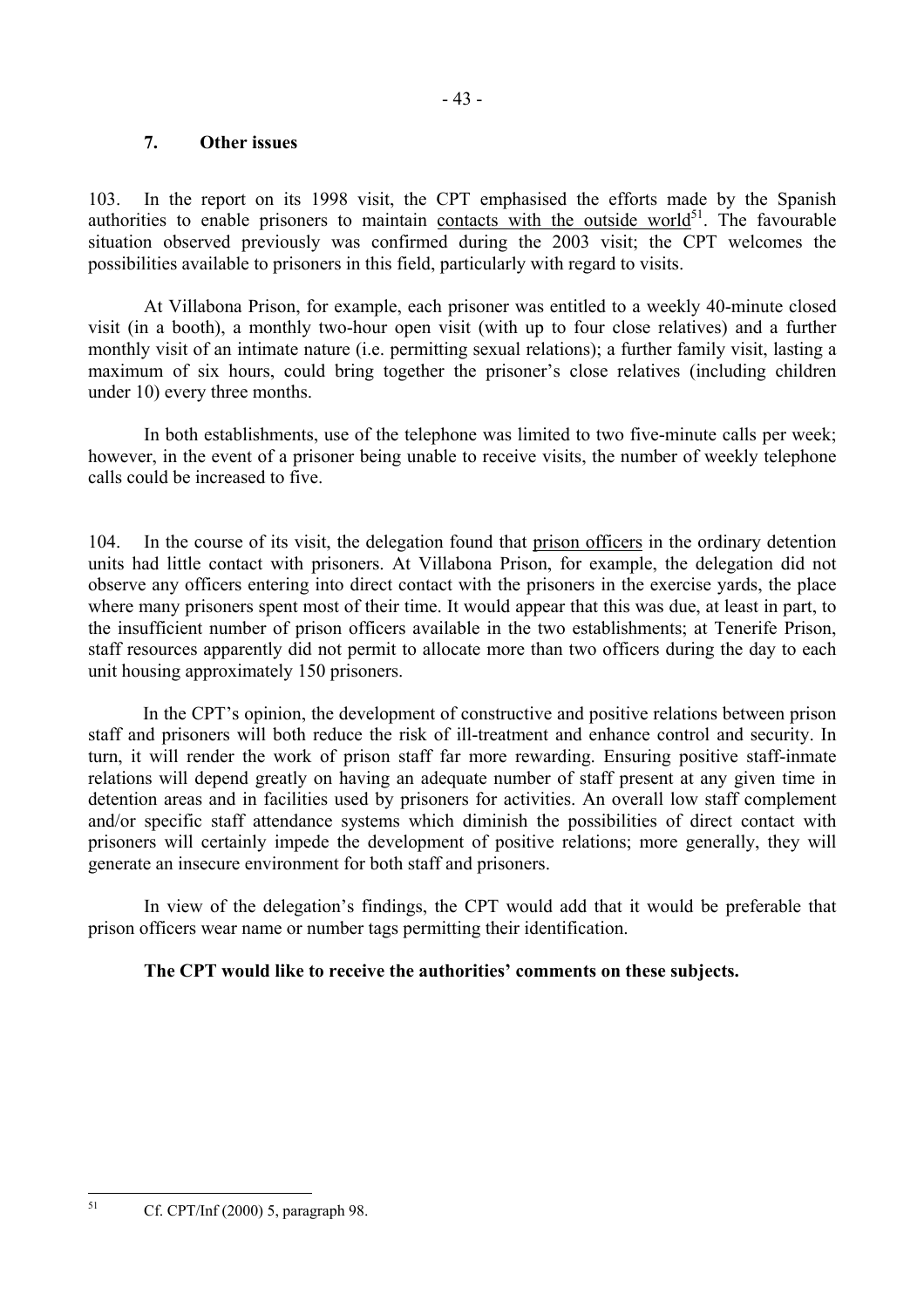105. The delegation was led to believe that in-service training of prison staff was virtually nonexistent in both establishments, mainly because of the difficulties involved in replacing staff undergoing training. This situation was all the more regrettable for newly recruited prison officers, as they had no opportunity to discuss the problems encountered during their initial practical experience, and therefore had to find their own answers to certain of the difficulties they were confronted with.

### **The CPT would like to know what arrangements are made for in-service training at Tenerife and Villabona Prisons.**

106. The CPT has already emphasised the importance of systems for inspection of prisons by an independent body<sup>52</sup> and, in particular, the need for such a body to be "visible" both to the prison management and staff and to the prisoners.

 In both establishments, such visits were carried out by the supervisory judges. However, the delegation found that, as had been the case during previous visits, these judges spent almost all their time responding to individual requests and rarely visited the detention areas to enter into direct contact with the prisoners and undertake proactive work. Consequently, **the CPT reiterates its recommendation that, during their visits, the competent supervisory judges inspect all of the detention units and enter into direct contact with the prisoners and with prison staff.** 

107. The delegation noted that efforts were being made in the two establishment visited as regards the allocation of inmates (e.g. accommodating together those speaking the same language). However, remand prisoners were not systematically held separately from sentenced prisoners.<sup>53</sup>

<span id="page-43-0"></span> $52$ 52 Cf. inter alia CPT/Inf (98) 9, paragraphs 41 and 42.

<span id="page-43-1"></span><sup>53</sup> Cf. European Prison Rules, Rule 11.3.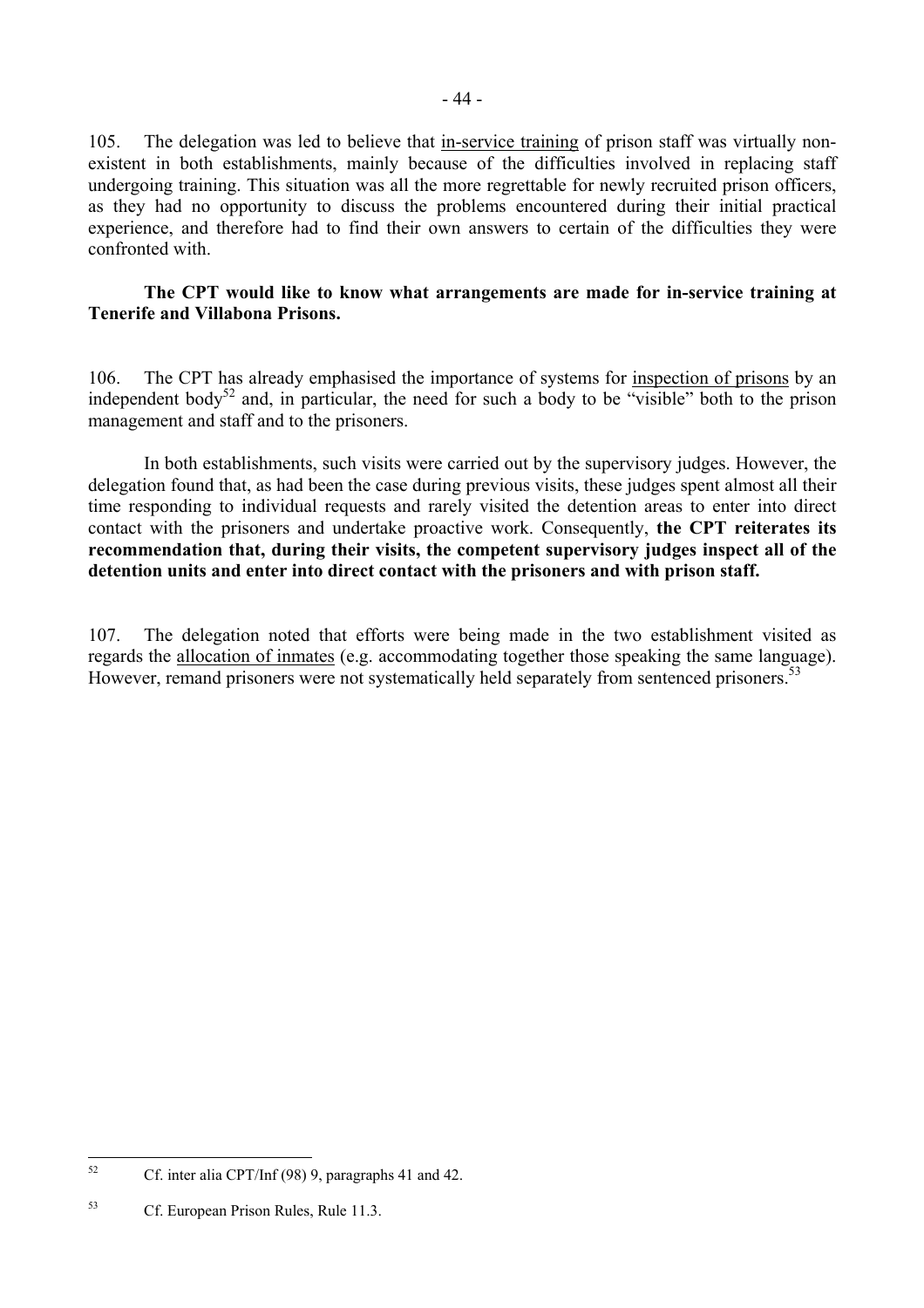# **C. Penitentiary mental health-care facilities**

## **1. Preliminary remarks**

108. The delegation visited the Penitentiary Psychiatric Hospitals in Alicante and Seville, the only two penitentiary mental health-care facilities in Spain<sup>54</sup>.

109. **Alicante Penitentiary Psychiatric Hospital**, which opened in 1984, is located on the outskirts of the town, within the perimeter of the Fontcalent Prison Complex. It has an official capacity of 367 and, on the first day of the visit, was caring for 306 patients (including 25 women) aged 23 to over 80. There were 292 patients declared criminally irresponsible by reason of mental disorder, 11 remand prisoners undergoing assessment and 3 sentenced prisoners transferred for treatment.

110. **Seville Penitentiary Psychiatric Hospital**, which opened in 1990, is located within the perimeter of Seville Prison. It has an official capacity of 112 and, on the first day of the visit, was caring for 155 male patients aged 20 to 70. There were 142 patients declared criminally irresponsible by reason of mental disorder, 11 remand prisoners undergoing assessment and 2 sentenced prisoners transferred for treatment.

111. The care and custody of persons subject to placement in a penitentiary mental health-care facility as a security measure should be based on treatment and rehabilitation, while taking account of the necessary security considerations. This approach should be reflected in the living conditions and other facilities offered to this particular patient population, as well as in their treatment and activities. Further, the establishments should be staffed by suitably trained health-care personnel who are able to develop positive relations with the patients by entering into direct contact with them. The delegation found that these fundamental requirements were not being met at either establishment. The CPT has particular misgivings about the situation at Alicante Penitentiary Psychiatric Hospital.

It should be noted in this connection that penitentiary mental health-care facilities are under the responsibility of the Prison Service within the Ministry of Interior. The CPT is concerned about the lack of institutional and functional separation between these facilities and prisons, and its impact upon the ethos and approach prevailing in the penitentiary mental health-care facilities (cf. paragraph 116). **The Committee would like to receive the authorities' comments on this matter.** 

<span id="page-44-0"></span><sup>54</sup> Penitentiary mental health-care facilities accommodate persons who, in the context of criminal proceedings, have been found by a court not to be responsible for an offence by reason of mental disorder (cf. Criminal Code, Articles 20, 96 and 101). Upon the decision of a judge, remand prisoners may also be placed in such facilities for assessment, and sentenced prisoners may be transferred to them for treatment (cf. Code of Criminal Procedure, Articles 381 and 991 to 994).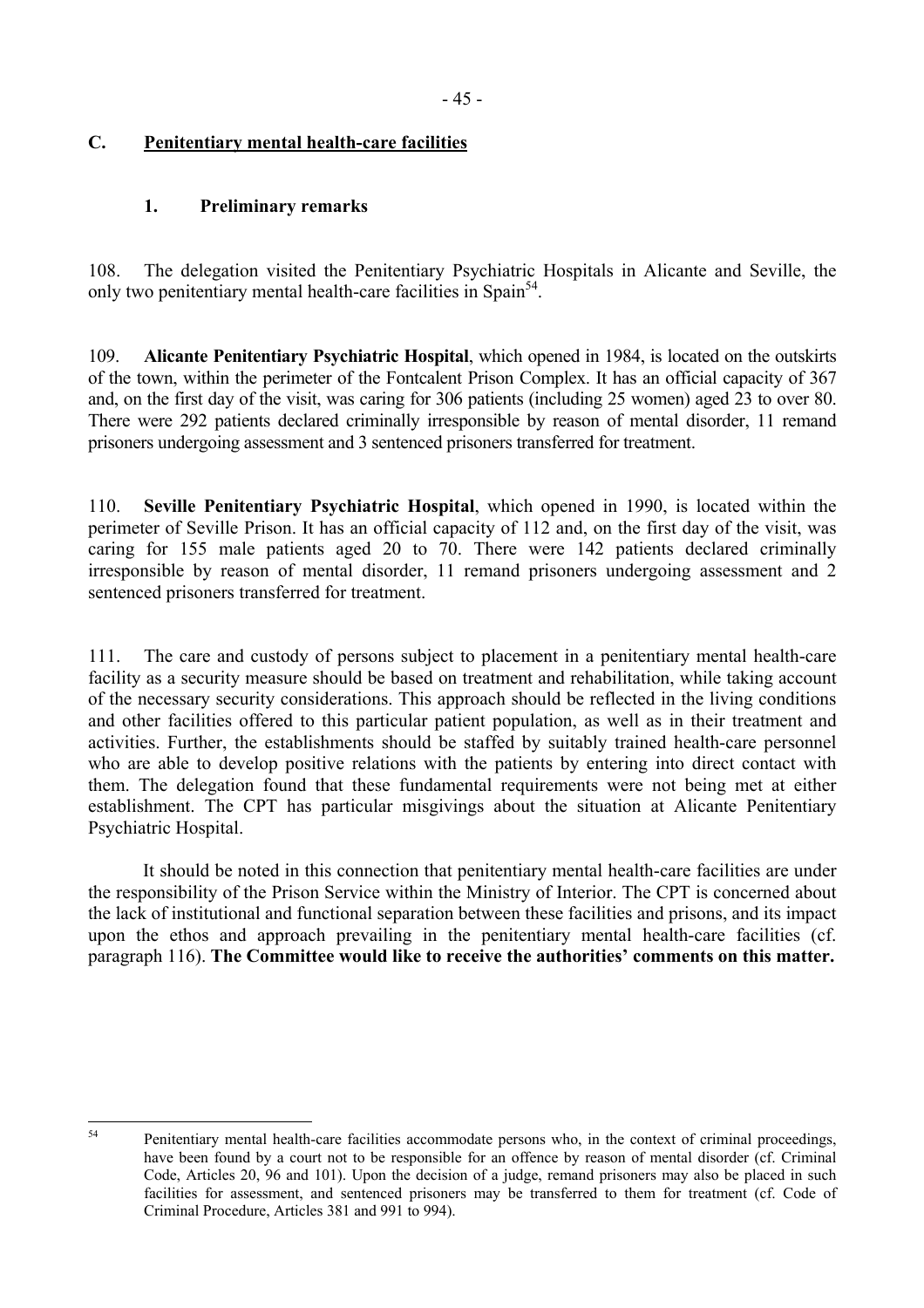## **2. Ill-treatment**

112. The delegation heard no allegations, and gathered no other evidence, of ill-treatment of patients by staff in the Seville Penitentiary Psychiatric Hospital (cf. however, paragraph 125). The attitude of staff working in close contact with patients was found to be professional and caring, and staff spoke with sensitivity about their work.

 However, at **Alicante Penitentiary Psychiatric Hospital**, some isolated allegations were heard of prison officers hitting patients with their hands, as well as with batons; this was said to happen especially at night and, on occasion, while staff were under the influence of alcohol.

## **The CPT recommends that prison officers at Alicante Penitentiary Psychiatric Hospital be reminded that all forms of ill-treatment of patients are unacceptable and will be the subject of severe sanctions.**

113. The allegations received by the delegation at the Alicante penitentiary mental health-care facility underline the importance of ensuring that psychiatric institutions, whether they provide care to civil or criminal justice patients, are appropriately staffed.

 Staff in such institutions must be carefully selected and have appropriate qualifications and training. Custodial and security duties within a mental health-care facility should be considered as forming part of a holistic therapeutic approach and should therefore in principle be entrusted to nursing staff with psychiatric training. Recourse to other staff, e.g. prison officers, should be exceptional and subject to supervision and control by health-care staff; this will reduce the risk of use of inappropriate means vis-à-vis mentally ill patients.

 Further, all staff in psychiatric establishments should receive training in both non-physical and manual control techniques vis-à-vis agitated or violent patients. The possession of such skills will enable staff to choose the most appropriate response when confronted by difficult situations, thereby significantly reducing the risk of injuries to patients and staff.

**The CPT recommends that the tasks assigned to prison officers in the penitentiary mental health-care facilities, and the training provided to all staff in such facilities, be reviewed accordingly** (cf. also in this connection, paragraph 130).

# **3. Living conditions of patients**

114. Following its 1998 visit, the CPT set out the material conditions which should be offered to patients in psychiatric institutions<sup>55</sup>. It might be recalled that this involves first of all providing sufficient living space per patient, as well as adequate lighting, heating and ventilation, maintaining the establishment in a satisfactory state of repair and meeting general hygiene requirements.

<span id="page-45-0"></span><sup>55</sup> Cf. CPT/Inf (2000) 5, paragraph 109.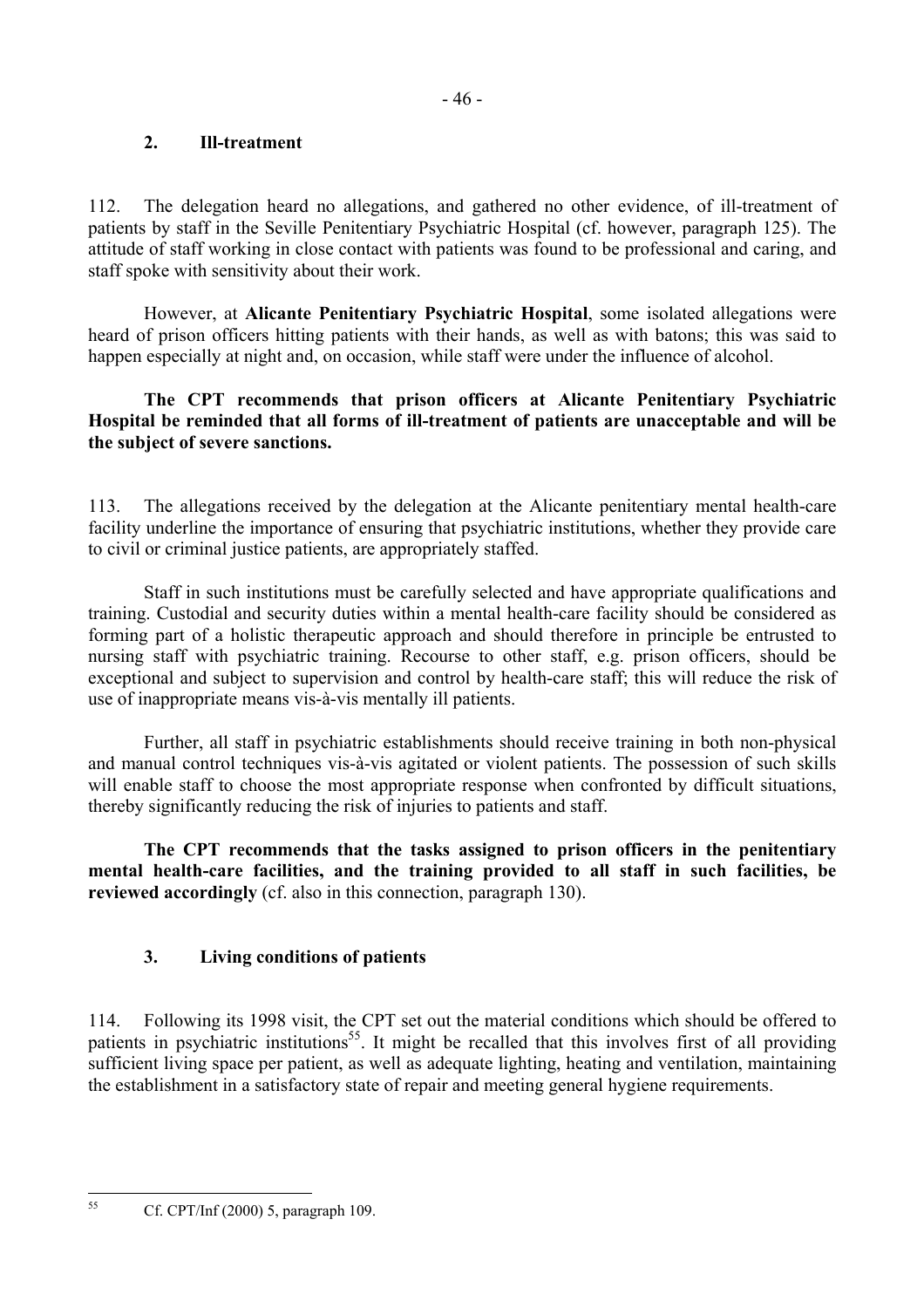Attention should also be given to the decoration of patients' rooms and recreation areas. The provision of bedside tables and wardrobes is highly desirable, and patients should be allowed to keep certain personal belongings (photographs, books, etc.). It is also important that patients be provided with a lockable space in which they can keep their belongings; the failure to provide such a facility can impinge upon a patient's sense of security and autonomy.

These criteria apply irrespective of whether the establishment in question is a civil facility or one used in the context of criminal proceedings.

115. Alicante Penitentiary Psychiatric Hospital consists of three main residential pavilions. Patients were being held in good-sized single or double cells which had satisfactory access to natural light and were well ventilated. Most cells were equipped with beds, tables, cupboards and chairs; however, those in the acute ward were furnished only with beds. Further, in all pavilions, incell sanitation (lavatory, wash basin) was not partitioned. Some parts of the facility's communal areas were quite dilapidated (e.g. in Pavilion 3).

Seville Penitentiary Psychiatric Hospital comprises four wards located on two floors. Patients were held in well-lit and ventilated cells equipped with a bed and a television, and a partitioned lavatory. Despite the fact that the establishment was operating above its capacity (cf. paragraph 110), cells appeared to be sufficiently spacious for the number of persons they were accommodating (e.g. one person in 11 m², 3 persons in 15 m² and 4 persons in 22 m²). However, patients were not provided with a lockable space. As at Alicante, cells were not equipped with call bells.

The accommodation and communal areas in both establishments were impersonal and their carceral nature unmistakeable. **The CPT recommends that efforts be made to provide patients with material conditions which are conducive to their treatment and welfare. Steps should also be taken to keep the premises in a satisfactory state of repair.** 

116. Efforts were clearly being made at Seville to nurture an environment based on care and treatment. However, at both penitentiary mental health-care facilities, the predominance of custodial staff (prison officers) as opposed to health-care staff enhanced the prison-like atmosphere. This was particularly the case at Alicante, where emphasis appeared to be placed on security rather than care, with limited interaction between health-care staff and patients.

**The CPT recommends that efforts be made to enhance the treatment and care dimension within the two establishments and, particularly at the Alicante Penitentiary Psychiatric Hospital, to reduce the carceral atmosphere.** Such efforts are especially important in order to outweigh the implications of the establishments being located within prisons.

117. Patients had free access during the day to the large patios attached to the three pavilions and the infirmary and admission unit at Alicante, and to a sizeable exercise yard at Seville. However, some patients were less mobile and were unable to go outside without assistance. **The CPT would recall that, unless there are medical reasons to the contrary, all patients subject to involuntary placement in a psychiatric establishment should be offered at least one hour of outdoor exercise every day.**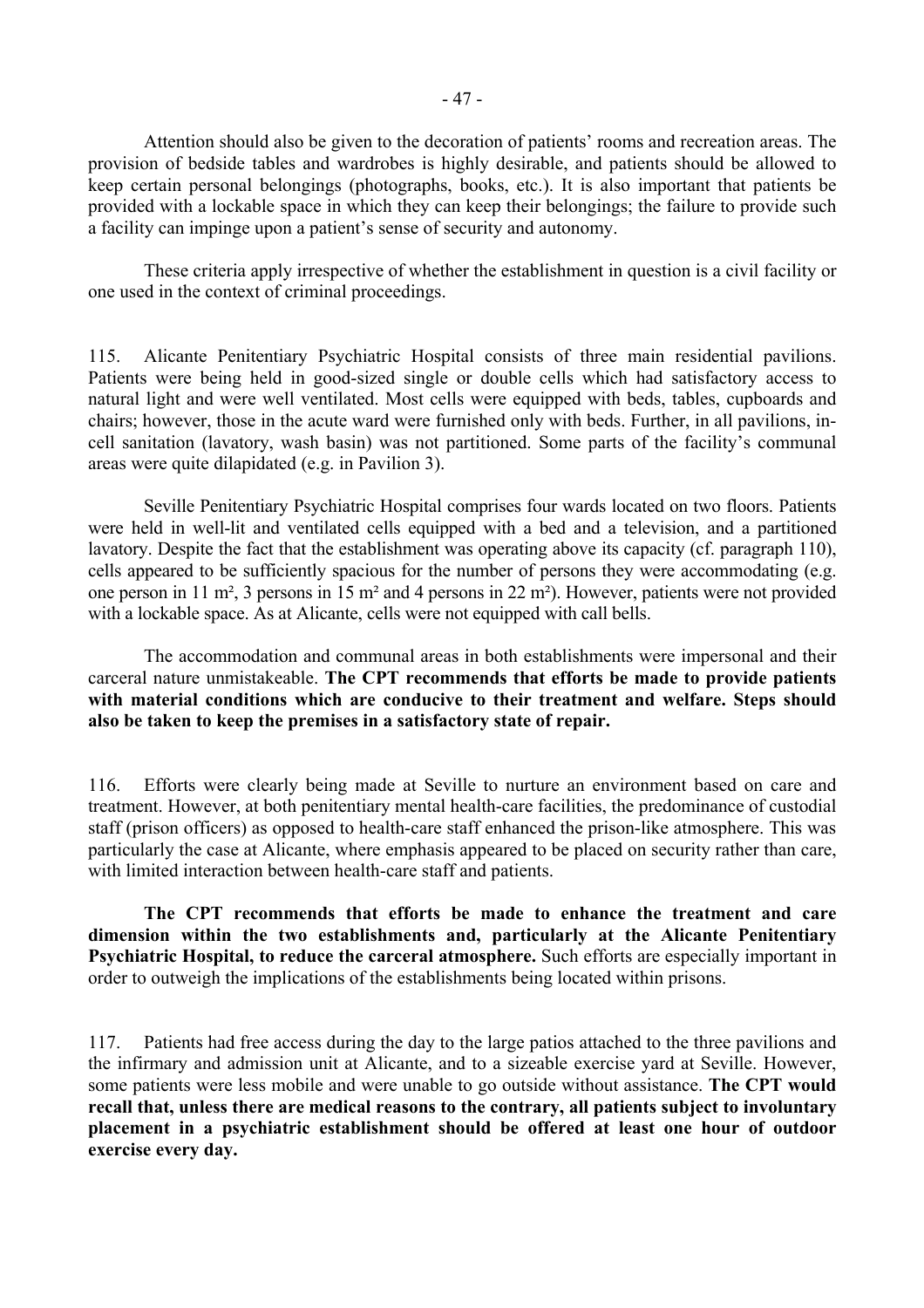#### **4. Treatment**

118. Psychiatric treatment should be based on an individualised approach; this implies the drawing up of a treatment plan for each patient which should be reviewed regularly. Further, in addition to any pharmaceutical intervention, the treatment should involve a wide range of therapeutic and rehabilitative activities, including access to individual psychotherapy, group therapy, occupational therapy, art, drama, music and sports. It is also desirable that, in appropriate cases, patients be offered education and work. In facilities accommodating patients placed in the context of criminal proceedings, treatment methods should include programmes aimed at reducing the risk of committing criminal offences.

119. The delegation found no signs of overmedication in either of the two establishments visited. Further, the medical records examined were detailed, precise and easily readable, and medical confidentiality was respected.

 The four multi-disciplinary teams at the Seville penitentiary mental health-care facility appeared to function well. An individualised treatment plan was drawn up for each patient who was also assigned a key worker. Treatment included group therapy, as well as health education and psycho-educative programmes focusing on raising patients' awareness of their illness in order to address their behaviour.

At the Alicante facility, senior management, who were not in regular direct contact with the patients, made up the only so-called multi-disciplinary team; the number of cases dealt with by this team precluded an individualised approach. The delegation was told that some individual psychotherapy and group therapy was provided, and a substitution programme was available for patients with drug-related problems who had been enrolled in such a programme before their admission to the mental health-care facility. However, no other programmes or therapies were provided, and treatment plans were not systematically drawn up for each patient. **The CPT invites the authorities to develop therapeutic programmes at Alicante Penitentiary Psychiatric Hospital.** Further, **individual treatment plans should be drawn up for all patients in that establishment.** 

120. Activities for patients at the Seville facility included vocational training in gardening, painting, building and ceramics. Sports activities were organised three times per week and there was photography and a drama workshop, as well as training in life skills, health and relaxation.

Efforts were also being made at the Alicante facility to provide vocational training (e.g. gardening) and leisure activities (e.g. ceramics, leather work, music and sports) to a small group of patients. Training courses were open to up to twelve patients per course. However, the delegation was informed that the courses were intensive (300 to 530 hours per course, four hours per day) and, for lack of suitable candidates, the same patients would be enrolled in several consecutive courses; a third of participants was usually unable to complete the courses. A significant proportion of the patients in this establishment (over two thirds at the time of the visit) did not participate in organised activities; they spent most of their time in enforced idleness.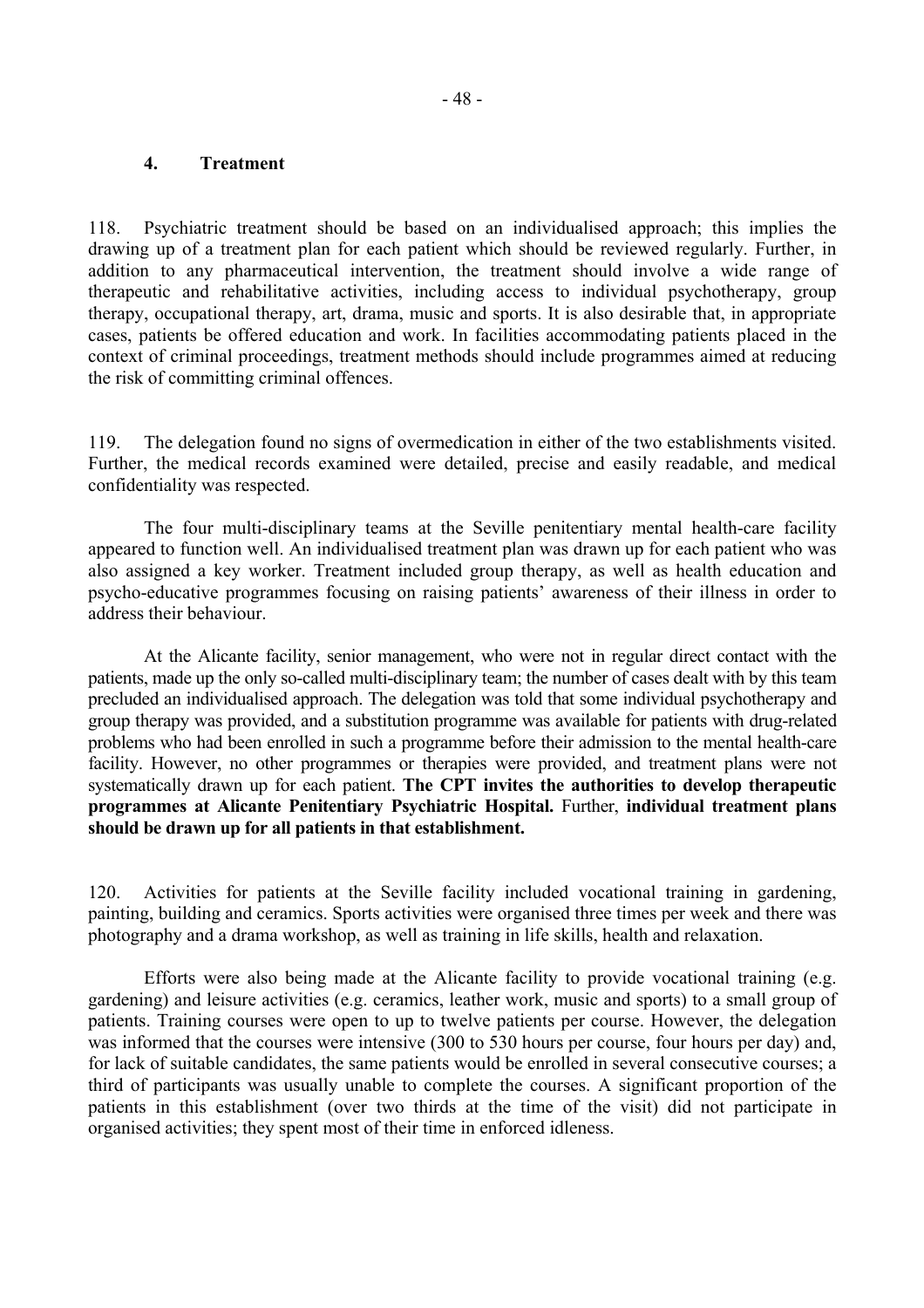**The CPT recommends that further efforts be made to provide all patients at Alicante with a structured daily programme of therapeutic and rehabilitative activities, based on their individual needs and capacities.** In this connection, **consideration should be given to broadening the scope of the education activities in order to involve a higher proportion of patients and better suit the needs of the patients concerned.** 

121. As part of a gradated approach towards patients' rehabilitation, the two establishments had developed programmes of therapeutic outings with staff, usually for a day either in a group or individually, as well as longer unaccompanied periods of leave, in a progression towards discharge. At Alicante for example, 222 patients had taken part in a total of 4,672 outings or periods of leave in 2002. During the first half of 2003, there had been 2,309 outings or periods of leave, a small number of patients (13) accounting for nearly half of them.

The CPT welcomes these efforts. However, all decisions in relation to outings and periods of leave were made by the sentencing judge, upon the recommendation of the supervisory judge. This made for a complex and time-consuming process. **Consideration should be given to streamlining that process by placing responsibility in this context fully with those professionals closest to the patient, i.e. the psychiatrists and the supervisory judge.** 

122. Foreign nationals not able to communicate in Spanish appeared to be at a particular disadvantage in a number of respects (e.g. regime, assessments, contacts with the outside world). **The CPT invites the authorities to improve the specific provision being made for this category of patients, in particular as regards the language in which psychiatric assessments are carried out.** It might be added that many foreign patients complained of significant delays in securing transfers to their home countries.

# **5. Restraint and seclusion**

123. In any psychiatric facility, the restraint of agitated and/or violent patients may on occasion be necessary. This is a subject of particular concern to the CPT, given the potential for abuse and ill-treatment.

124. At the Alicante and Seville penitentiary mental health-care facilities, resort to means of physical restraint had to be authorised by a doctor, and the time of the beginning and end of the measure, the reasons for it and the name of the prescribing doctor were recorded. Further, all measures of restraint had to be countersigned at the outset and at the end by the director of the establishment and notified to the supervising judge<sup>56</sup>. This is to be welcomed.

<span id="page-48-0"></span><sup>56</sup> 

<sup>56</sup> Cf. Prison Regulations, Article 188 (3).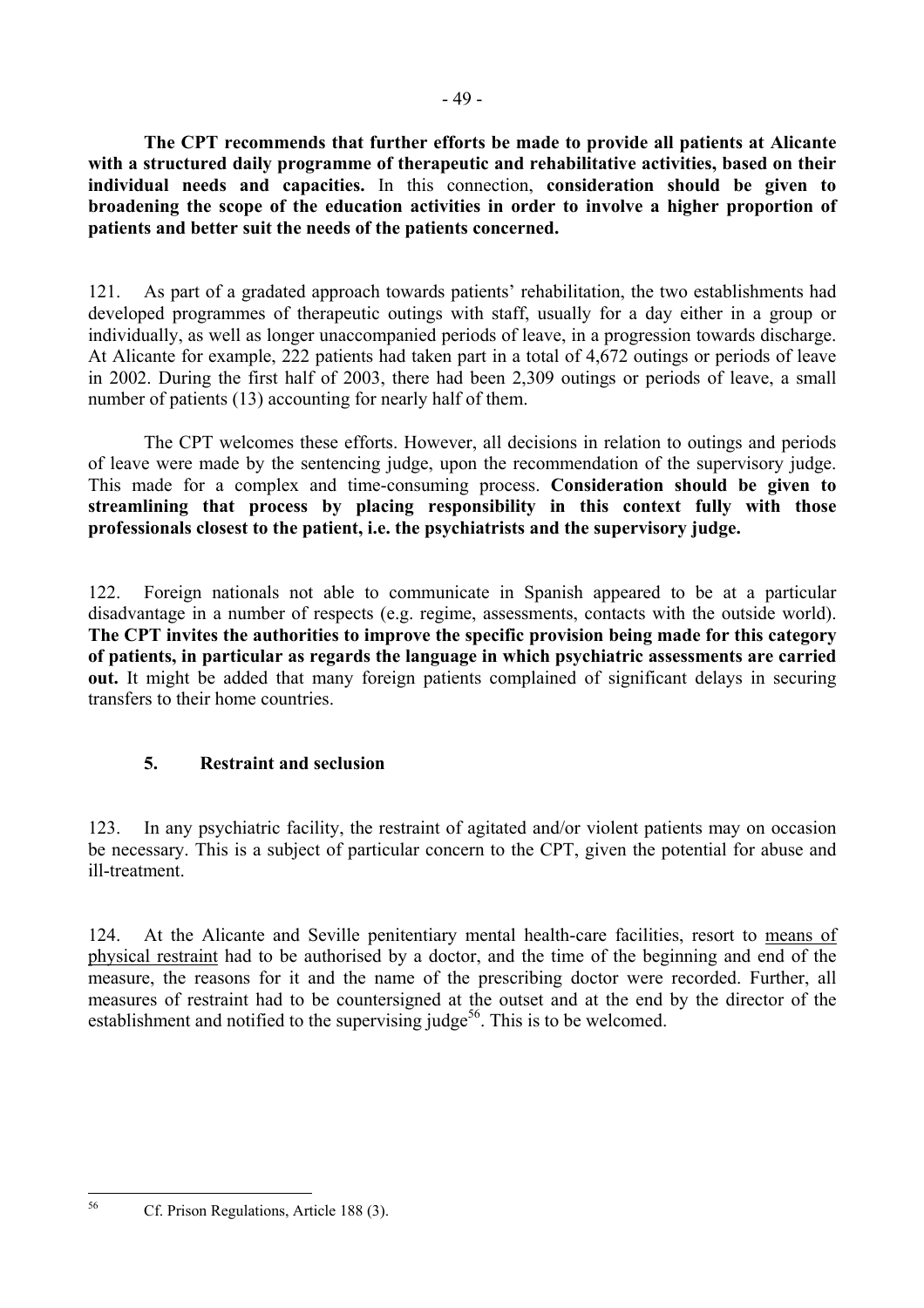125. According to the records examined by the delegation, resort to means of physical restraint (belts) was not excessive at Alicante.

At Seville, the records showed that restraint measures were in most cases of short duration (38 episodes during the first six months of 2003, lasting usually 1 to 12 hours), monitored regularly and carefully recorded. However, during the same period, two patients had been restrained for 4 and 5 days, respectively. In this connection, the CPT wishes to stress that if, exceptionally, recourse is had to instruments of physical restraint, they should be removed at the earliest opportunity. Applying instruments of physical restraint to psychiatric patients for a period of days amounts, in the CPT's view, to ill-treatment.

## Consequently, **the CPT recommends that the practice of immobilising patients be reviewed at the Seville facility.**

126. It is essential that the restraint of patients be the subject of a clearly defined policy. That policy should make clear that initial attempts to restrain agitated or violent patients should, as far as possible, be non-physical (e.g. verbal instruction) and that, where physical restraint is necessary, it should in principle be limited to manual control. **The CPT recommends that a clearly defined policy be drawn up for both establishments.** 

127. Seclusion of patients was recorded and in most cases lasted less than one day. However, it could last several days and in Alicante, on occasion, up to three weeks. Seclusion should be the subject of a detailed policy spelling out in particular: the types of cases in which it may be used; the objectives sought; its duration and the need for regular reviews; the existence of appropriate human contact; the need for staff to be especially attentive<sup>57</sup>. The CPT recommends that appropriate **steps be taken to ensure that patients are not held in seclusion for long periods and that a detailed policy on the use of seclusion, as described above, is drawn up.** 

It might be added that the delegation met two patients in Alicante who had been segregated for 2½ and 3 years, respectively, due to their violent and unpredictable behaviour. During this time, certain restrictions were applied to them in respect of access to the yard (only in the presence of guards), visits and being allowed to go on outings and/or leave. Health-care staff acknowledged that segregation had not significantly improved their condition.

# **6. Staff resources**

128. Staff resources in a psychiatric establishment should be adequate in terms of numbers, categories of staff (psychiatrists, general practitioners, nurses, psychologists, occupational therapists, social workers, etc.), and experience and training. Deficiencies in staff resources will often seriously undermine efforts to offer activities or provide a high standard of care.

<span id="page-49-0"></span> $57$ 57 Cf. CPT/Inf (2000) 5, paragraph 89.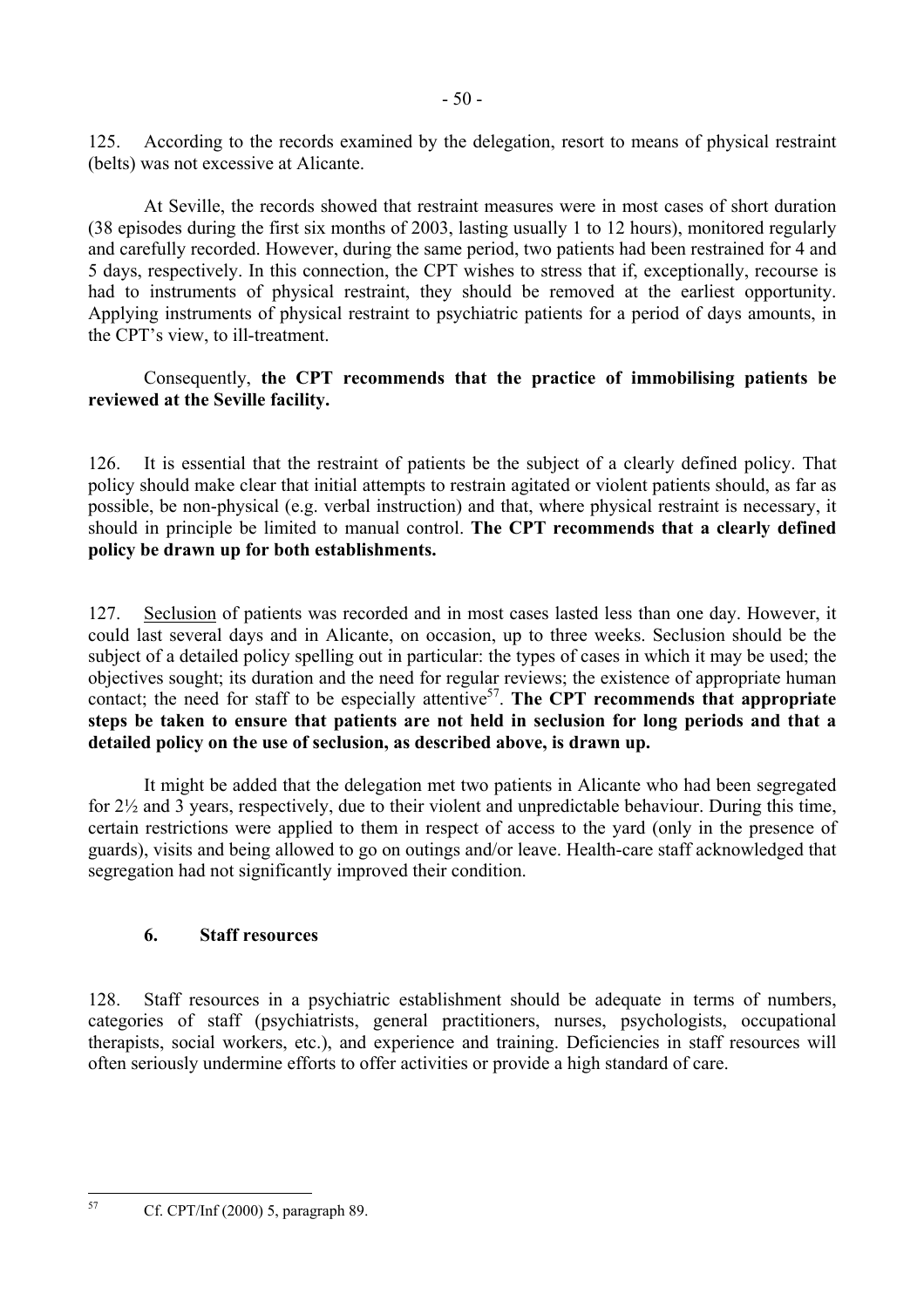129. With a capacity of 367 and caring for 306 patients, health-care staff at Alicante included 7 senior managers (medically trained but not treating patients), 9 treating doctors (of whom 5 were psychiatrists), 10 nurses, 28 assistant nurses, 30 care staff and 3 psychologists; at the time of the visit, 17 further nursing posts were vacant. There were also 5 occupational therapists, 4 social workers and a pharmacist. The delegation was informed that an external dentist attended from time to time.

Health-care staff at Seville, with a capacity of 112 and caring for 154 patients, comprised 7 treating doctors (of whom 3 were psychiatrists), 7 nurses, 17 care staff and a psychologist. In addition, there were 3 occupational therapists, a social worker, and 2 educators. External general practitioners and dentists attended as needed.

In practice, apart from during the morning and early afternoon, health-care staff cover at both facilities was very low. Alicante was staffed by three nurses in the afternoon, a doctor and a nurse during the night and a doctor and two nurses during weekends; at Seville a psychiatrist, a doctor and a nurse were on duty at these times.

130. The CPT is further concerned about the conspicuous permanent presence of a significant number of prison officers at the two mental health-care facilities. At Alicante, there was a complement of 100 prison officers and at Seville, 71. The director at Alicante expressed himself the view that the officers deployed in the establishment were not always ideally suited to working closely with psychiatric patients.

The CPT recognises that these facilities require the presence of staff providing perimeter security. However, as already indicated, within the mental-health facilities themselves, any custodial duties should in principle be performed by staff with health-care qualifications. If, exceptionally, prison officers are assigned to such tasks, they should be closely supervised by - and subject to the authority of - qualified health-care staff.

**The CPT recommends that health-care staffing levels in the two penitentiary mental health-care facilities be reviewed.** In particular, **the presence of psychiatrists and psychologists should be increased; in addition, nursing cover in the evening, at night and at weekends should be strengthened.** Furthermore, **it would be desirable to replace the prison officers by nursing staff with specialist training** (cf. paragraph 113).

## **7. Suicide prevention**

131. A State owes a duty of care towards all persons it deprives of their liberty. In respect of involuntary psychiatric patients, this duty of care calls for effective measures to prevent patients from causing themselves harm. Failure by the authorities to identify persons at risk of suicide, or to deal adequately with those identified as being at risk, would constitute therapeutic neglect.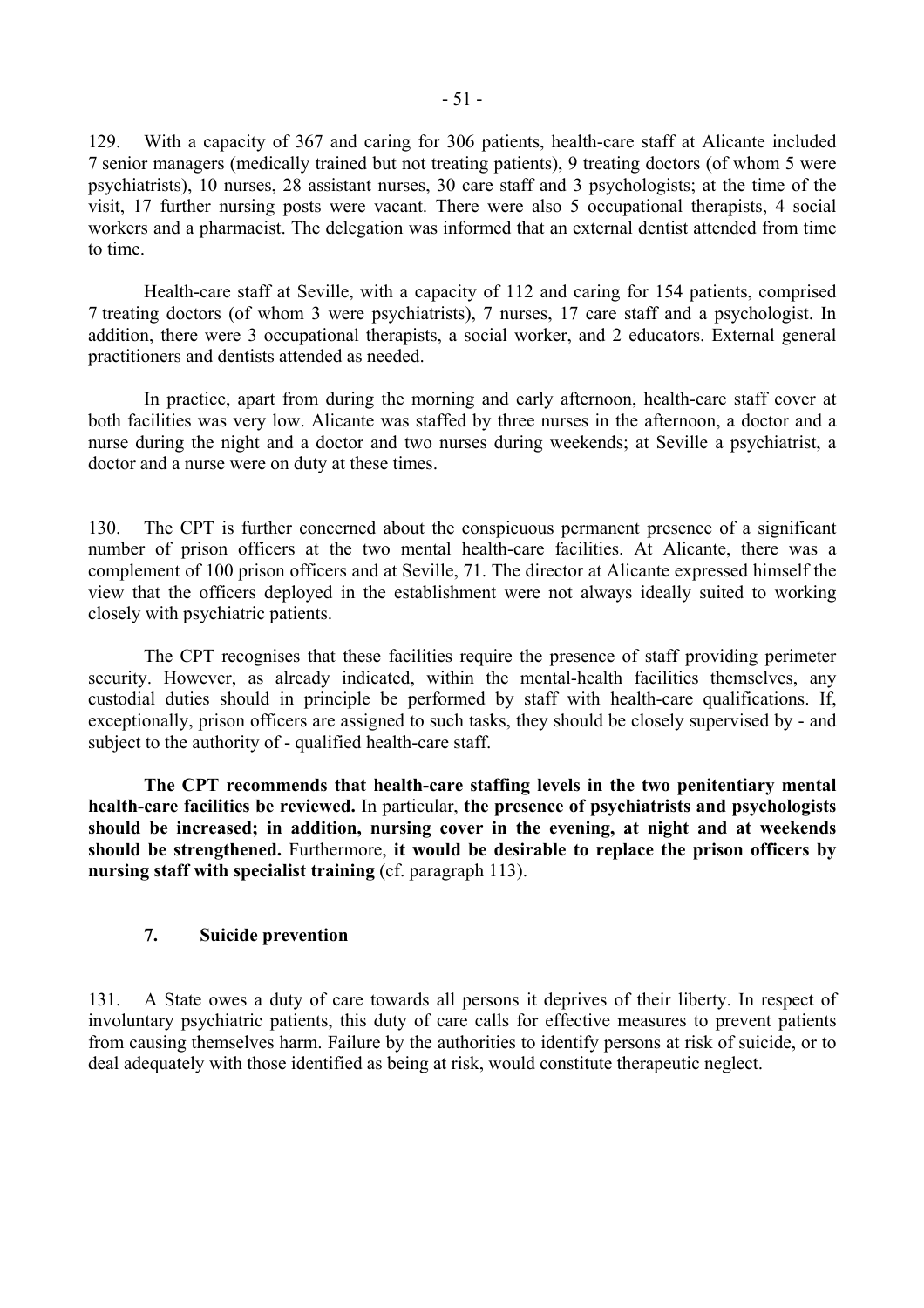132. At Seville Penitentiary Psychiatric Hospital, two patients had committed suicide during the first seven months of 2003. At Alicante, there had been two suicides among patients in 2002 and three during the first seven months of 2003. Possible means of preventing suicides had been identified in the latter establishment; however, it appeared that they were not being implemented. The special observation room had been taken out of use; the room used in its place for that purpose was not equipped with a call bell.

 Further, neither establishment carried out any debriefing of patients - or staff - following suicides or suicide attempts. Patients interviewed by the delegation stated that the incidents left them feeling frightened and unsafe.

 An investigation was under way into the circumstances surrounding one of the suicide cases at Alicante, and the examining court had ordered a second autopsy to be carried out. Fellow patients claimed that, on the day of his death, the patient had repeatedly requested to be seen by a psychiatrist but that none had been present in the establishment at the time.

133. All staff in a mental health-care facility, whatever their particular job, should be on the lookout for (which implies being trained in recognising) indications of risk of suicide. A person identified as a suicide risk should, for as long as necessary, be kept under a special observation scheme with appropriate psychological support. Further, patients in general should not have easy access to means of harming themselves. It should be noted in this connection that the suicides in the two establishments had all been committed by patients hanging themselves from the window bars in their cells.

Steps should also be taken to ensure a proper flow of information within the establishment concerning persons who have been identified as potentially at risk. Furthermore, a full debriefing of relevant staff and patients should be conducted after a suicide or a suicide attempt, and staff and patients offered appropriate counselling.

 **The CPT recommends that a full suicide prevention policy be developed and implemented without delay at Alicante and Seville Penitentiary Psychiatric Hospitals, having regard to the above remarks.** Further, **the CPT would like to receive in due course the results of the investigation mentioned in paragraph 132.** 

## **8. Safeguards**

a. placement and discharge

134. On account of their vulnerability, the mentally ill and mentally disabled warrant much attention in order to prevent any form of conduct - or avoid any omission - contrary to their wellbeing. It follows that involuntary placement in a psychiatric establishment should always be surrounded by appropriate safeguards.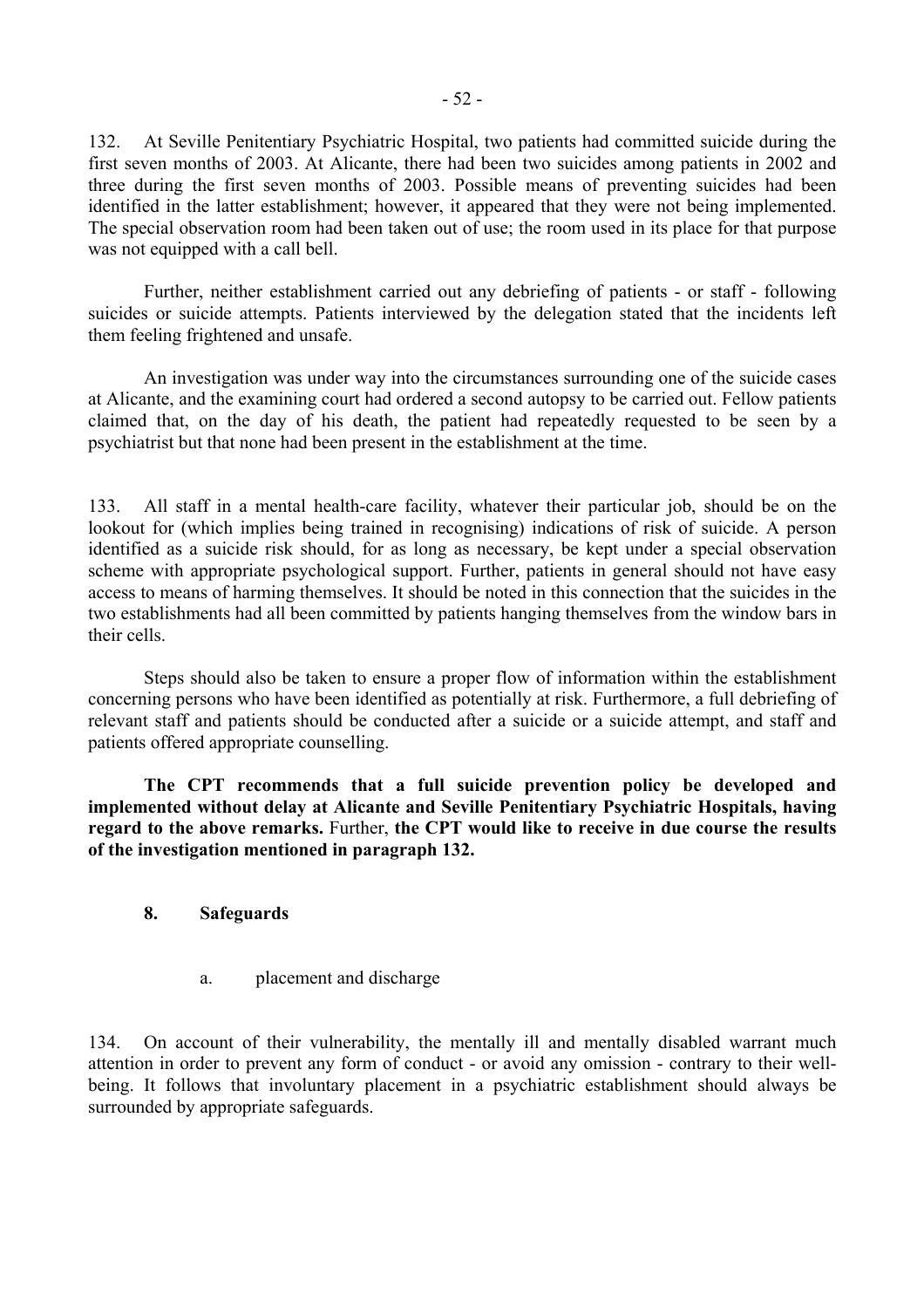135. Patients subject to placement in connection with criminal proceedings, whether declared criminally irresponsible or on remand, were assisted by a state-appointed lawyer. **The CPT would like to be informed if sentenced prisoners transferred for treatment are also provided with legal assistance.** 

136. Under Spanish law<sup>58</sup>, persons declared criminally irresponsible by reason of mental disorder may, as a security measure, be placed in a penitentiary psychiatric hospital for a period not exceeding the maximum sentence imposable for the offence committed; this term is determined in the individual case by the court.

Developments in the person's condition may lead to the placement being discontinued or replaced by another security measure, also by decision of the court. Patients in need of continued treatment at the end of the term of the security measure may be subject to involuntary placement in a civil establishment.

137. In the CPT's opinion, involuntary placement in a psychiatric establishment should cease as soon as it is no longer required. Consequently, there should be an automatic review at regular intervals of the need to continue the placement. In addition, the patient him- or herself should be able to request at reasonable intervals that the necessity for placement be considered by a judicial authority.

However, the information gathered by the delegation suggests that, while multi-disciplinary teams are required to draw up reports on the condition and progress of patients in penitentiary mental health-care facilities at least every six months (which are to be submitted to the prosecution service for use by the relevant judicial authorities<sup>59</sup>), the legal provisions in force do not envisage the automatic review at regular intervals of the need for continued placement. It appeared that, in practice, it was extremely rare for patients to be discharged from the mental health-care facility before the end of the term of their security measure. It might be added that the delegation observed that, at Alicante, record-keeping was minimal and there were delays of 2 to 3 months in drawing up the obligatory reports by the multi-disciplinary team. Further, patients complained that they were not informed of the contents of these reports.

In the light of the above remarks, **the CPT recommends that the authorities ensure that the need for continued placement in penitentiary mental health-care facilities is the subject of regular substantive reviews. The patient should be informed in writing of the outcome of these reviews; if the patient concerned agrees, such information should also be provided to his/her lawyer or other representative.** 

<span id="page-52-0"></span><sup>58</sup> Cf. Criminal Code, Article 101 (1).

<span id="page-52-1"></span><sup>&</sup>lt;sup>59</sup> Cf. Prison Regulations, Article 187 (1).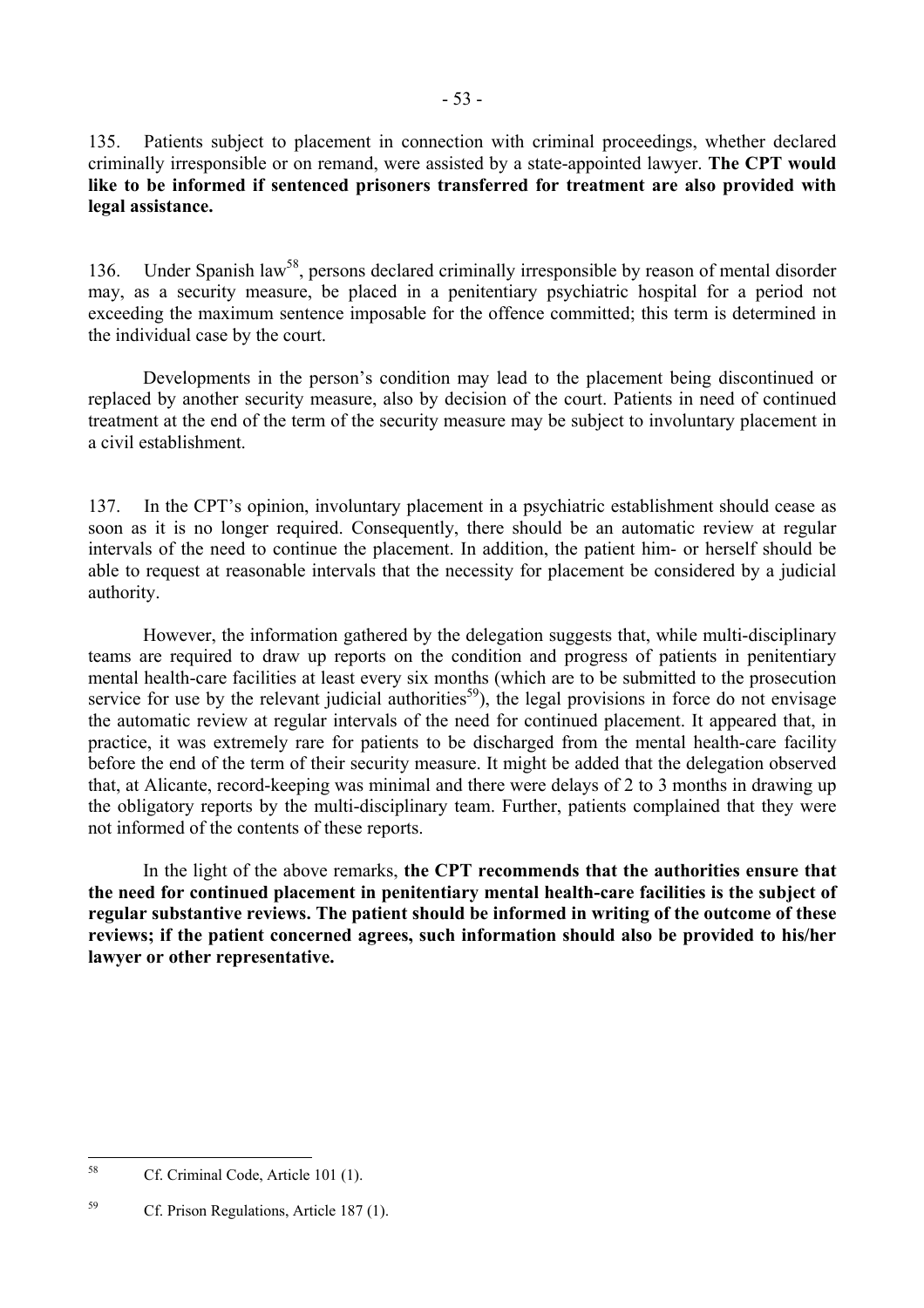b. other safeguards

138. Patients at Alicante and Seville received no written information explaining their situation and rights and outlining the facility's internal regulations. The situation was particularly difficult for patients of foreign origin who did not speak Spanish. The delegation was informed that an information leaflet was under preparation at Seville.

**The CPT recommends that an information brochure, available in an appropriate range of languages, setting out the facility's routine and patients' rights - including information on legal assistance, review of placement (and the patient's right to challenge this), consent to treatment and complaints procedures - be drawn up and issued to all patients on admission, as well as to their families. Patients unable to understand this brochure should receive appropriate assistance.** 

**Further efforts should be made to provide information to foreign patients on their treatment and situation in a language which they can understand.** 

139. Effective complaints procedures are basic safeguards against ill-treatment in psychiatric institutions. Patients should have avenues of complaint open to them both within the establishment's system and to outside bodies and be able to have confidential access to an appropriate authority.

Patients in the establishments visited could complain to staff or through the internal hierarchical system of the Prison Service. However, many patients at Alicante claimed that they had not received a response to the complaints they had submitted. **The CPT would like to receive the authorities' comments on this issue.** 

Patients could also address themselves to the Ombudsman. Further, the supervisory judge saw patients on request and, at Alicante, had taken up certain issues raised by them (e.g. excessive use of force by staff, the quality of the visiting facilities). This is to be welcomed. However, **the CPT would like to be informed of the precise powers of the supervisory judge in respect of patients' complaints.** 

140. The CPT also attaches importance to psychiatric establishments being visited on a regular basis by an independent outside mechanism responsible for the inspection of patients' care. Such a mechanism should be authorised to talk in private with patients, to receive directly any complaints and to make recommendations.

Penitentiary mental health-care facilities can be visited by the Ombudsman; however, these visits take place at intervals of several years. The relevant supervisory judges visited each establishment on a fortnightly basis, but they are not currently in a position to perform a full inspection function<sup>60</sup>. The CPT invites the Spanish authorities to provide the necessary **resources for supervisory judges to assume a full inspection function in the penitentiary mental health-care facilities.** 

<sup>60</sup> 

<span id="page-53-0"></span>The supervisory judge at Alicante was responsible for two prisons, in addition to the penitentiary psychiatric hospital.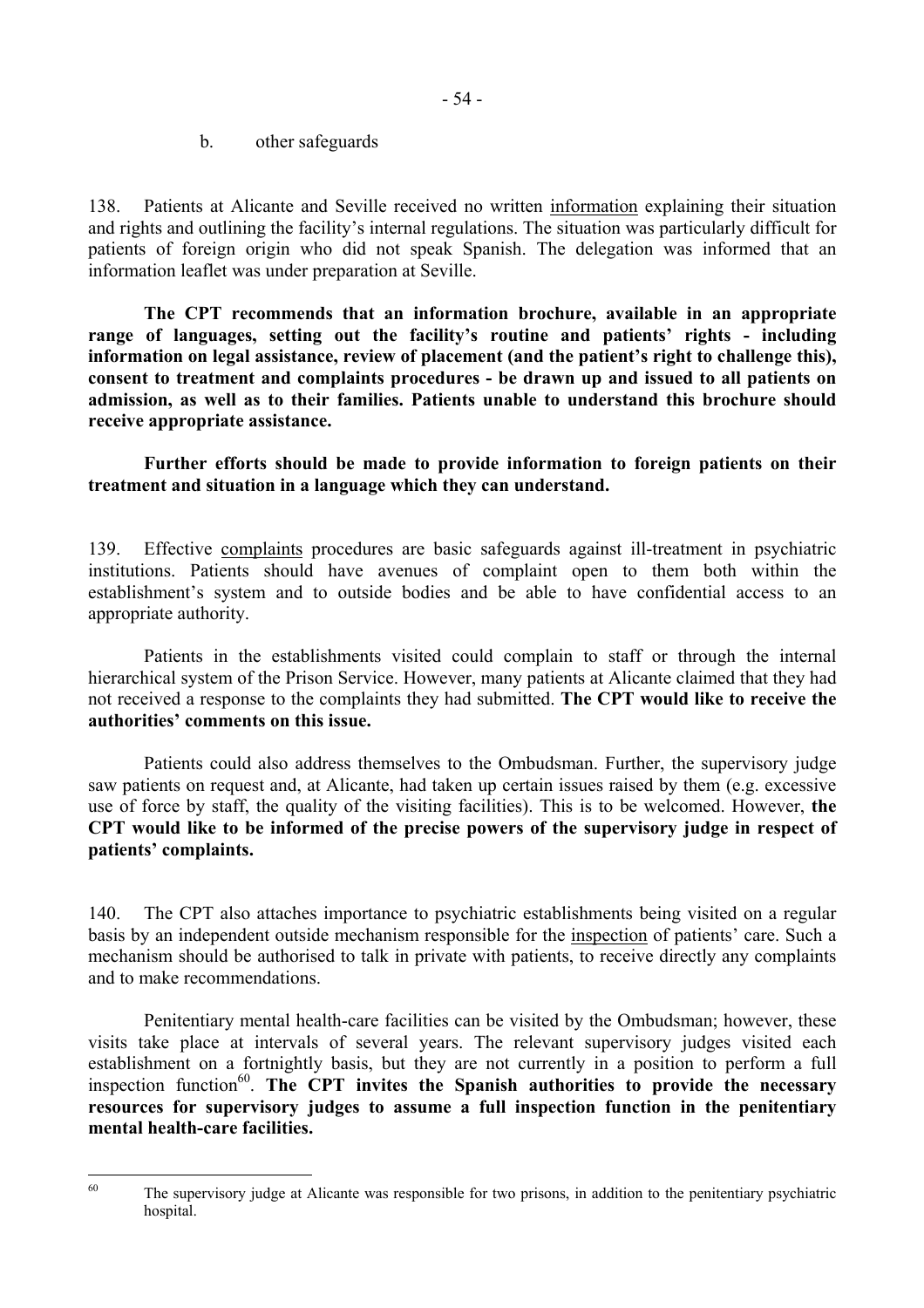## **D. Detention facilities for children**

### **1. Preliminary remarks**

141. Since the CPT last considered the situation of detained children, the relevant Spanish legislation has been amended.<sup>61</sup> The age of criminal responsibility has been raised to  $18^{62}$ .

However, re-education measures may be ordered in respect of a child aged 14 or over who has committed a criminal offence. Such measures may be implemented within the family or under the supervision of the social services; in the most serious cases, the child may be placed in detention for a maximum period of five years and may be required to undergo monitoring upon his or her release.<sup>63</sup> Measures involving the detention of a child are implemented in establishments run by the regional authorities (i.e. the governments of the autonomous communities).

Children under the age of 14 who have committed a criminal offence may be taken into care by the regional or local authorities<sup>64</sup>. In the most serious cases, this may involve placement in secure residential accommodation.

 Unaccompanied foreign children present on Spanish territory in violation of aliens legislation may be placed in appropriate child welfare centres<sup>65</sup>.

142. Based on the delegation's observations in Ceuta, the CPT is concerned that there was nothing to ensure the application in practice of specific safeguards provided for in respect of expulsion procedures involving foreign minors (e.g. ascertaining a person's age before removal, identifying a minor's relatives in his or her country of origin, placing the expelled minor in the care of a suitable relative or appropriate authority); it would appear that such requirements are not always being met. **The CPT would like to receive the authorities' comments on this subject.** 

143. The delegation visited Nivaria Closed Detention Centre for Children in Tenerife, a facility for children detained under the law on the criminal responsibility of minors. Further, the delegation visited establishments for unaccompanied foreign children, namely, San Antonio Centre for Children in Ceuta, and Llanos Pelados Immediate Admission Centre for Foreign Children in Fuerteventura. It also paid brief visits to Casillas del Angel Children's Home in Fuerteventura and to the facilities run by the Order of the Hermanos Franciscanos de Cruz Blanca in Algeciras; these last two establishments do not call for any particular comments by the CPT.

<span id="page-54-0"></span>61 61 Cf. CPT/Inf (96) 9, paragraph 186.

<span id="page-54-1"></span><sup>62</sup> Cf. Criminal Code, Article 19.

<span id="page-54-2"></span><sup>&</sup>lt;sup>63</sup> Cf. Organic Law  $5/2000$  on the criminal responsibility of minors, Article 9 (5).

<span id="page-54-3"></span><sup>&</sup>lt;sup>64</sup> Cf. Organic Law 5/2000, Article 3, Civil Code, Article 172, and Organic Law 1/1996 on the legal protection of minors, Article 12 et seq.

<span id="page-54-4"></span><sup>65</sup> Cf. Organic Law 4/2000 (as amended), Article 35.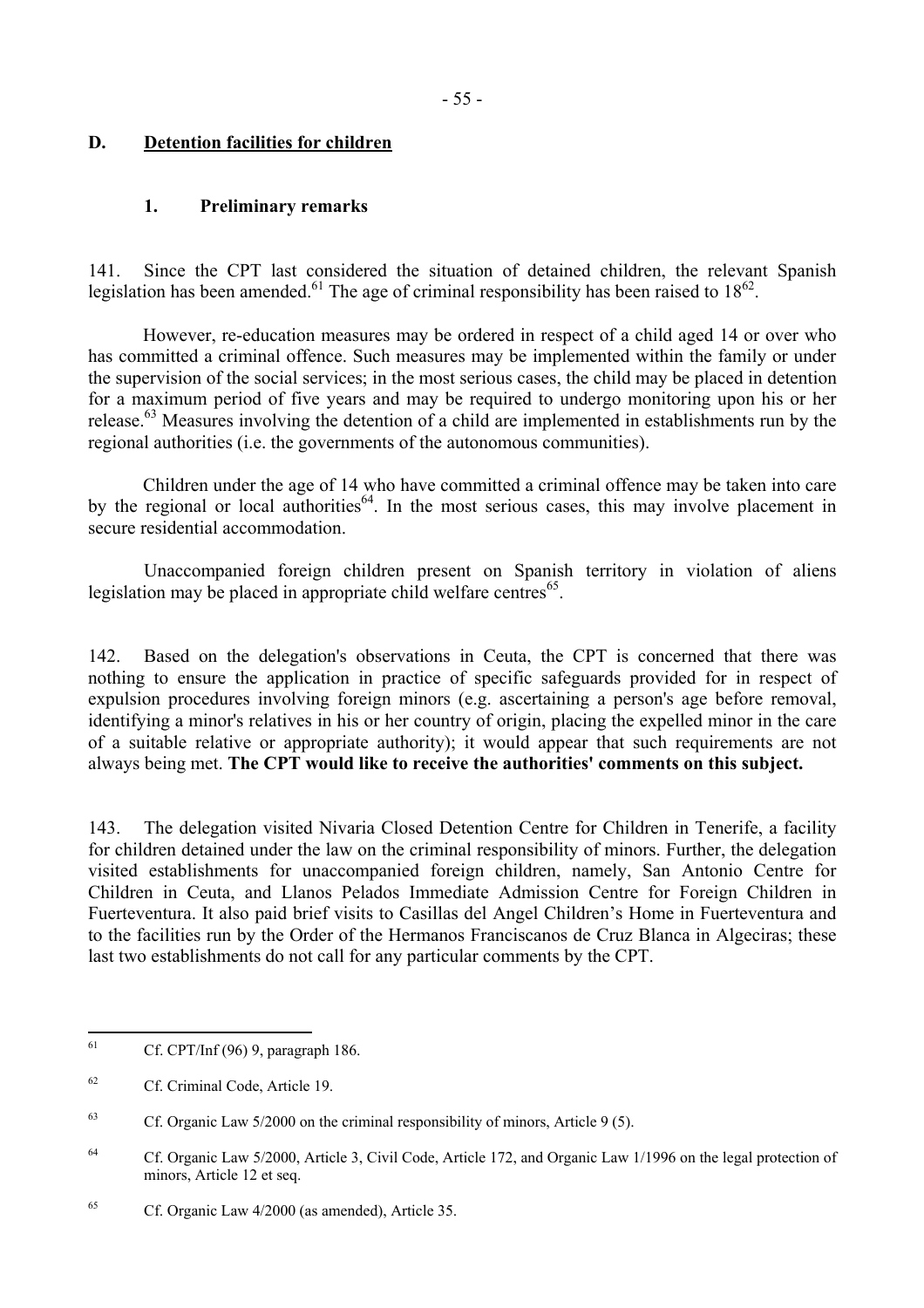### **2. Ill-treatment**

144. The delegation received no allegations of physical ill-treatment of children by the staff in the establishments visited.

However, in the months preceding the visit, the CPT received reports alleging ill-treatment (beatings, overmedication) of children by staff in closed facilities for children detained under the provisions of the law on criminal responsibility of minors, as well as in centres for unaccompanied foreign children.

In order to have an overview of the situation, **the CPT would like to receive the following information for 2002 and 2003:** 

- **the number of complaints lodged of ill-treatment by staff in detention facilities for children in Spain;**
- **the number of disciplinary and/or criminal proceedings initiated as a result of those complaints and the outcome of the proceedings (findings of the relevant court or other body, sentence/sanction).**

145. At Llanos Pelados Immediate Admission Centre, the delegation heard allegations of episodes of violence between children involving the use of stones, iron bars and, on rare occasions, knives. Staff, who were insufficient in number (cf. paragraph 158), intimated that they tried with varying degree of success to control the situation. It was claimed that the police sometimes refused to go to the centre when called by members of staff.

The local authorities' obligation to care for children includes the responsibility to protect them from other children who wish to cause them harm. This requires, inter alia, that staff be sufficient in number and both resolved and properly trained to intervene when necessary. It is also necessary to ensure an appropriate staff presence at all times, including nights and weekends. **The CPT recommends that the Spanish authorities take all necessary measures to address the problem of violence between children at the Llanos Pelados centre, having regard to the above remarks.** 

## **3. Nivaria Closed Detention Centre for Children**

146. Nivaria Closed Detention Centre for Children, located in a pine forest on the outskirts of Santa Cruz, had an official capacity of 20; at the time of the visit, the centre was holding 32 male residents (including some of age who had been admitted to the establishment as minors) for periods ranging from one month to two years; the vast majority had already been tried. Fifteen residents had been transferred from other islands of the Canary Archipelago.

147. As regards material conditions, residents were accommodated in cells with satisfactory lighting, including natural light, and ventilation. The cells' furniture consisted mostly of beds, but a number of children were sleeping on mattresses placed directly on the floor. Cells were equipped with call bells.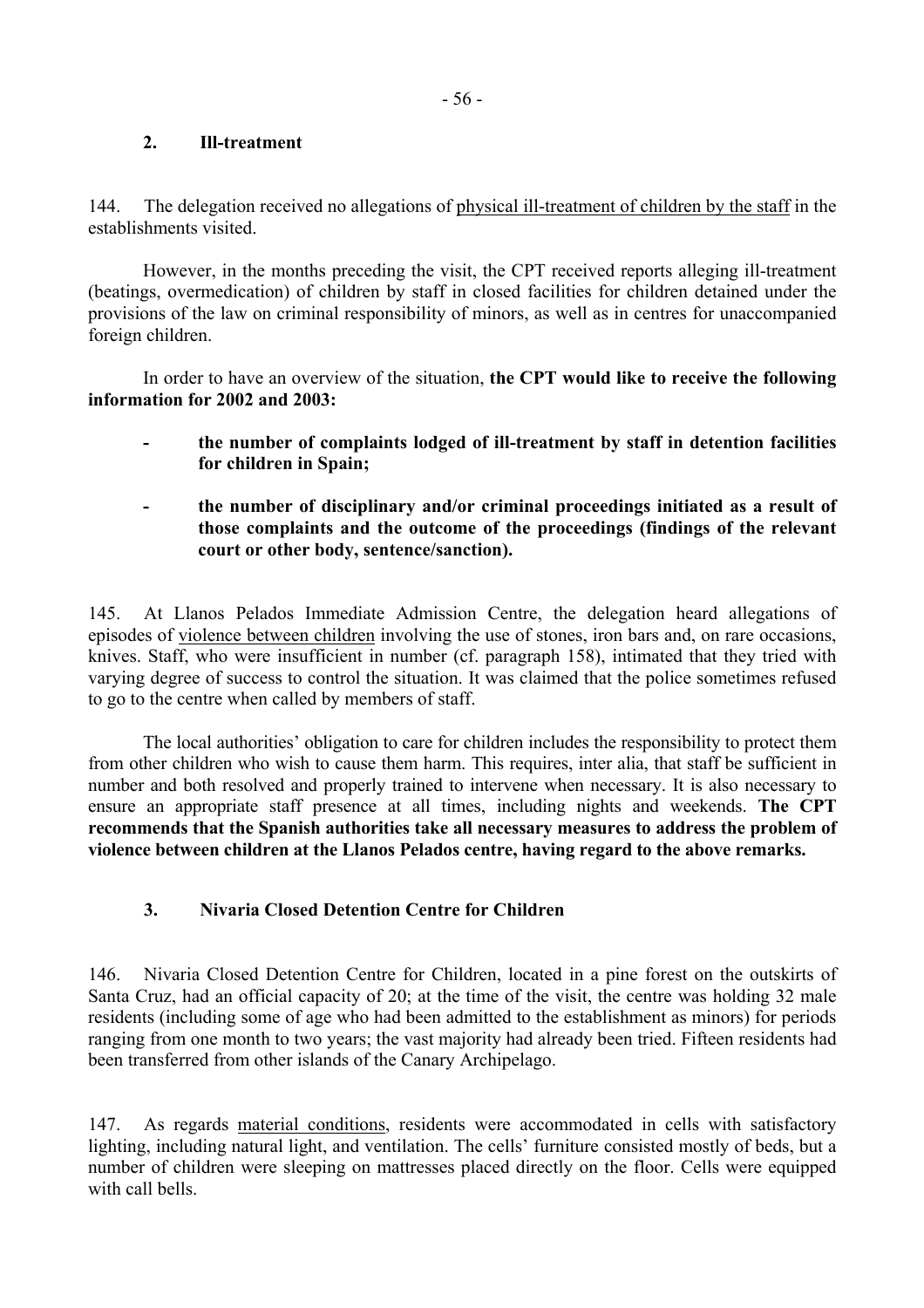Overcrowding was having an adverse effect on the establishment (which had experienced even higher occupancy levels a few weeks before the visit). The situation was exacerbated by residents not having ready access to lavatories while locked in their cells; the use of buckets/chamber pots was common practice.

On a more positive note, residents had ready access to sanitary facilities, including showers, when they were outside their cells. The delegation also observed that work to enlarge the establishment had begun.

### **The CPT recommends that measures be taken to ensure that the official capacity of Nivaria Closed Detention Centre for Children is always respected.** Furthermore, **residents should have ready access to sanitary facilities under decent conditions at all times.**

148. The activities offered were generally satisfactory and the staff sufficient in number to supervise them (seven tutors, including three psychologists). Residents attended classes and participated in vocational training (in subjects such as car bodywork, carpentry or painting), and sports activities were also available. They were constantly occupied while they were outside their cells. However, they spent thirteen and a half hours locked in their cells without any activity; moreover, the centre's management were themselves of the view that the space available for conducting classes and other activities was insufficient. **The CPT would like to have the Spanish authorities' comments on these points.** 

149. The level of health care appeared on the whole to be adequate. A doctor was present for seven hours per day from Monday to Thursday and on call at other times. Further, there were two full-time psychologists who held regular consultations, and a psychiatrist visited the establishment approximately once a month.

150. The CPT attaches considerable importance to the maintenance of good contacts with the outside world for all persons deprived of their liberty. The guiding principle should be to promote contact with the outside world; any restrictions on such contacts should be based exclusively on security concerns or considerations linked to available resources. The active promotion of such contacts can be especially beneficial to children deprived of their liberty.

On the whole, these principles were being complied with at Nivaria Closed Detention Centre for Children. Every week, residents could make two free phone calls of about ten minutes and receive a visit from members of their family. However, the delegation was told that, as regards many of the fifteen children who were not from Tenerife, the cost of travel made it difficult for relatives to visit them. It would appear that financial assistance had previously been available for this purpose, but had been discontinued.

**The CPT recommends that the Spanish authorities take steps to enable all children without exception to receive, if they so wish, one visit a week from their relatives.**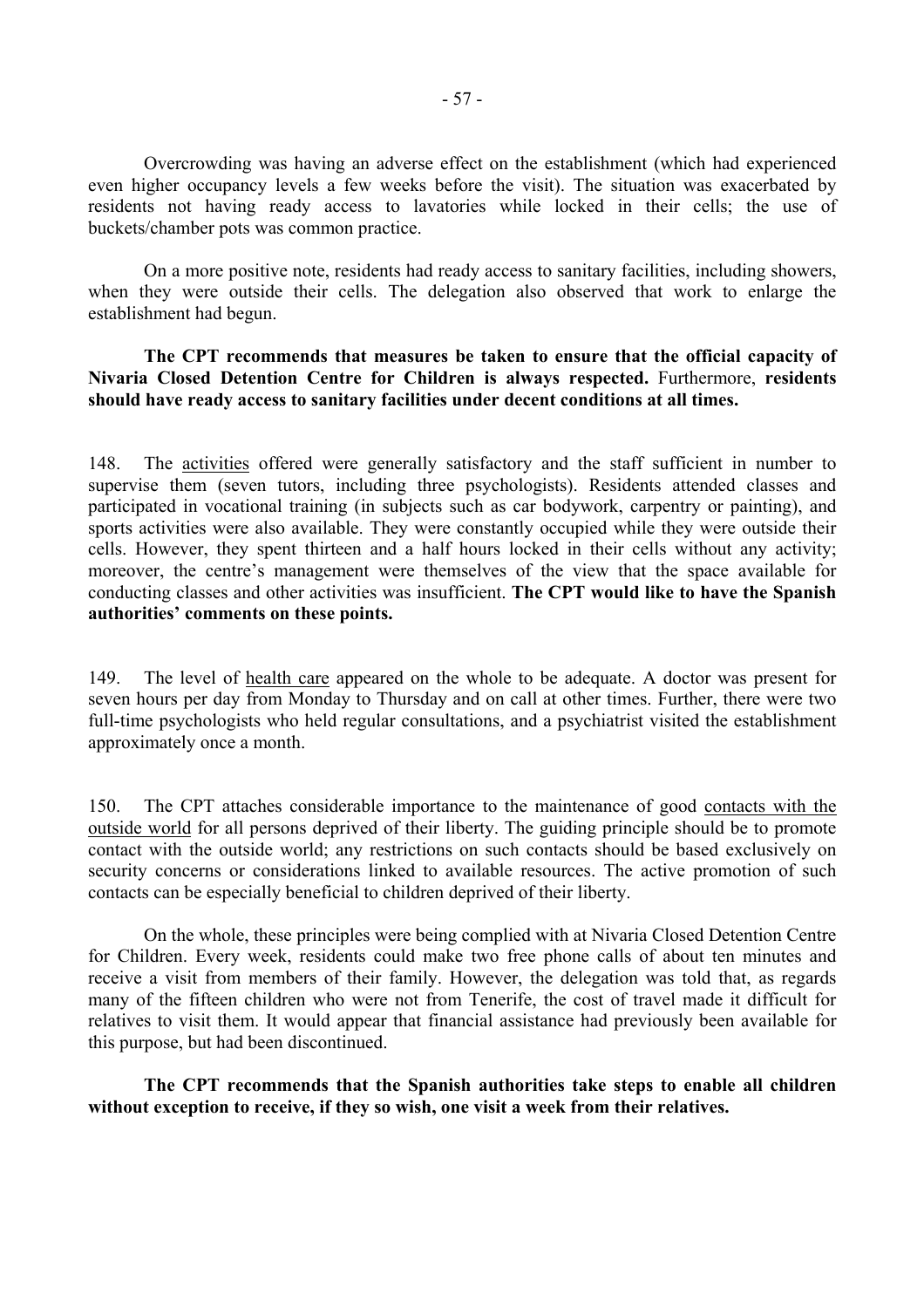151. The CPT attaches particular importance to regular visits to all places of detention for children by an independent body (for example, a visiting committee or a judge) with authority to receive - and, if necessary, take action on - complaints from children and to inspect the premises.

 At Nivaria Closed Detention Centre for Children, this question was examined in detail. The CPT is pleased to note that a representative of the Directorate General for the Protection of Minors of the Government of the Canary Islands visited the establishment on a regular basis. However, the role of such a representative cannot replace an independent body as advocated by the CPT.

**The CPT recommends that Nivaria Closed Detention Centre for Children, as well as all other establishments in Spain accommodating children deprived of their liberty, be visited regularly by an independent body as described above; this body should enter into direct contact both with the detained children and with staff.**

### **4. Centres for unaccompanied foreign minors**

a. living conditions

152. **San Antonio Centre for Children**, located on the outskirts of the city of Ceuta, had an official capacity of 80; at the time of the visit, it was holding 58 boys. The centre was housed in several prefabricated units and, on the whole, offered adequate conditions. However, **certain sanitary facilities were in need of renovation.**

 The majority of the children accommodated at San Antonio attended school or followed vocational training. However, the establishment offered no other organised activities, and recreational activities were limited to playing table football or running in the courtyard. Except for the dining room, there was no other association or common room. **The CPT urges the Spanish authorities to organise sporting and recreational activities for children detained at San Antonio, in particular during periods when school is not operating. It also encourages the authorities to provide a common room with board games and reading materials.** 

153. By contrast, the situation was far from satisfactory at **Llanos Pelados Immediate Admission Centre for Foreign Children.** It is situated close to a public refuse dump, in an isolated location in the centre of the island of Fuerteventura, a few kilometres from the nearest town and far from any public transport. The atmosphere there was anything but warm and family-like (cf. also paragraph 145).

 At the time of the visit, the establishment, which had an official capacity of 30, accommodated 32 boys in small prefabricated units. The rooms were suitably equipped, but their occupancy rates were on occasion somewhat high, and had most likely been even higher in the past (on 15 May 2003, 48 children were registered at Llanos Pelados). Further, the delegation observed that some children lacked suitable clothing, especially shoes. The establishment's management explained that the boys were occasionally given shoes but sold them to obtain pocket money; nevertheless, **provision should be made for all the children to have shoes.**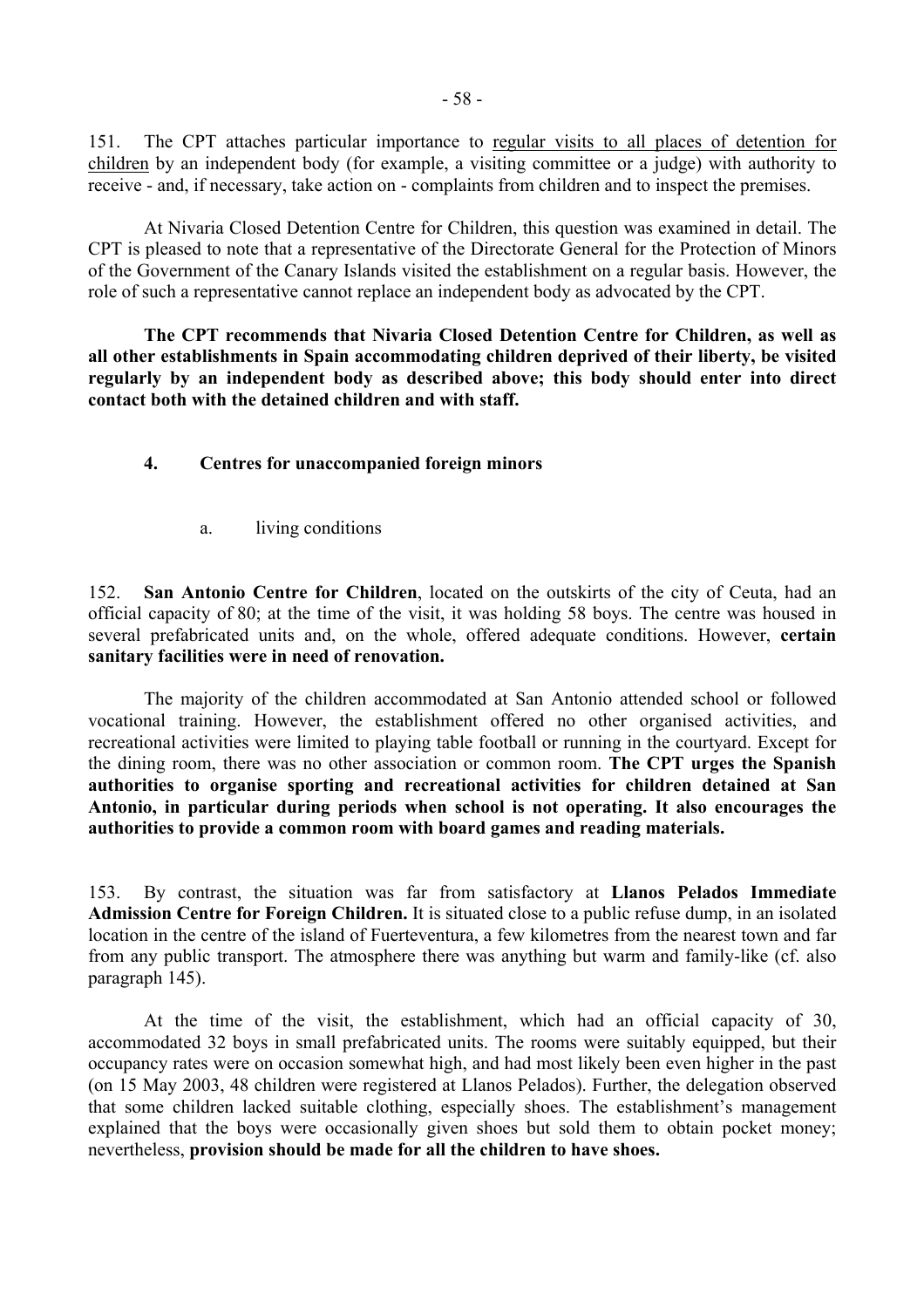The situation with regard to activities gave even more cause for concern. In all, a mere six hours of classes per week were organised, and only two of the children were receiving vocational training outside the centre (the delegation noted, however, that steps were being taken to offer horticultural activities in nearby greenhouses). No organised sports activities were offered and, owing to the lack of transport, staff were unable to take the children to use public facilities. Recreational activities were confined to watching television.

 To relieve boredom and prevent fighting (cf. paragraph 145), staff in charge had no alternative but to allow the children out of the centre under instructions to return at a specific time. As a result, a number of them lingered outside the establishment, in complete idleness and without any supervision whatsoever. The children had been subjected to this situation for months, and in some cases for over a year. **The CPT trusts that the vehicles at the centre's disposal are now being used, and that the problems preventing use of the computer room have been resolved.** 

154. In the CPT's opinion, the manner in which children are cared for at Llanos Pelados centre is unacceptable; moreover, the situation found by the delegation would appear to be in violation of current Spanish legislation $^{66}$ .

 In the light of the above remarks, **the CPT recommends that living conditions at Llanos Pelados Immediate Admission Centre for Foreign Children be reviewed.** Further, **the Committee recommends that the authorities take without delay all necessary measures to ensure that, in accordance with the legislation in force, every child at Llanos Pelados participates in education and/or vocational training. It goes without saying that this recommendation applies to all other centres for foreign children where a similar situation prevails.** In addition, **the CPT recommends that the authorities ensure that sports and recreational activities are organised at Llanos Pelados.**

155. According to Spanish legislation, an unaccompanied foreign child who cannot be returned to his family or to his country of origin must be given a residence permit after having been in the care of the authorities for nine month $\frac{67}{7}$ . The delegation was told at Llanos Pelados that this provision was not being applied. **The CPT wishes to receive the authorities' comments on this matter.** 

b. health care

156. At San Antonio Centre for Children, a nurse was present in the morning from Monday to Friday. In her absence, the doctors at the town's hospital were called in case of emergency. Medical files were well kept. A psychologist and a social worker also attended the establishment.

<span id="page-58-0"></span><sup>66</sup> 66 Article 9 of Organic Law 4/2000 (as amended) stipulates that every foreign national under 18 years of age has the right and duty to receive an education under the same conditions as Spanish citizens, including access to free compulsory primary education, to obtaining the corresponding educational qualifications, and to the public system of financial assistance and grants.

<span id="page-58-1"></span><sup>67</sup> Cf. Organic Law 4/2000 (as amended), Article 35, and Royal Decree 864/2001, Article 62.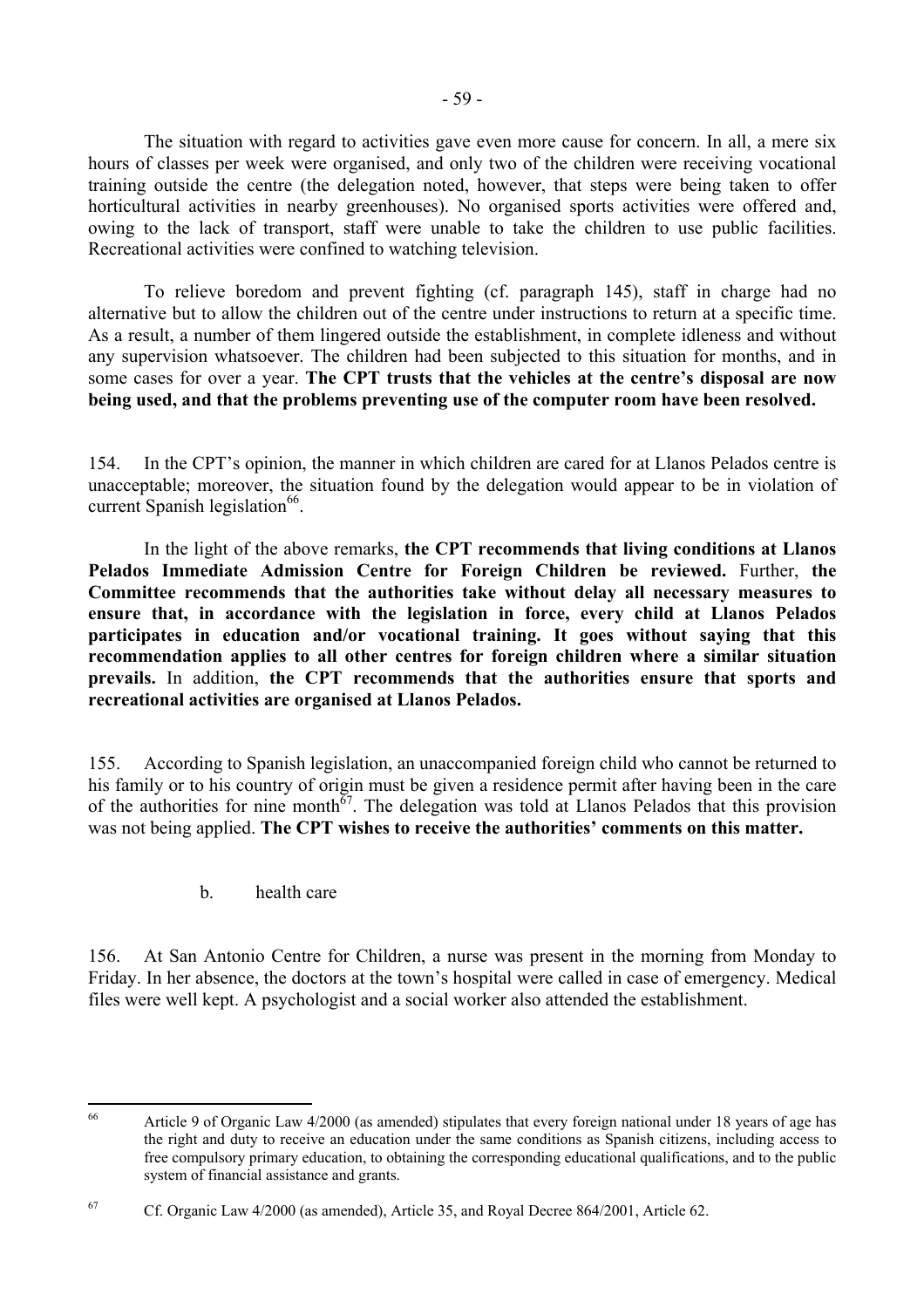157. By contrast, at the Llanos Pelados centre, there were no arrangements in place for attendance by doctors or nurses. Children were not medically examined or interviewed by health care staff at the centre, and there was no provision for on-site health care. It would appear that, in case of need, staff from the centre had to take children in their own vehicles to an outside healthcare facility.

 **The CPT recommends that the Spanish authorities take all necessary measures to ensure that the children at Llanos Pelados Immediate Admission Centre have access to appropriate medical care at all times. More particularly, immediate steps must be taken to ensure that the establishment is visited on a daily basis by a nurse.**

c. staff issues

158. At San Antonio, special efforts were being made by the new management to put together a team of well-qualified and motivated staff.

At Llanos Pelados, the shortage of staff was blatant. It consisted of one director, three teachers and sixteen supervisory/custodial staff. In practice, the staff present during each 24-hour period consisted of one teacher and four custodial staff to supervise over 30 children and to carry out other duties relating to the establishment. Further, the majority of the staff did not possess any particular qualifications for working with children; the turnover of staff was extremely high (100% in the first half of 2003).

 Given this staffing situation, it is not surprising that Llanos Pelados cannot provide organised activities and that staff are unable to take appropriate action to prevent violence between children (cf. paragraphs 145 and 153), or to prevent them from absconding; the latter had been happening on a very large and constantly increasing scale since 1999<sup>68</sup>.

159. It should be stressed that the staff in a centre for children deprived of their liberty should be carefully selected for their personal maturity and ability to cope with the challenges of working with - and safeguarding the welfare of - this age group. More particularly, they should be committed to working with young people, and be capable of guiding and motivating the children in their charge.

 All such staff, including those with purely custodial duties, should receive professional training both during induction and on an on-going basis and benefit from appropriate external support and supervision in the exercise of their duties.

 Moreover, the management of such centres should be entrusted to persons with advanced leadership skills, who have the capacity to respond in an effective manner to the complex and competing demands placed upon them, both by children and staff.

160. **The CPT recommends that the complement, recruitment and training of staff at the Llanos Pelados and San Antonio centres be reviewed, in the light of the remarks made in paragraphs 158 and 159.** 

<span id="page-59-0"></span><sup>68</sup> Fifty-seven cases in 1999; 77 in 2000; 114 in 2001 and 253 in 2002.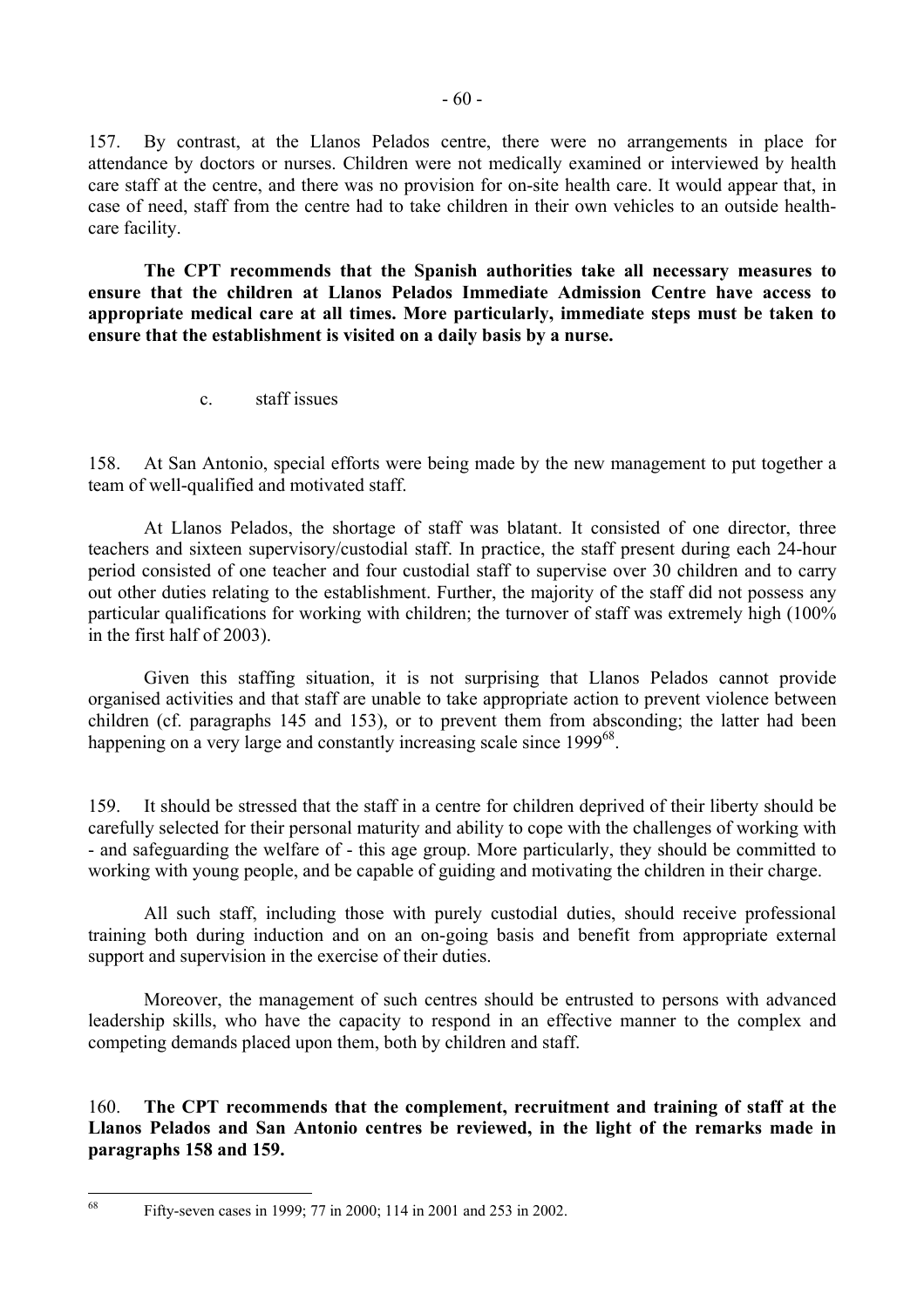## **III. RECAPITULATION AND CONCLUSIONS**

#### **A. Law enforcement agency establishments**

161. Most persons with whom the CPT's delegation spoke indicated that they had been correctly treated while in the custody of the law enforcement agencies. However, some detained criminal suspects interviewed by the delegation indicated that they had been physically ill-treated by Civil Guard or by Local Police officers. The allegations involved in the main slaps, punches and kicks to various parts of the body. Most of the allegations related to the time of arrest (including after the person had been brought under control), or during transport to a law enforcement agency establishment. In certain cases, the delegation's doctors found that the persons concerned bore injuries consistent with their allegations. The delegation also interviewed one immigration detainee who alleged that he had been ill-treated (struck with a baton on the legs) by National Police officers.

162. The CPT has reiterated the recommendation that law enforcement officials be reminded regularly and in an appropriate manner that the ill-treatment of detained persons is not acceptable and will be the subject of severe sanctions. They should also be reminded that no more force than is reasonably necessary should be used when effecting an arrest, and that once apprehended persons have been brought under control, there can be no justification for their being struck. Further, the Committee has recommended that the Spanish authorities integrate human rights concepts into practical professional training for high-risk situations, such as the arrest and interrogation of suspects.

163. The persons responsible for overseeing and carrying out investigations into possible illtreatment by law enforcement officials should be independent from those implicated in the events, and such investigations should offer guarantees of effectiveness, promptness and expeditiousness. The CPT has reiterated its recommendation that consideration be given to creating a fully independent investigating agency to process complaints against law enforcement officials.

164. As regards the three fundamental safeguards against ill-treatment advocated by the CPT, namely the rights of detained persons to inform a close relative or another third party of their choice of their situation, to have access to a lawyer, and to have access to a doctor, the Committee concluded that these rights are still not fully guaranteed in practice; in particular, detained persons were only allowed to consult with a lawyer in private after making a formal statement. The CPT has expressed satisfaction at the Spanish Government's renewed commitment to take all necessary steps to ensure that detained persons' fundamental rights are guaranteed as from the very outset of custody.

While the right for detained persons to have access to a doctor appeared on the whole to function in a satisfactory manner, the CPT has recommended that measures be adopted to ensure that medical confidentiality is fully respected in practice. Further, the results of every examination should be recorded in writing by the doctor and made available to the detained person concerned. The Committee has also recalled its recommendation that persons held incommunicado be guaranteed the right to be examined by a doctor of their own choice (at their own expense).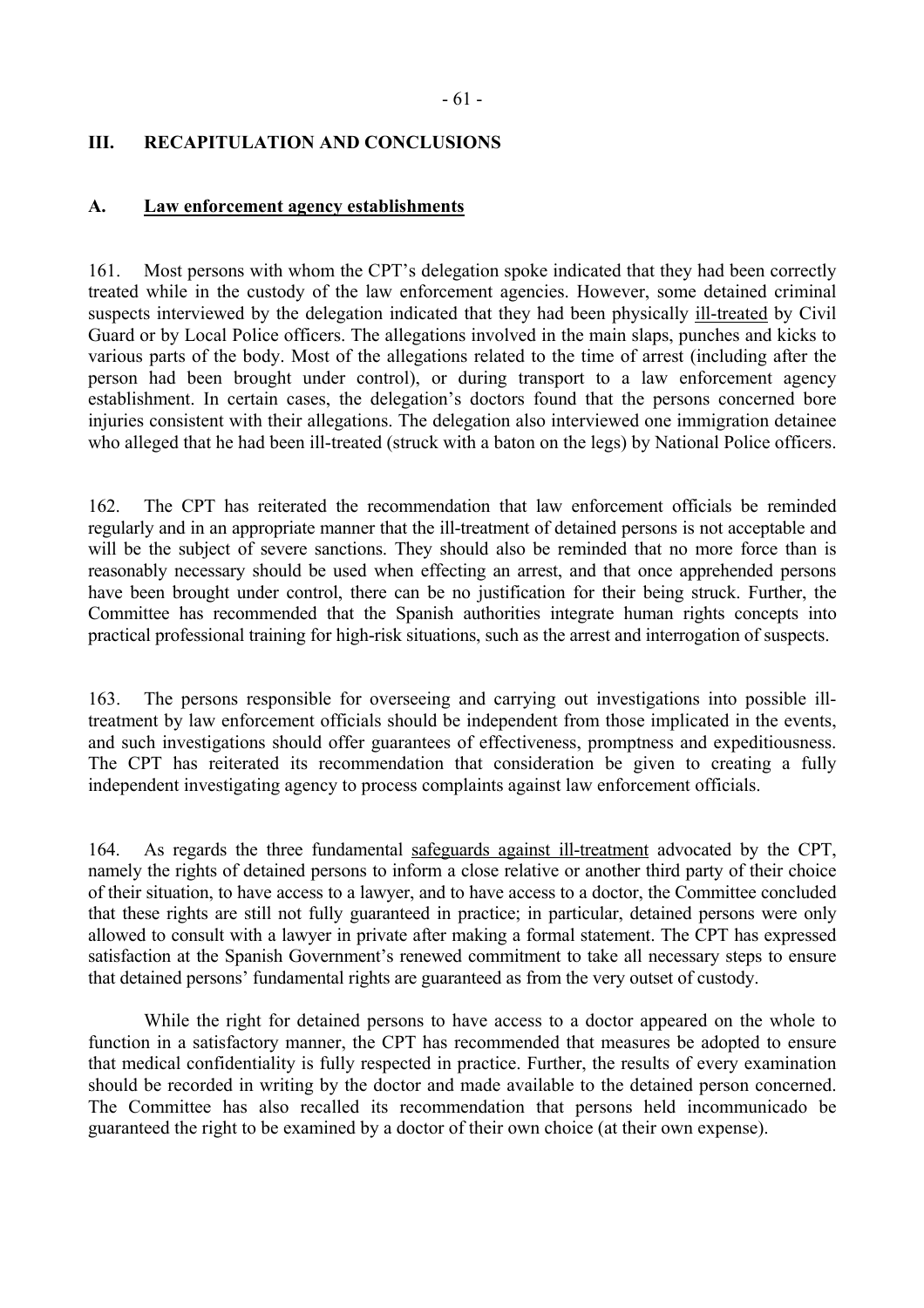The CPT has recommended that a form setting out detained persons' rights be systematically given to such persons at the very outset of custody and has made certain remarks concerning the content of the form.

165. Law enforcement officials should be reminded of the need to keep accurate custody records. Furthermore, the CPT has invited the authorities to establish a system of frequent and unannounced inspections to law enforcement agency detention facilities by an independent authority.

166. The CPT has recommended that the conditions of detention in the law enforcement agency establishments visited be reviewed and existing shortcomings remedied. Further, the criteria advocated by the Committee concerning cell sizes and occupancy levels must be respected. Arrangements are also needed to ensure that detained persons have ready access to decent sanitary facilities at all times.

 The CPT has reiterated its recommendation that the authorities review generally conditions of detention in the establishments of law enforcement agencies and take the necessary steps to improve them, without any further delay. Further, the Committee has called upon the authorities to establish standards for law enforcement agency detention facilities, taking account of its criteria.

167. The CPT has stressed that immigration detainees should be informed fully and accurately in a language they understand of their rights and the procedure applied to them, and should have an effective right of access to a lawyer, as from the outset of custody, including the possibility to consult with a lawyer in private. The Committee has recommended that arrangements for handling cases of unauthorised entry into Spain by foreign nationals be reviewed as a matter of urgency. Inservice training should be provided to officers working with immigration detainees and increased emphasis placed on improving officers' language skills.

Conditions of detention in the ad hoc law enforcement agency facilities visited used for the short-term detention of foreign nationals should be reviewed. This also applies to the Algeciras and El Matorral long-term detention centres, which were overcrowded. As regards the detention centre at Fuerteventura Airport, the CPT has recommended that, in its current condition, the centre be used only in case of emergency and for short periods of detention. It has further recommended that the absence of organised activities at the long-term detention centres be remedied without delay.

Staffing levels at the El Matorral centre should be reviewed. Further, measures are needed to ensure that staff deployed for duty in detention centres are suited for the work involved, particular attention being paid to their language skills and training.

The CPT has also recommended that a document setting out the centres' internal rules be drawn up and distributed, in an appropriate range of languages, and has stressed that families detained under aliens legislation should, as far as possible, be accommodated together.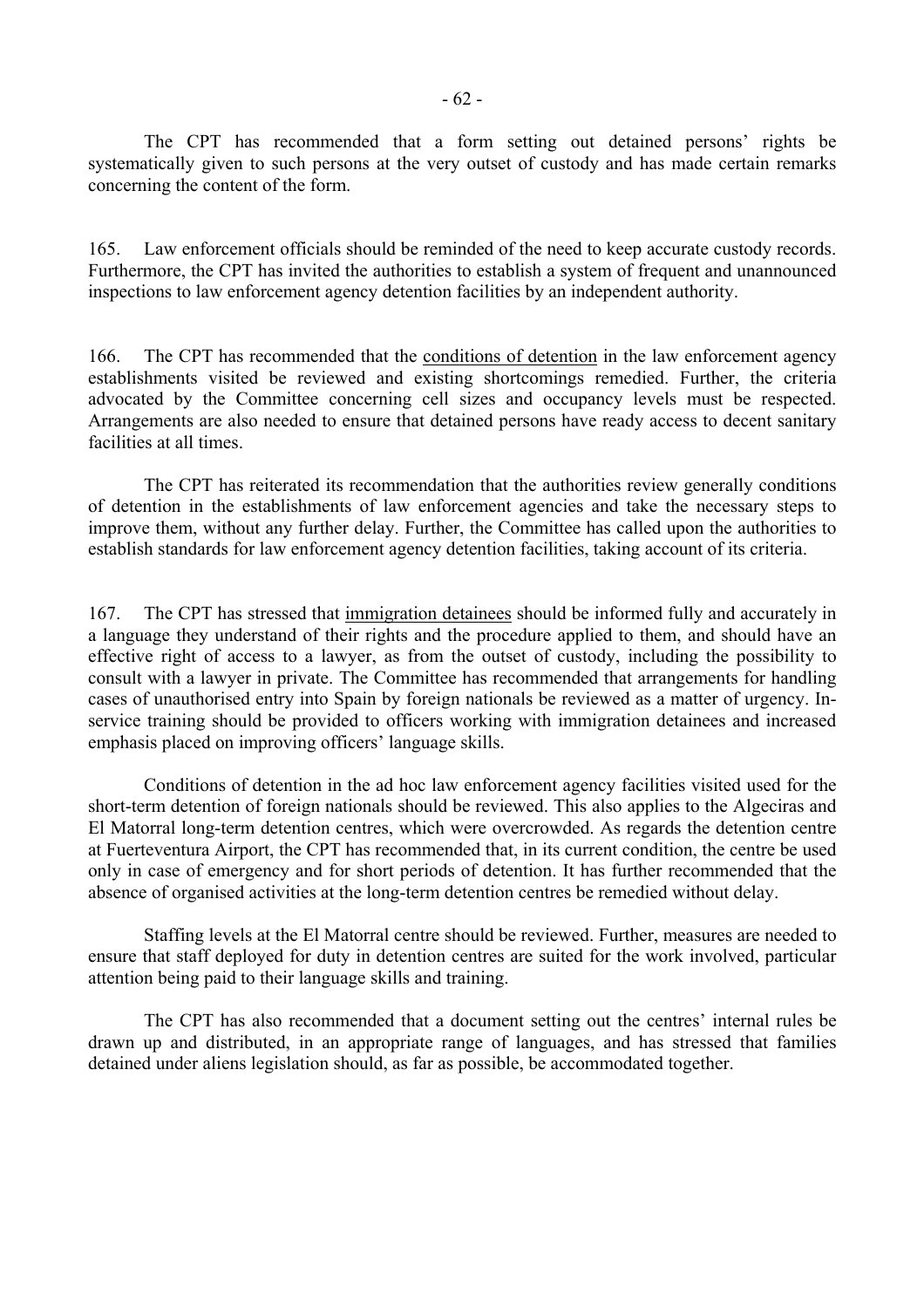### **B. Prisons**

168. The delegation heard no allegations of physical ill-treatment of inmates by prison staff at Tenerife Prison. By contrast, at Villabona Prison, prison officers confirmed the existence of cases of ill-treatment (baton blows) in the disciplinary unit. Further, in both prisons, some allegations were received from inmates placed in segregation for their own protection of abusive language or contemptuous remarks from certain members of staff.

 The CPT has recommended that the supervision of staff in Villabona's disciplinary unit be increased; senior management should visit the unit regularly and enter into direct contact with prisoners, in private. More generally, the Committee has recommended that the authorities deliver at regular intervals the clear message that all forms of ill-treatment of prisoners, including verbal abuse, are not acceptable and will be the subject of severe sanctions.

169. As regards prisoners under special regimes, the CPT has recommended that the programmes of activities for prisoners subject to the provisions of Article 10 of the General Organic Law on Prisons be developed and that direct contact between these prisoners and staff be encouraged. The situation of prisoners separated from the mainstream population for their own protection was also found to be unacceptable. Additional efforts should be made to provide these prisoners with an environment allowing them to participate in as normal a regime as possible.

170. Material conditions for the general inmate population in the prisons visited were in principle acceptable. However, as regards prison overcrowding, the CPT has recommended that the authorities redouble their efforts to bring the number of prison places and inmates into balance at the earliest opportunity and, more particularly, that immediate steps be taken to ensure that 7 m² cells are never used to accommodate more than one person, except in exceptional cases when it would be inadvisable for a prisoner to be left alone.

 As regards regime activities, the CPT has recommended that the number of work places available to prisoners be increased and that efforts to develop other activities be stepped up.

171. The health care available to prisoners was on the whole of an acceptable standard. On the other hand, the CPT has reiterated its recommendation that a new form for use by doctors for the systematic recording of injuries be developed without delay and that, in addition to the doctor's objective medical findings, the form provide for the recording of any relevant statements by the prisoner and the doctor's conclusions. Further, the provision of dental care should be reviewed in the two prisons visited and the cover of the psychiatrist significantly increased.

172. The CPT was on the whole impressed by the efforts being made in the two prisons visited to care for prisoners with drug-related problems. Nevertheless, the Committee has invited the authorities to consider developing specific programmes for female drug-dependent prisoners.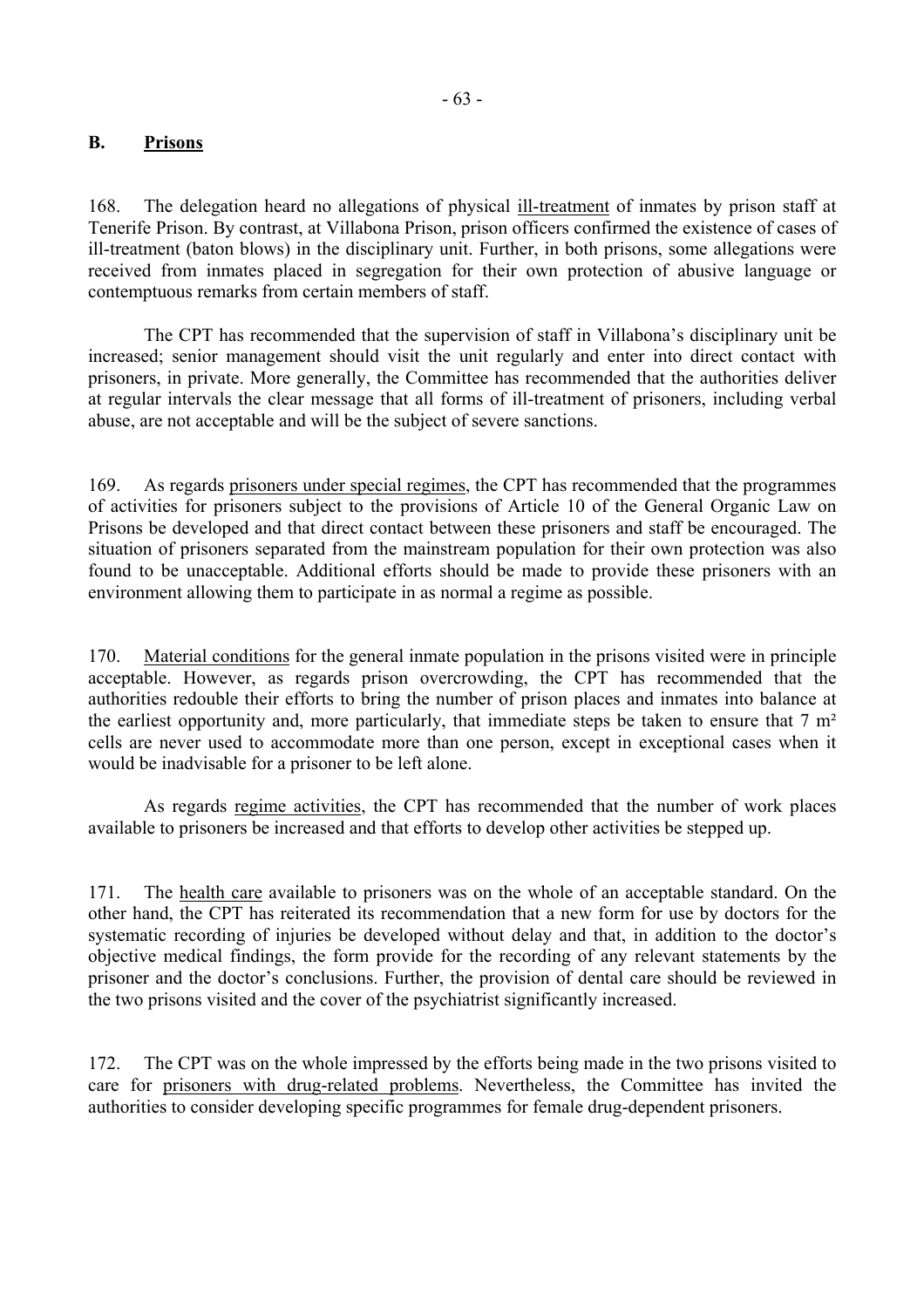## **C. Penitentiary mental health-care facilities**

173. The delegation heard no allegations, and gathered no other evidence, of ill-treatment of patients by staff in the Seville Penitentiary Psychiatric Hospital. The attitude of staff working in close contact with patients was found to be professional and caring, and staff spoke with sensitivity about their work.

 However, at Alicante Penitentiary Psychiatric Hospital, some isolated allegations were heard of prison officers hitting patients with their hands, as well as with batons. The CPT has recommended that prison officers at this establishment be reminded that all forms of ill-treatment of patients are unacceptable and will be the subject of severe sanctions. Further, the tasks assigned to prison officers and the training provided to all staff in the penitentiary mental health-care facilities should be reviewed.

174. In the light of its delegation's observations, the CPT has recommended that efforts be made to provide patients with living conditions which are conducive to their treatment and welfare and that steps be taken to keep the premises in a satisfactory state of repair.

 As regards treatment, there were no signs of overmedication, medical records were precise and detailed, and medical confidentiality was respected. However, the treatment and care dimension should be enhanced and, especially at Alicante, the carceral atmosphere reduced. Further, the CPT has recommended that, at Alicante, patients be provided with a structured daily programme of therapeutic and rehabilitative activities, individual treatment plans be drawn up for all patients, and consideration be given to broadening the scope of the education activities.

 The CPT has also recommended that clearly defined policies on the restraint and the seclusion of patients, as well as a suicide prevention policy, be drawn up for the two penitentiary mental health-care facilities.

175. The CPT has expressed concern about the very low presence of health-care staff outside normal working hours, and the conspicuous permanent presence of a significant number of prison officers in the two mental health-care facilities. The Committee has recommended that health-care staffing levels be reviewed; in particular, the presence of psychiatrists and psychologists should be increased and nursing cover in the evening, at night and at weekends should be strengthened.

176. As regards safeguards, the CPT has recommended that the authorities ensure regular reviews of the need for continued placement in penitentiary mental health-care facilities, and that an introductory brochure, available in an appropriate range of languages, be issued to all patients on admission. More generally, efforts are needed to provide information to foreign patients on their treatment and situation in a language they can understand. The authorities have also been invited to ensure that supervisory judges assume a full inspection function in the penitentiary mental healthcare facilities.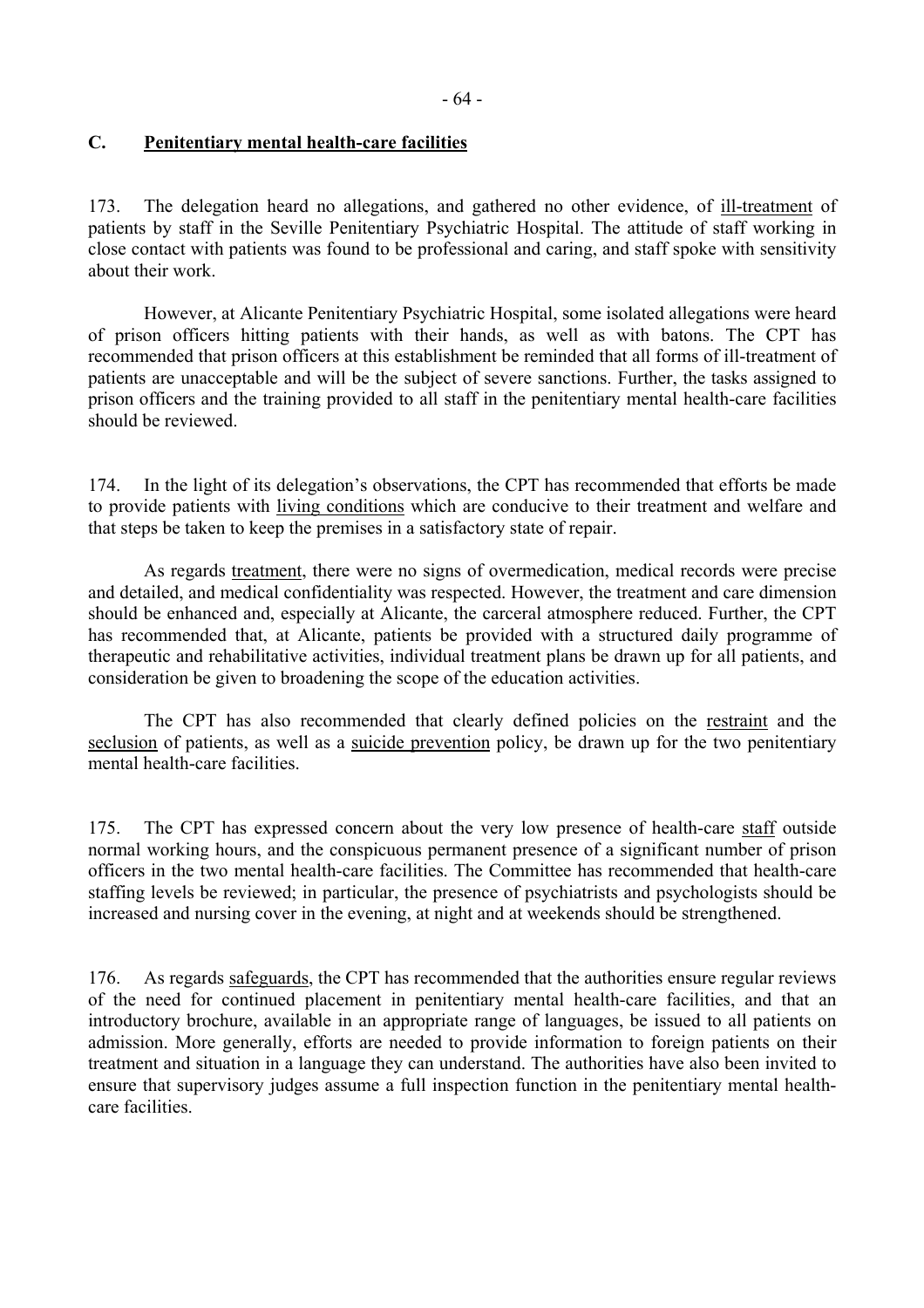### **D. Detention facilities for children**

177. The delegation received no allegations of physical ill-treatment of children by the staff in the establishments visited. However, in the months preceding the visit, the CPT received reports alleging ill-treatment (beatings, overmedication) of children by staff in closed detention facilities for children, as well as in centres for unaccompanied foreign children.

At Llanos Pelados Immediate Admission Centre for Foreign Children, the delegation heard allegations of episodes of violence between children involving the use of stones, iron bars and, on rare occasions, knives. The CPT has recommended that the authorities take all necessary measures to address this problem.

178. Nivaria Closed Detention Centre for Children was overcrowded and, in the absence of access to a lavatory during certain periods, the use of buckets/chamber pots was common practice. The CPT has recommended that measures be taken to ensure that the centre's official capacity is always respected. Furthermore, all detained children should have ready access at all times to sanitary facilities in decent conditions. Steps should also be taken to enable all children to receive one visit a week from family members. Further, the Committee has recommended that Nivaria, as well as all other detention centres for children, be visited regularly by an independent body which enters into direct contact with both the detainees and staff.

179. As regards centres for unaccompanied foreign children, the CPT has expressed considerable concern about the situation found at the Llanos Pelados Centre; the manner in which children were cared for at that establishment was unacceptable. The CPT has recommended that living conditions at the centre be reviewed and that the authorities ensure that, in accordance with the legislation in force, every child participates in education and/or vocational training. Children at Llanos Pelados should also be guaranteed access to health care at all times, and immediate steps must be taken to ensure that the centre is visited daily by a nurse.

The situation at the San Antonio Centre for Children was far better. Material conditions were on the whole adequate and the majority of the children attended school or followed vocational training. Health-care arrangements were also adequate.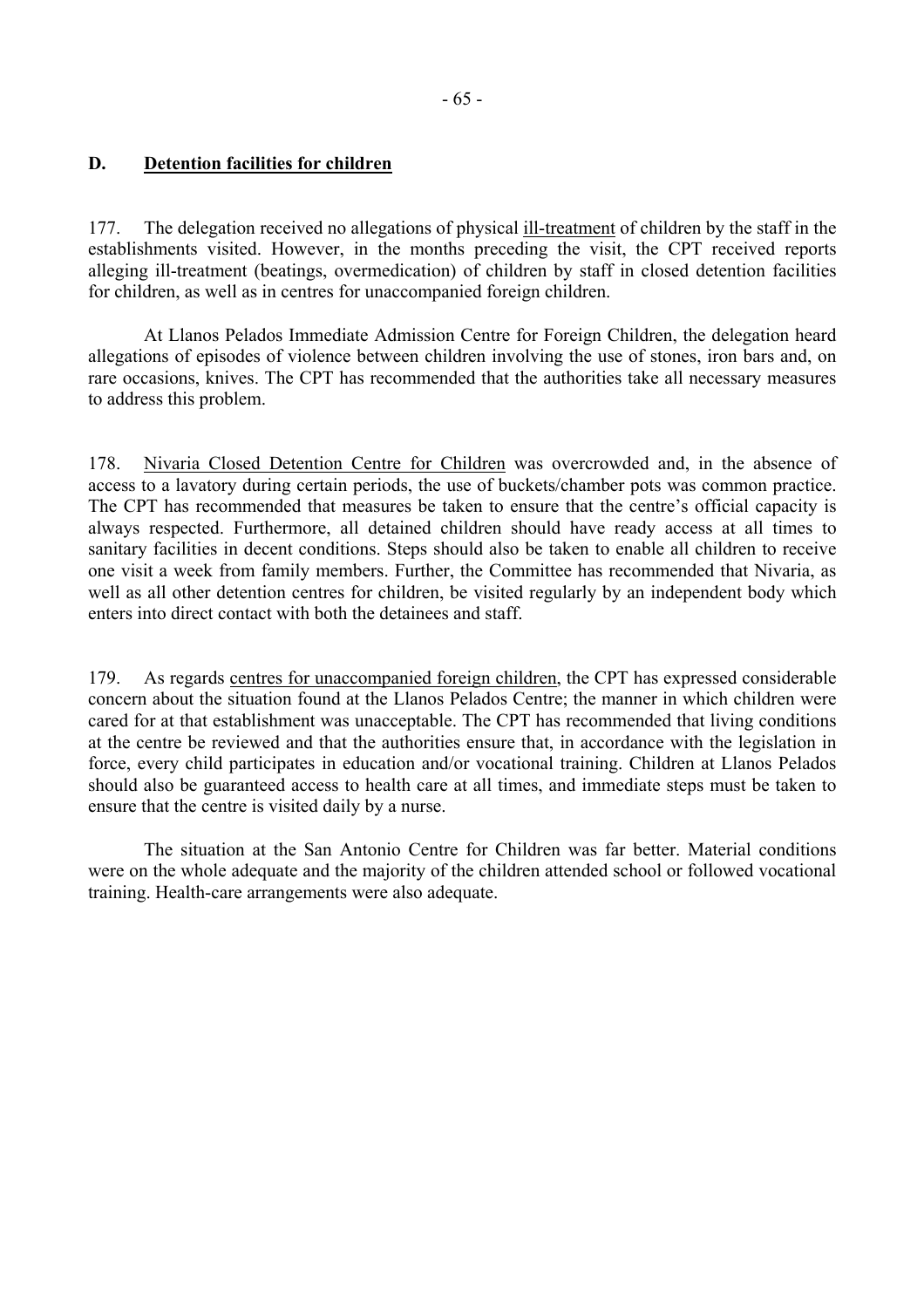## **E. Action on the CPT's recommendations, comments and requests for information**

180. The various recommendations, comments and requests for information formulated by the CPT are listed in Appendix I.

181. As regards more particularly the CPT's recommendations, having regard to Article 10 of the Convention, the CPT requests the Spanish authorities to provide within **six months** a response giving a full account of action taken to implement them.

 The CPT trusts that it will also be possible for the Spanish authorities to provide in the above-mentioned response reactions to the comments formulated in this report which are listed in Appendix I, as well as replies to the requests for information made.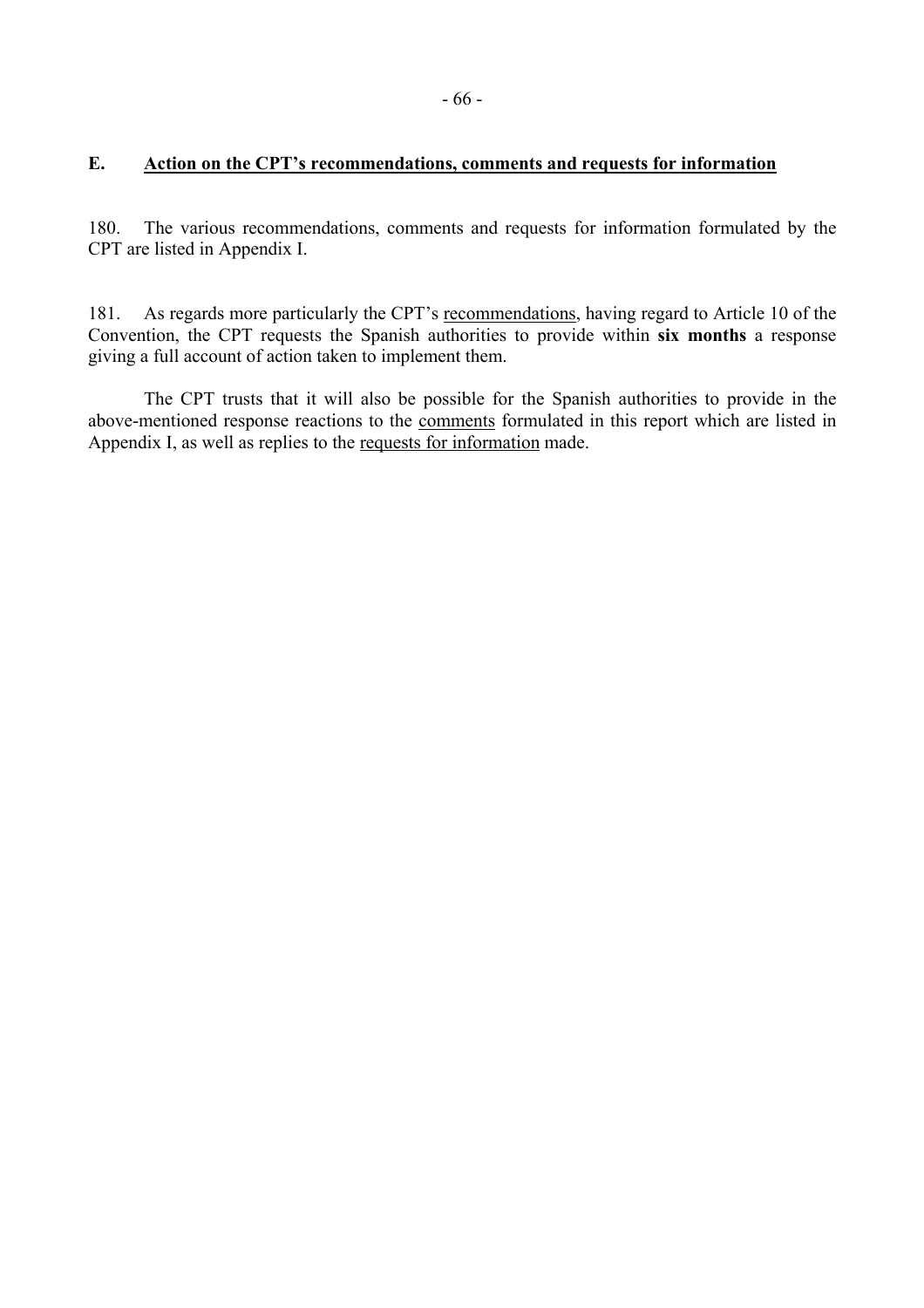# **APPENDIX I**

## **LIST OF THE CPT'S RECOMMENDATIONS, COMMENTS AND REQUESTS FOR INFORMATION**

### **A. Law enforcement agency establishments**

#### **Ill-treatment**

#### recommendations

- law enforcement officials to be reminded regularly and in an appropriate manner that the illtreatment of detained persons is not acceptable and will be the subject of severe sanctions (paragraph 14);
- human rights concepts to be integrated into practical professional training for high-risk situations, such as the arrest and interrogation of suspects; this will prove more effective than separate courses on human rights (paragraph 15);
- consideration to be given to creating a fully independent investigating agency to process complaints against law enforcement officials; such a body should have the power to instigate disciplinary proceedings against law enforcement officials and to refer cases to the judicial authorities which are competent to consider whether criminal proceedings should be brought (paragraph 16).

#### comments

law enforcement officials should be reminded that no more force than is reasonably necessary is to be used when effecting an arrest and that, once apprehended persons have been brought under control, there can be no justification for their being struck (paragraph 14).

### **Safeguards against ill-treatment**

#### recommendations

- measures to be adopted to ensure that medical confidentiality is fully respected in practice; medical examinations of detained persons to be conducted out of the hearing and, unless the doctor concerned expressly requests otherwise in a given case, out of the sight of law enforcement officials (paragraph 24);
- persons held incommunicado to be guaranteed the right to be examined by a doctor of their own choice, it being understood that such a second examination may take place in the presence of a state-appointed doctor (paragraph 25);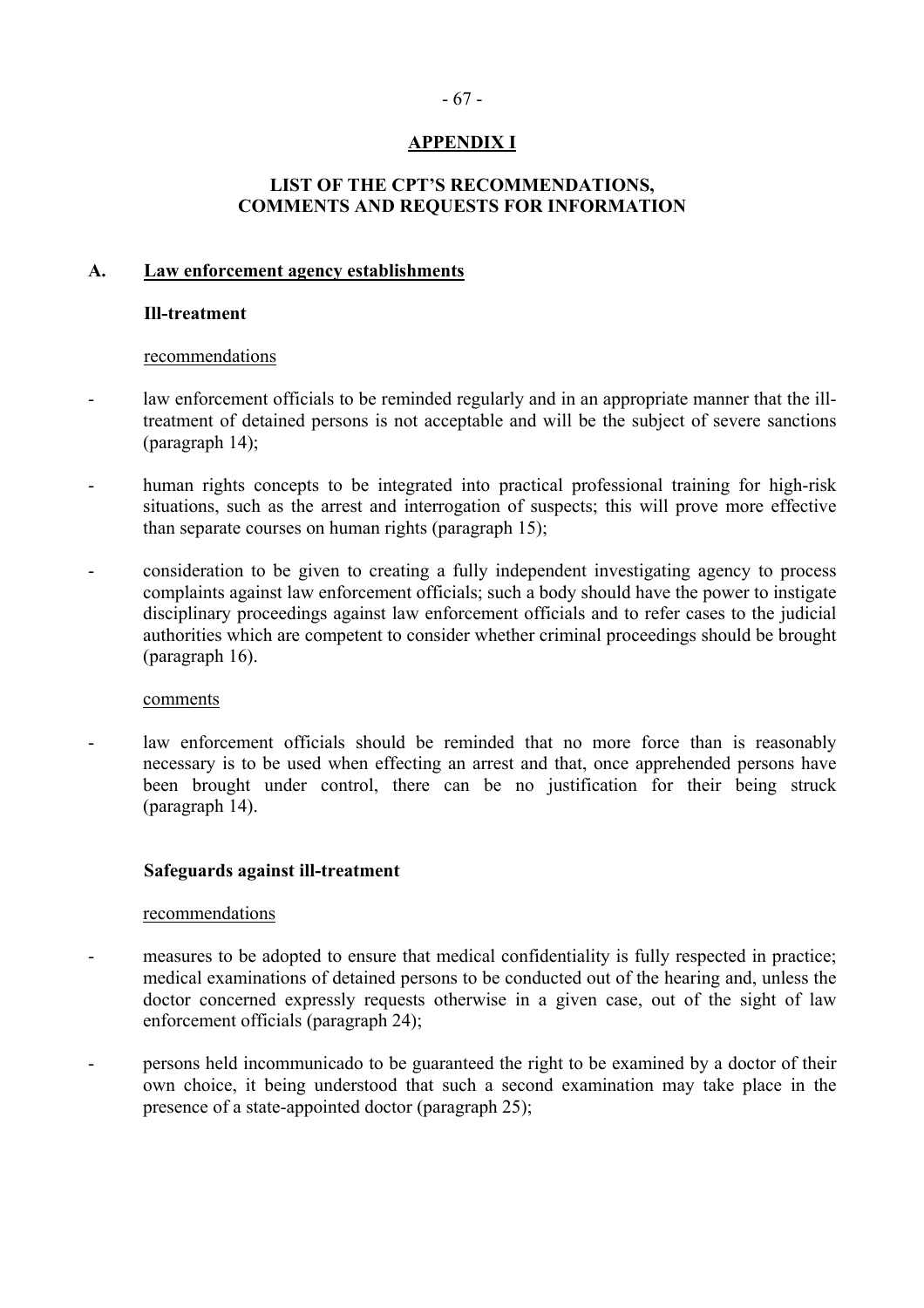- a form setting out detained persons' rights in a straightforward manner to be systematically given to such persons at the very outset of their deprivation of liberty; the form to be available in an appropriate range of languages (paragraph 26);
- the form currently being used to inform detained persons of their rights to be amended in order to ensure that all detained persons (including those being held incommunicado) are expressly informed of their right to be examined by a doctor of their own choice (at their own expense) (paragraph 26);
- law enforcement officials to be reminded of the need to keep accurate custody records (paragraph 27);
- the authorities to develop a single and comprehensive custody record to be kept for all persons held in law enforcement agency establishments (paragraph 27).

#### comments

- the results of every examination, as well as any relevant statements by the person in custody and the doctor's conclusions, should be recorded in writing by the doctor and made available to the person in custody and his lawyer (paragraph 24);
- the form setting out detained persons' rights should indicate unequivocally that a stateappointed lawyer is free of charge for the detained person (paragraph 26);
- the Spanish authorities are invited to explore the possibility of attributing the responsibility for the custody of detained persons to custody officers who are specifically selected and trained for that post (paragraph 28);
- the Spanish authorities are invited to establish a system of frequent and unannounced visits to law enforcement agency detention facilities by an independent authority (paragraph 29).

#### requests for information

- the concrete measures being taken pursuant to the firm and unambiguous commitment by the Spanish Government to implement in full the CPT's recommendations concerning the rights of access to a lawyer and notification of custody for detained persons (paragraph 23);
- action taken to adopt the CPT's proposed amendments to the form used by doctors performing forensic functions, and to ensure that the form is actually used by such doctors (paragraph 25).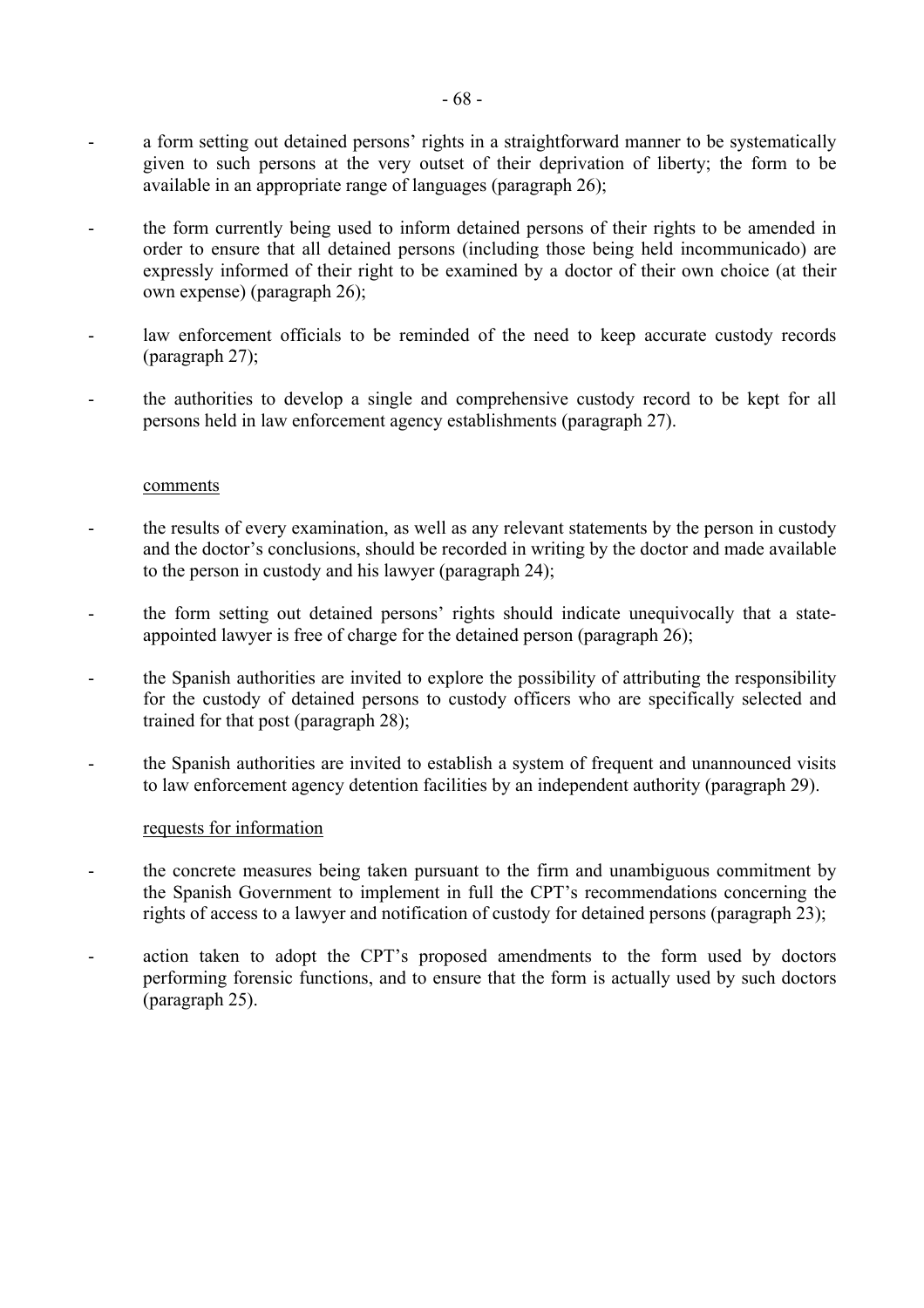### **Conditions of detention**

#### recommendations

- conditions of detention in the establishments visited to be reviewed and existing shortcomings remedied, having regard to the remarks made in paragraphs 30 to 33; particular attention to be paid to cell lighting, ventilation and hygiene; steps to be taken to ensure that the criteria advocated by the Committee concerning cell sizes and occupancy levels are respected (paragraph 35);
- arrangements to be made to ensure that detained persons have ready access to decent sanitary facilities at all times, including at night (paragraph 35);
- action to be taken to address the deficiencies highlighted in paragraph 34, in particular as regards the provision of facilities for outdoor exercise (paragraph 35);
- conditions of detention to be reviewed in the establishments of law enforcement agencies in general and when necessary steps taken to improve them, without any further delay (paragraph 36);
- standards for law enforcement agency detention facilities to be established, taking account of the CPT's criteria; compliance with those standards and with instructions regarding conditions of detention to be effectively monitored (paragraph 36).

### **Immigration detainees**

#### recommendations

- arrangements for handling cases of unauthorised entry into Spain by foreign nationals, especially cases involving foreign nationals arriving in large numbers (e.g. at the southern coasts of the country and in the Canary Islands), to be reviewed as a matter of urgency, in the light of the CPT's remarks (paragraph 44);
- increased emphasis to be placed on improving the language skills of police officers assigned to case work or custody duties in respect of immigration detainees (paragraph 46);
- conditions of detention in the Isla de las Palomas and Las Eras holding facilities to be reviewed, in the light of the CPT's remarks (paragraph 51);
- conditions of detention at the Algeciras and El Matorral detention centres for foreigners to be reviewed without delay, in the light of the remarks made in paragraphs 53 to 55 (paragraph 57);
- in their current condition, the premises of the detention centre for foreigners at Fuerteventura Airport, to be used only in case of emergency and never for periods of longer than 24 hours (paragraph 57);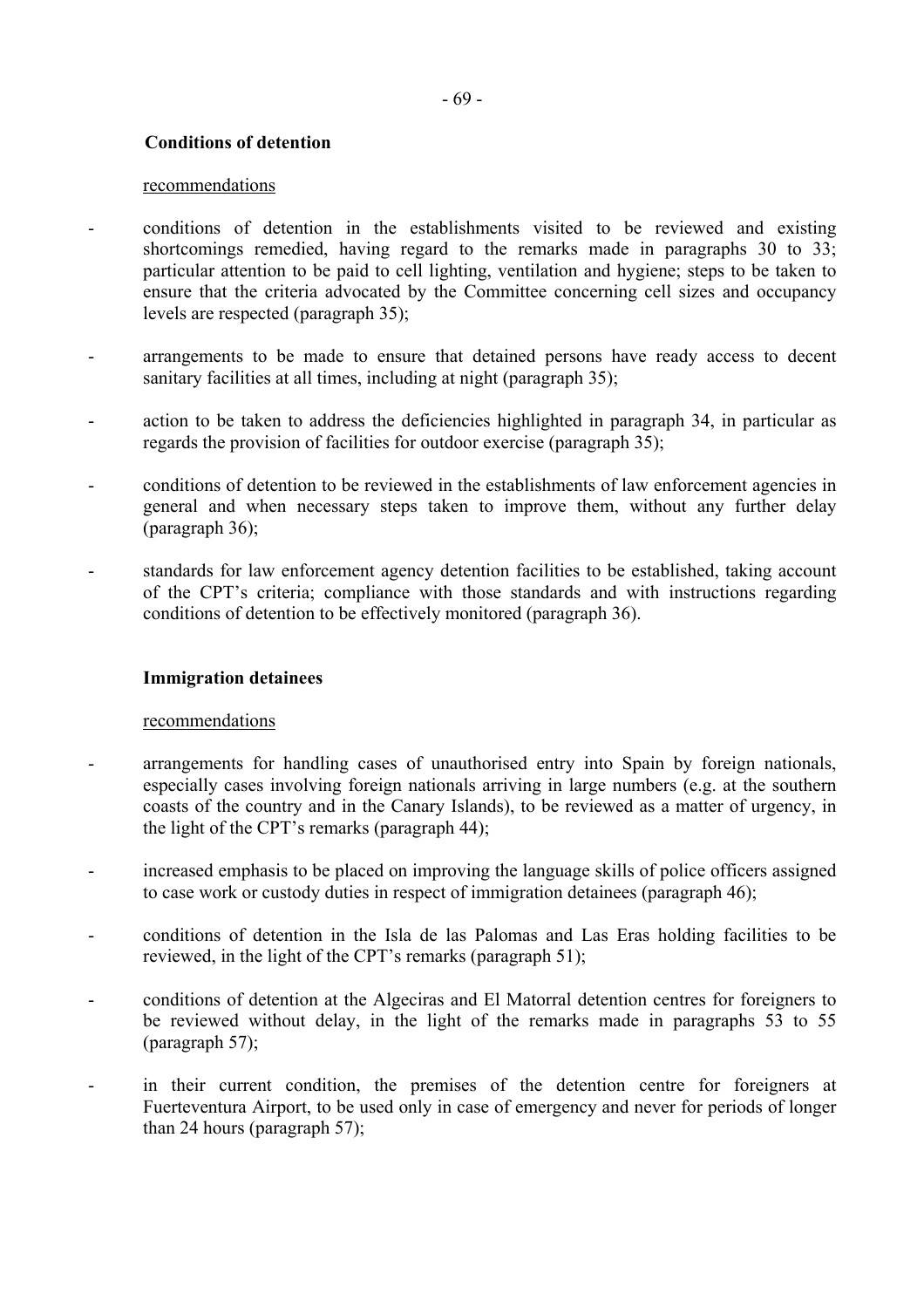- the shortcomings observed with regard to activities at Algeciras and El Matorral Detention Centres for Foreigners to be remedied without delay, taking into account the remarks made in paragraphs 58 and 59 (paragraph 60);
- the nursing cover at the Algeciras and El Matorral Detention Centres for Foreigners to be reinforced in the light of the CPT's remarks; such reinforcement should permit visits by a nurse every day of the week, including weekends (paragraph 62);
- steps to be taken to ensure that every person held in a detention centre for foreigners is physically examined by a doctor as soon as possible after his or her arrival; this examination can also be carried out by a nurse reporting to the doctor; the results of the examination to be placed in an individual medical record kept in the medical service (paragraph 62);
- staffing levels at El Matorral Detention Centre for Foreigners to be reviewed (paragraph 64);
- police officers not to carry batons inside detention centres for foreigners; if batons have to be carried, they should be hidden from view; the carrying of firearms within a detention facility is also an intimidating and potentially dangerous practice (paragraph 65);
- police officers at Algeciras Detention Centre for Foreigners to discontinue the systematic practice of wearing latex gloves and surgical masks whenever they enter the detention facilities (paragraph 66);
- a document setting out the establishments' rules to be drawn up and distributed, in an appropriate range of languages, in all detention centres for foreign nationals (paragraph 67).

#### comments

- officials working in direct contact with immigration detainees should undergo appropriate in-service training, including in interpersonal communication skills (paragraph 46);
- accommodation for detainees receiving in-patient care in the infirmary at El Matorral Detention Centre for Foreigners should be improved (paragraph 62);
- steps should be taken to ensure that staff deployed for duty in detention centres for foreigners are suited for the work involved, particular attention being paid to their language skills and training (paragraph 64);
- families detained under aliens legislation should, as far as possible, be accommodated together (paragraph 68);
- the authorities are invited to review the practical arrangements concerning access to telephones at the El Matorral detention centre for foreigners (paragraph 69).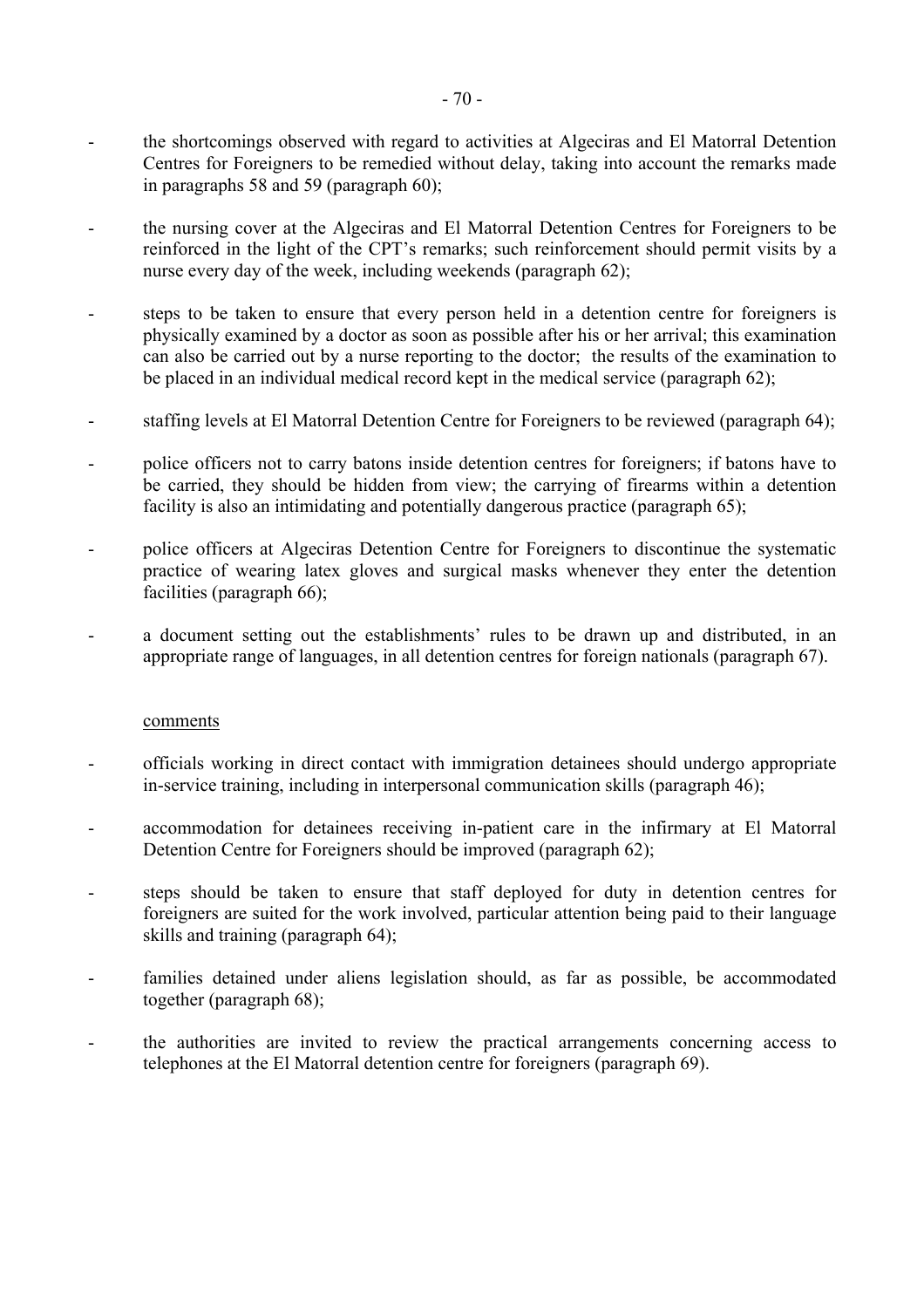#### requests for information

- the arrangements for medical and nursing cover by the doctor and the nurse at Isla de las Palomas and Las Eras Holding Facilities for Foreigners (paragraph 45).

### **B. Prisons**

### **Ill-treatment**

### recommendations

- steps to be taken to increase the supervision of staff in the disciplinary unit of Villabona Prison; senior management to visit the unit regularly and enter into direct contact with prisoners, in private (paragraph 75);
- the authorities at central and local level to deliver the clear message that all forms of illtreatment of prisoners, including verbal abuse, are not acceptable and will be the subject of severe sanctions; this message to be repeated at regular intervals (paragraph 76).

### **Prisoners subject to special regimes**

### recommendations

- the regimes offered to all prisoners subject to the provisions of Article 10 of the General Organic Law on Prisons to be developed, including in Tenerife and Villabona Prisons, having regard to the CPT's remarks (paragraph 81);
- all necessary measures to be taken to encourage, as far as possible, direct contact (without screens or grilles) between prisoners subject to the provisions of Article 10 of the General Organic Law on Prisons and the different categories of staff who have dealings with them (paragraph 82);
- additional efforts to be made to provide prisoners segregated for their own protection with an environment allowing them to participate in as normal a regime as possible (paragraph 86).

### comments

- it would be preferable that prisoners subject to the provisions of Article 10 of the General Organic Law on Prisons are not held in the same unit as prisoners undergoing segregation as a disciplinary measure (paragraph 83).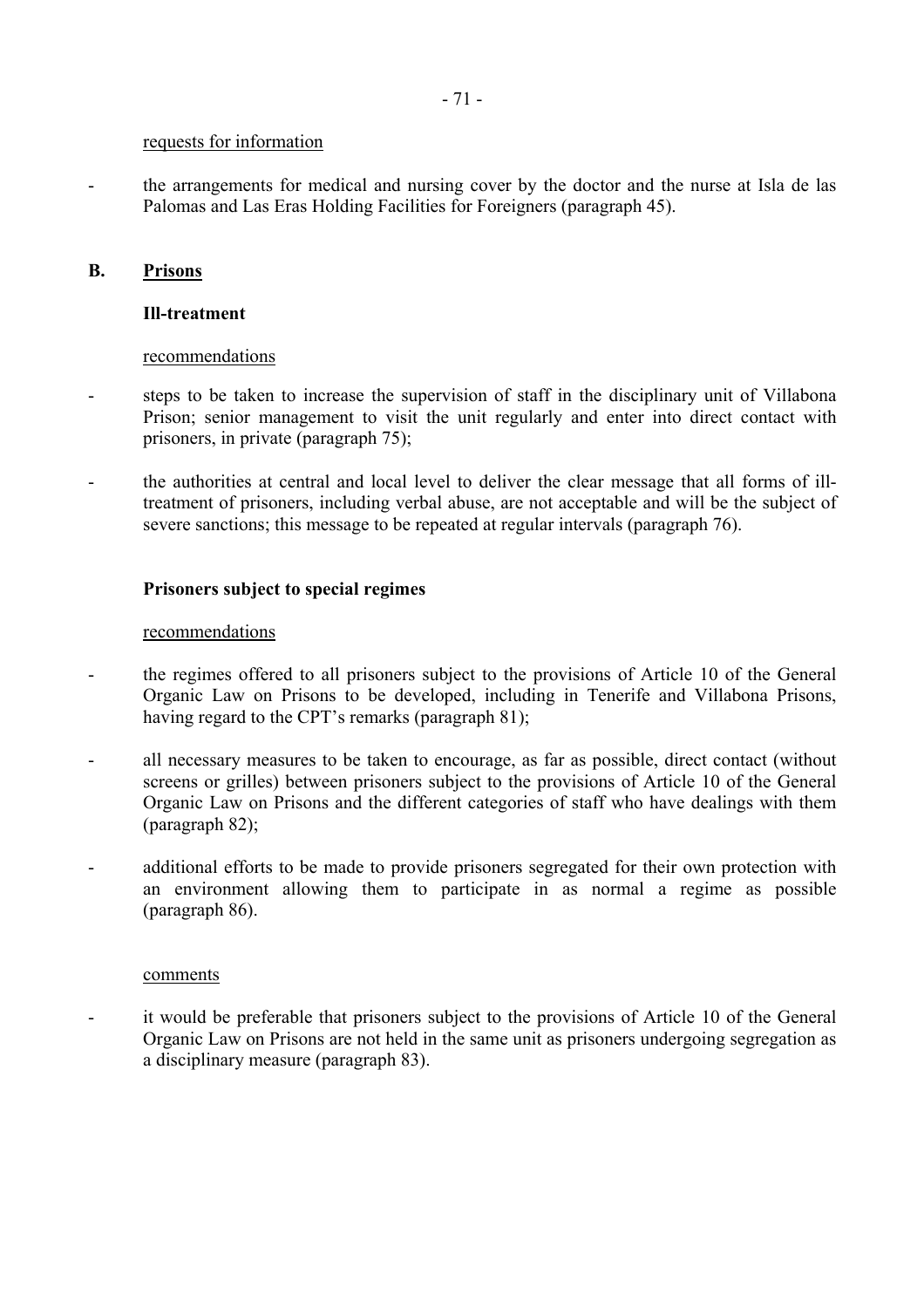### **Conditions of detention**

#### recommendations

- efforts to be redoubled to bring the number of prison places and the number of inmates into balance at the earliest opportunity (paragraph 88);
- all necessary measures to be taken to remedy the shortcomings described in paragraph 87 (paragraph 89);
- steps to be taken immediately to ensure that the cells measuring  $7 \text{ m}^2$  at Tenerife Prison as well as in any other Spanish prison where similar conditions prevail - are not used to accommodate more than one prisoner; efforts to be made to reduce occupancy of cells measuring 8.5 m² to one person (paragraph 89);
- measures to be taken to increase the number of work places available to prisoners in Tenerife and Villabona Prisons and efforts to develop other regime activities for prisoners to be stepped up (paragraph 91).

### requests for information

- up-to-date statistical information on the Spanish prison system, including its overall design capacity (*optimal*), on the basis of one prisoner to a cell, operational capacity (*functional*) and current occupancy level; similar information in respect of the Catalan prison service (paragraph 88).

### **Health-care services**

### recommendations

- a new form for the systematic recording of injuries for use by prison doctors to be developed without delay; in addition to the doctor's objective medical findings, the form to provide for the recording of any relevant statements by the prisoner and the doctor's conclusions (paragraph 93);
- the provision of dental care at Villabona and Tenerife Prisons to be reviewed (paragraph 94);
- provision of psychiatrist care at Villabona and Tenerife Prisons to be significantly increased (paragraph 95).

## **Care of drug-dependent prisoners**

### comments

- the authorities are invited to consider developing specific programmes for female prisoners with drug-related problems (paragraph 102).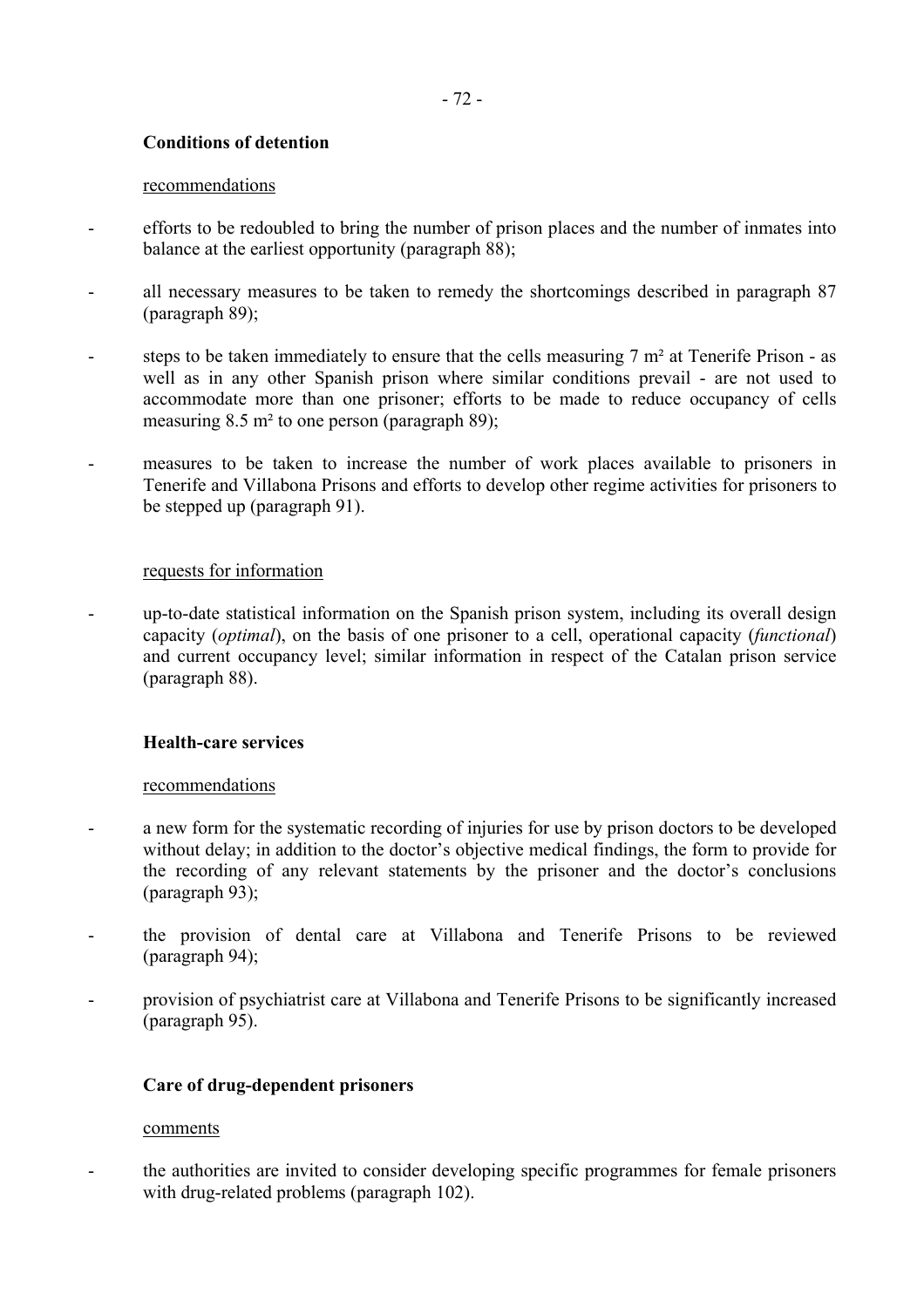# **Other issues**

### recommendations

- the competent supervisory judges to inspect all of the detention units and to enter into direct contact with the prisoners and with prison staff (paragraph 106).

# requests for information

- comments on the staff-related issues raised in paragraph 104 (relations between prison staff and prisoners; staffing levels; identification tags) (paragraph 104);
- the arrangements made for in-service training at Tenerife and Villabona Prisons (paragraph 105).

# **C. Penitentiary mental health-care facilities**

### **Preliminary remarks**

# requests for information

- comments on the lack of institutional and functional separation between penitentiary mental health-care facilities and prisons, and its impact upon the ethos and approach prevailing in the penitentiary mental health-care facilities (paragraph 111).

# **Ill-treatment**

### recommendations

- prison officers at Alicante Penitentiary Psychiatric Hospital to be reminded that all forms of ill-treatment of patients are unacceptable and will be the subject of severe sanctions (paragraph 112);
- the tasks assigned to prison officers in the penitentiary mental health-care facilities, and the training provided to all staff in such facilities, to be reviewed, in the light of the CPT's remarks (paragraph 113).

# **Living conditions of patients**

### recommendations

- efforts to be made to provide patients with material conditions which are conducive to their treatment and welfare; steps to be taken to keep the premises in a satisfactory state of repair (paragraph 115);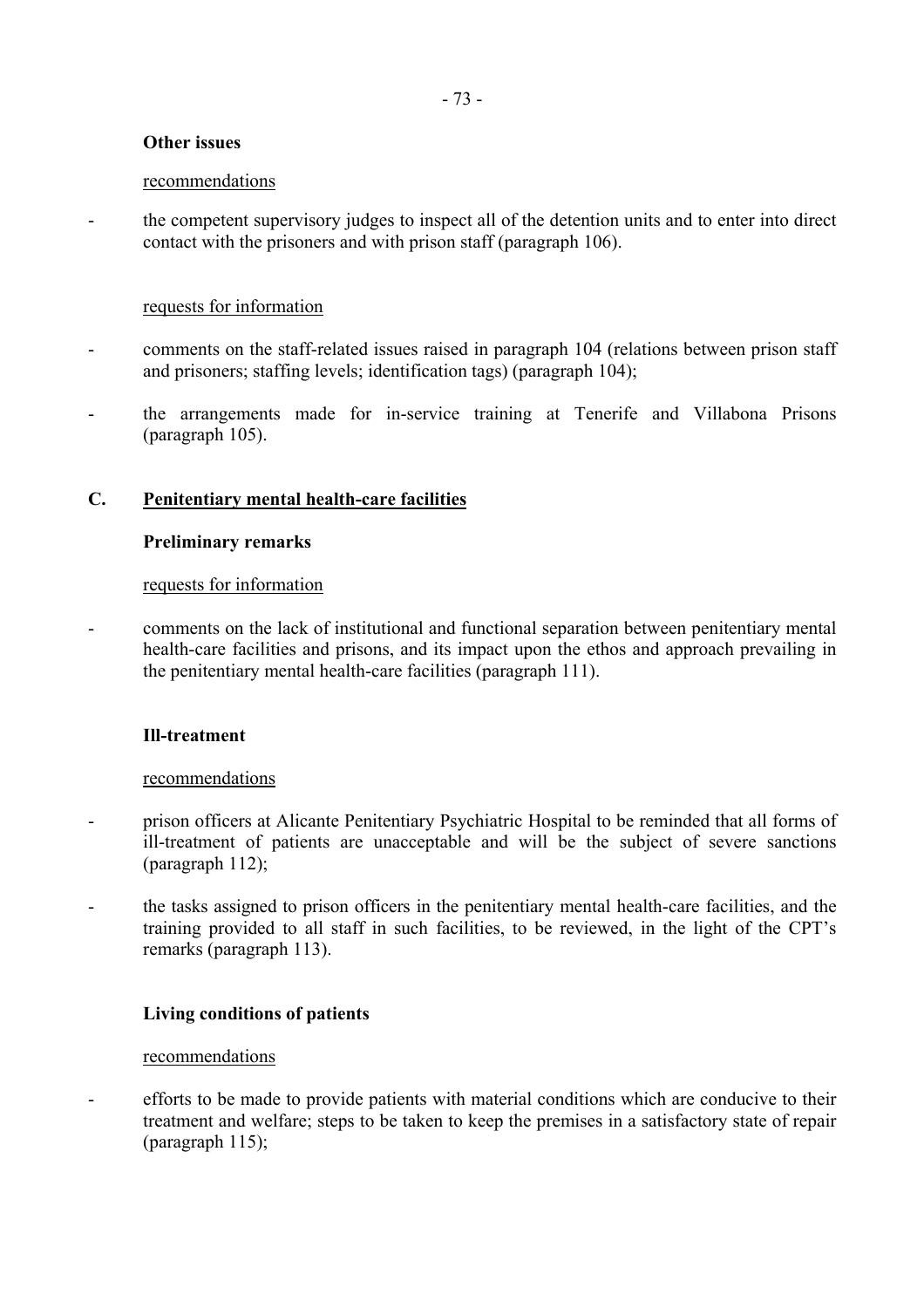- efforts to be made to enhance the treatment and care dimension within the two penitentiary mental health-care facilities and, particularly at the Alicante Penitentiary Psychiatric Hospital, to reduce the carceral atmosphere (paragraph 116).

#### comments

unless there are medical reasons to the contrary, all patients subject to involuntary placement in a psychiatric establishment should be offered at least one hour of outdoor exercise every day (paragraph 117).

### **Treatment**

#### recommendations

- further efforts to be made to provide all patients at Alicante Penitentiary Psychiatric Hospital with a structured daily programme of therapeutic and rehabilitative activities, based on their individual needs and capacities (paragraph 120).

#### comments

- the authorities are invited to develop therapeutic programmes at Alicante Penitentiary Psychiatric Hospital (paragraph 119);
- individual treatment plans should be drawn up for all patients at Alicante Penitentiary Psychiatric Hospital (paragraph 119);
- consideration should be given to broadening the scope of the education activities in order to involve a higher proportion of patients and better suit the needs of the patients concerned (paragraph 120);
- consideration should be given to streamlining the decision-making process as regards patients' outings and periods of leave by placing responsibility in this context fully with those professionals closest to the patient, i.e. the psychiatrists and the supervisory judge (paragraph 121);
- the authorities are invited to improve the specific provision being made for foreign patients, in particular as regards the language in which psychiatric assessments are carried out (paragraph 122).

#### **Restraint and seclusion**

#### recommendations

- the practice of immobilising patients to be reviewed at the Seville Penitentiary Psychiatric Hospital (paragraph 125);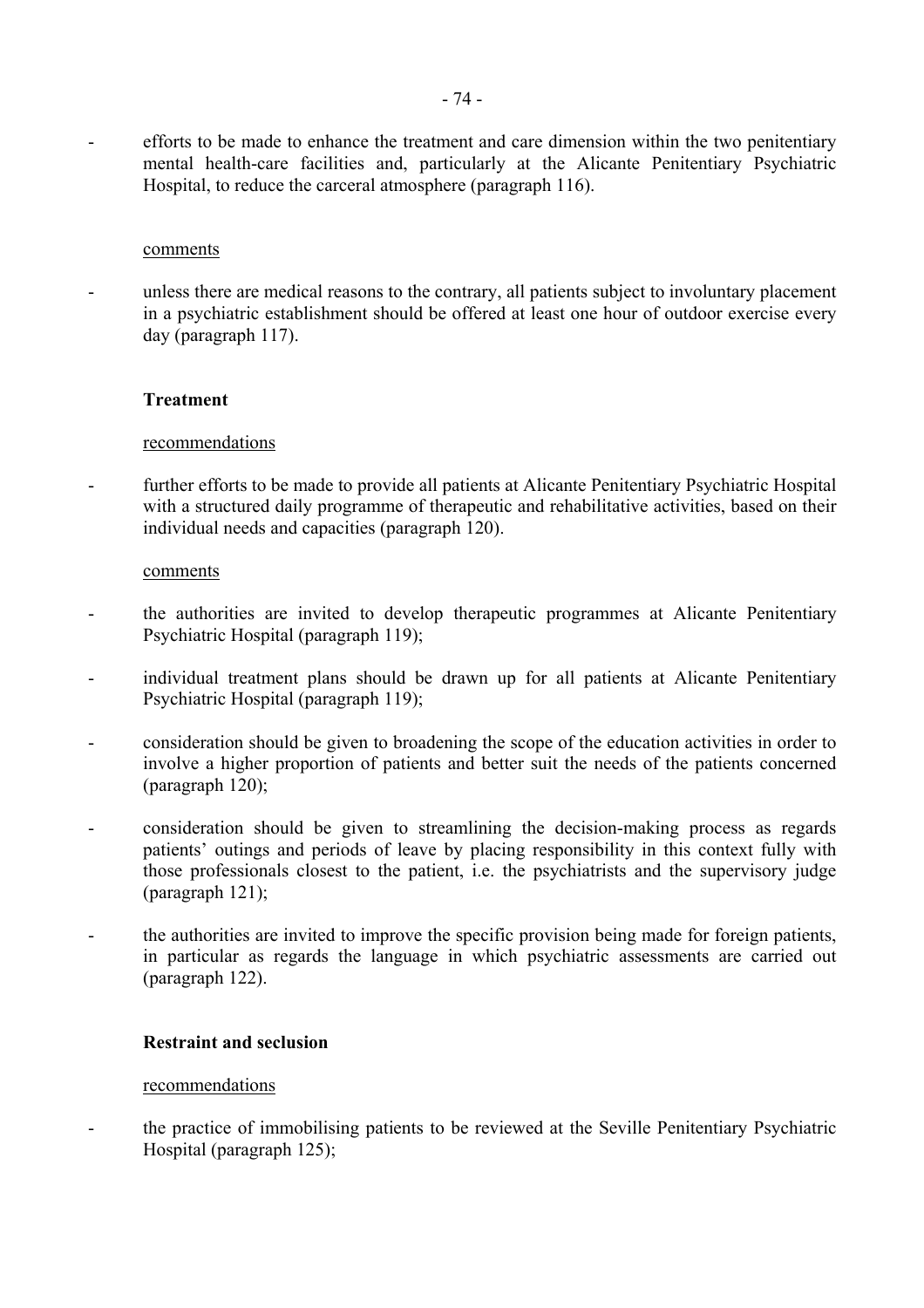- a clearly defined policy concerning the restraint of patients to be drawn up for both penitentiary mental health-care facilities (paragraph 126);
- appropriate steps to be taken to ensure that patients are not held in seclusion for long periods and that a detailed policy on the use of seclusion is drawn up (paragraph 127).

#### **Staff resources**

#### recommendations

- health-care staffing levels in the two penitentiary mental health-care facilities to be reviewed; in particular, the presence of psychiatrists and psychologists to be increased, and nursing cover in the evening, at night and at weekends to be strengthened (paragraph 130).

#### comments

it would be desirable to replace the prison officers by nursing staff with specialist training (paragraph 130).

#### **Suicide prevention**

#### recommendations

- a full suicide prevention policy to be developed and implemented without delay at Alicante and Seville Penitentiary Psychiatric Hospitals, taking into account the CPT's remarks (paragraph 133).

#### requests for information

- the results of the investigation into the circumstances surrounding the suicide at Alicante Penitentiary Psychiatric Hospital referred to in paragraph 132 (paragraph 133).

### **Safeguards**

### recommendations

- the need for continued placement in penitentiary mental health-care facilities to be the subject of regular substantive reviews; the patient to be informed in writing of the outcome of these reviews and, if the patient concerned agrees, such information also to be provided to his/her lawyer or other representative (paragraph 137);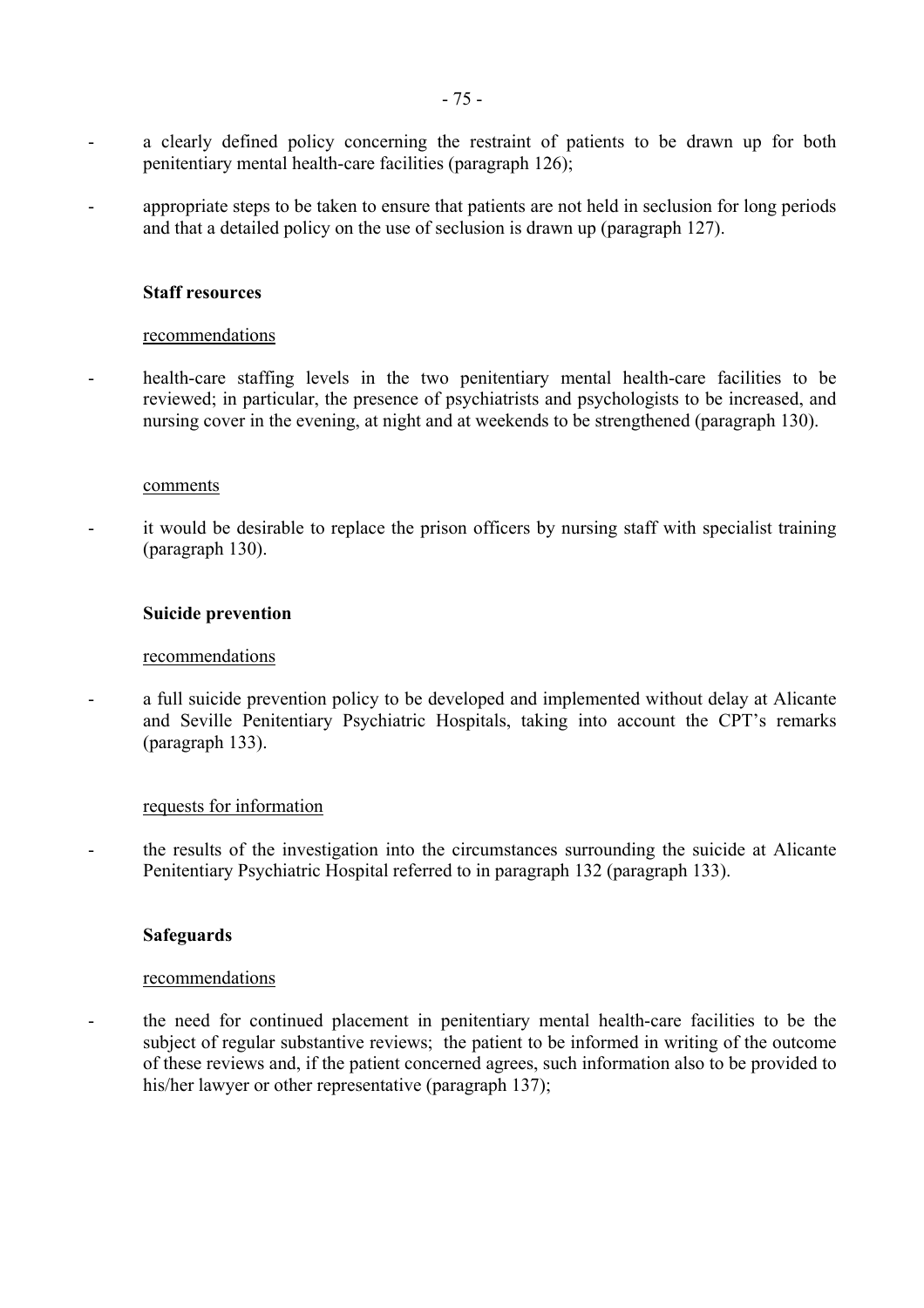- an information brochure, available in an appropriate range of languages, setting out the facility's routine and patients' rights - including information on legal assistance, review of placement (and the patient's right to challenge this), consent to treatment and complaints procedures - to be drawn up and issued to all patients on admission, as well as to their families; patients unable to understand this brochure to receive appropriate assistance (paragraph 138).

#### comments

- further efforts should be made to provide information to foreign patients on their treatment and situation in a language which they can understand (paragraph 138);
- the Spanish authorities are invited to provide the necessary resources for supervisory judges to assume a full inspection function in the penitentiary mental health-care facilities (paragraph 140).

#### requests for information

- whether sentenced prisoners transferred to a penitentiary mental health-care facility for treatment are also provided with legal assistance (paragraph 135);
- comments on the claims by patients at Alicante Penitentiary Psychiatric Hospital that they had not received a response to their complaints (paragraph 139);
- the precise powers of the supervisory judge in respect of patients' complaints (paragraph 139).

### **D. Detention facilities for children**

#### **Preliminary remarks**

#### requests for information

- comments on the application in practice of the specific safeguards foreseen in respect of expulsion procedures involving minors (e.g. ascertaining a person's age before removal, identifying a minor's relatives in his or her country of origin, placing the expelled minor in the care of a suitable relative or appropriate authority) (paragraph 142).

#### **Ill-treatment**

#### recommendations

- all necessary measures to be taken to address the problem of violence between children at Llanos Pelados Immediate Admission Centre for Foreign Children (paragraph 145).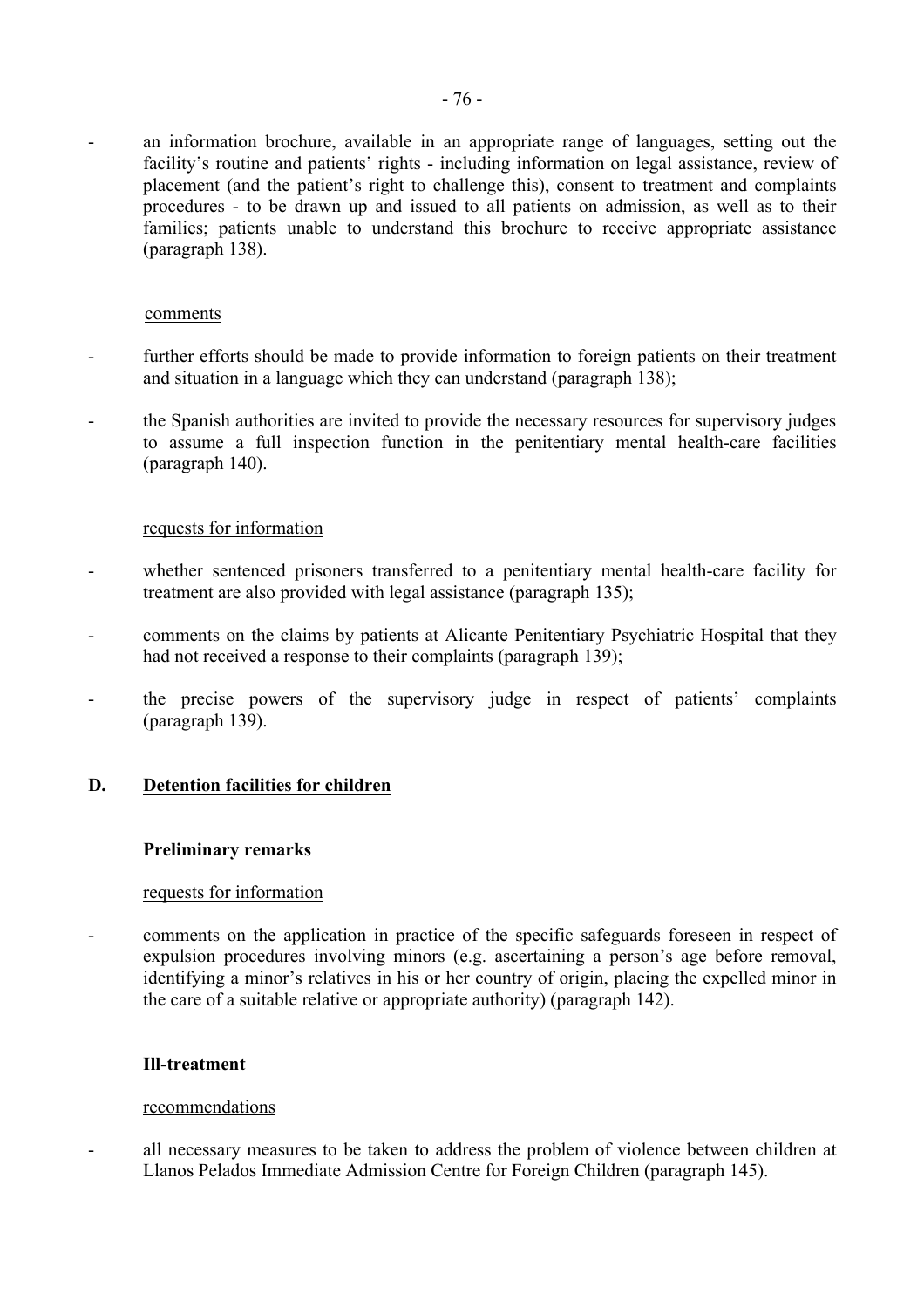#### requests for information

- $-$  for 2002 and 2003
	- the number of complaints lodged of ill-treatment by staff in detention facilities for children in Spain;
	- the number of disciplinary and/or criminal proceedings initiated as a result of those complaints and the outcome of the proceedings (findings of the relevant court or other body, sentence/sanction)

(paragraph 144).

# **Nivaria Closed Detention Centre for Children**

### recommendations

- measures to be taken to ensure that the official capacity of Nivaria Closed Detention Centre for Children is always respected (paragraph 147);
- steps to be taken to enable all children without exception to receive, if they so wish, one visit a week from their relatives (paragraph 150);
- Nivaria Closed Detention Centre for Children, as well as all other establishments in Spain accommodating children deprived of their liberty, to be visited regularly by an independent body with the authority to receive - and, if necessary, take action on - complaints from children and to inspect the premises; this body to enter into direct contact both with the detained children and with staff (paragraph 151).

#### comments

residents should have ready access to sanitary facilities under decent conditions at all times (paragraph 147).

### requests for information

comments on the amount of time spent by children locked up in their cells without any activity and on the insufficiency of the space available for conducting classes and other activities (paragraph 148).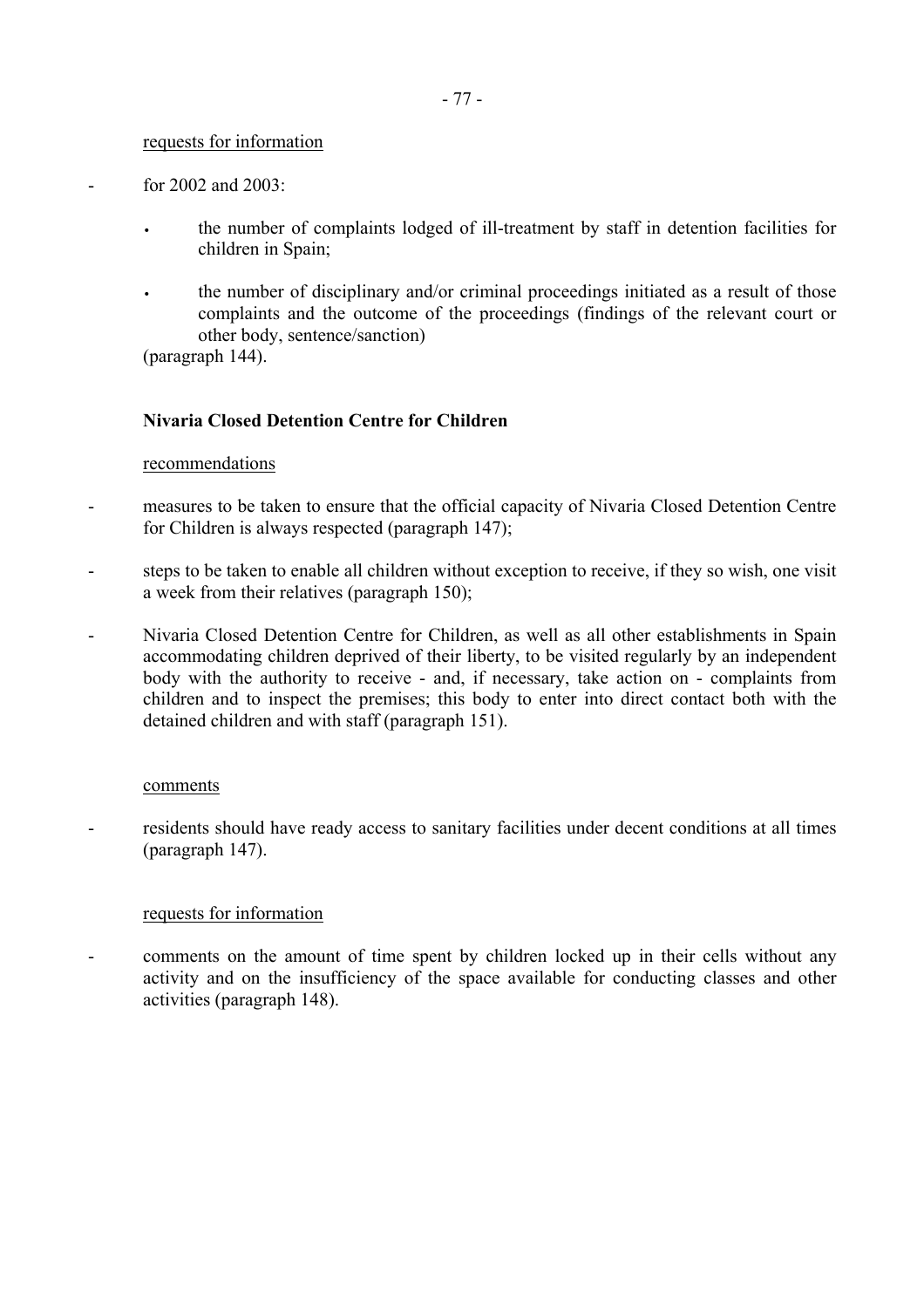# **Centres for unaccompanied foreign minors**

#### recommendations

- sporting and recreational activities to be organised for children detained at San Antonio Centre, in particular during periods when school is not operating (paragraph 152);
- living conditions at Llanos Pelados Immediate Admission Centre to be reviewed (paragraph 154);
- all necessary measures to be taken without delay to ensure that, in accordance with the legislation in force, every child at Llanos Pelados participates in education and/or vocational training; this recommendation applies to all other centres for foreign children where a similar situation prevails (paragraph 154);
- sports and recreational activities to be organised at Llanos Pelados (paragraph 154);
- all necessary measures to be taken to ensure that the children at Llanos Pelados have access to appropriate medical care at all times; immediate steps must be taken to ensure that the establishment is visited on a daily basis by a nurse (paragraph 157);
- the complement, recruitment and training of staff at the Llanos Pelados and San Antonio centres to be reviewed, in the light of the remarks made in paragraphs 158 and 159 (paragraph 160).

#### comments

- certain sanitary facilities at San Antonio Centre for Children were in need of renovation (paragraph 152);
- a common room with board games and reading materials should be provided at the San Antonio Centre (paragraph 152);
- provision should be made for all children at Llanos Pelados Immediate Admission Centre to have shoes (paragraph 153);
- the CPT trusts that the vehicles at the disposal of Llanos Pelados Immediate Admission Centre are now being used and that the problems preventing use of the computer room have been resolved (paragraph 153).

### requests for information

- comments on the provision of residence permits to unaccompanied foreign minors who cannot be returned to their family or country of origin after having been in the care of the authorities for a period of nine months (paragraph 155).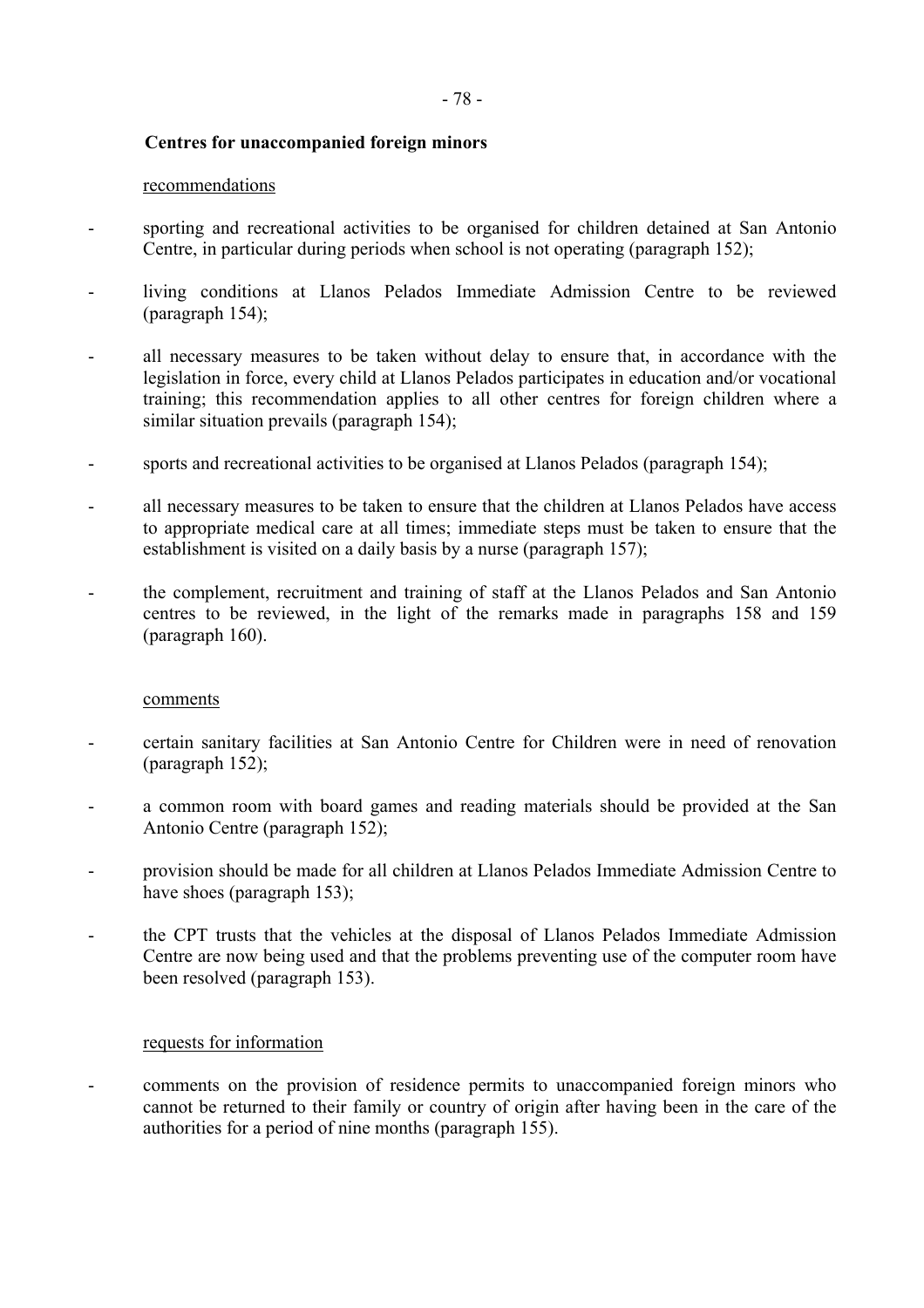# **APPENDIX II**

# **LIST OF THE AUTHORITIES AND NON-GOVERNMENTAL ORGANISATIONS WITH WHICH THE CPT'S DELEGATION HELD CONSULTATIONS**

# **A. Ministerial authorities**

# **Ministry of the Interior**

Angel ACEBES PANIAGUA

Ignacio ASTARLOA HUARTE-MENDICOA

Jaime Ignacio GONZALEZ GONZALEZ

María Dolores de COSPEDAL GARCIA

Fernando MANZANEDO GONZALEZ

Angel Yuste CASTILLEJOS Director General of Prison Services

# **Ministry of Justice**

Rafael CATALA POLO Secretary of State

# **B. Other national authorities**

### **Office of the General Public Prosecutor**

Jaime MORENO VERDEJO

Manuel MARCHENA GOMEZ

### **Office of the Ombudsman (Defensor del Pueblo)**

Enrique MUGICA HERZOG Ombudsman

Luisa CAVA DE LLANO Y CARRIO First Deputy

| Minister for the Interior                                   |
|-------------------------------------------------------------|
| Secretary of State for Security                             |
| Government Representative for<br>Foreigners and Immigration |
| Undersecretary of State                                     |
| <b>Technical General Secretary</b>                          |
|                                                             |

Félix FERNANDEZ-SHAW TODA Director General for Legislative Policy and International Legal Cooperation